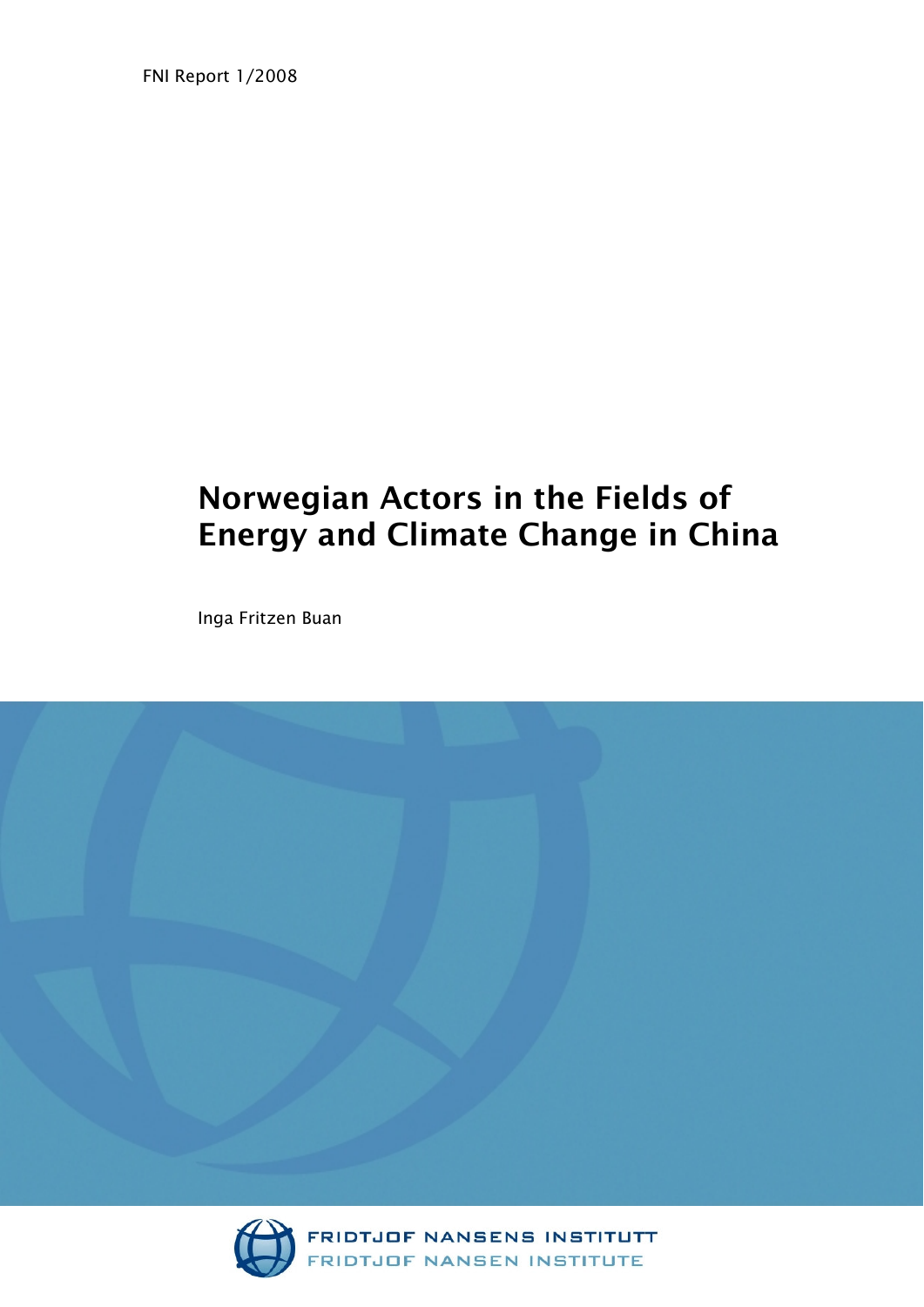#### **Copyright © Fridtjof Nansen Institute 2008**

#### **Title**

Norwegian Actors in the Fields of Energy and Climate Change in China

| <b>Publication Type and Number</b> | <b>Pages</b>                                                               |
|------------------------------------|----------------------------------------------------------------------------|
| FNI Report 1/2008                  | 34                                                                         |
| <b>Author</b>                      | <b>ISBN</b>                                                                |
| Inga Fritzen Buan                  | 978-82-7613-516-9-print version<br>978-82-7613-517-6-electronic<br>version |
| <b>Project</b>                     | <b>ISSN</b>                                                                |
|                                    | 1504-9744                                                                  |

#### **Abstract**

Written for and funded by the Norwegian Ministry of Foreign Affairs and StatoilHydro, this report is a descriptive inventory of Norwegian involvement and Sino-Norwegian cooperation in the fields of energy and climate changerelated issues in China. Part 1 is a brief, general introduction to the relevant topics, providing both typical and atypical examples of Norwegian involvement and cooperation and partnerships between actors from the two countries. Many valuable cooperative relationships in science and business have been established. The report also comments on areas in which Norwegian involvement is falling behind the other Nordic countries. Parts 2, 3 and 4 consist of lists of the relevant Norwegian governmental bodies, research institutions and private businesses including descriptions of their partnerships, projects and expertise.

#### **Key Words**

China, Norway, energy efficiency, renewable energy, fossil fuels, technology transfer, CDM, clean development mechanism, FDI, foreign direct investments

#### **Orders to:**

Fridtjof Nansen Institute Postboks 326 N-1326 Lysaker, Norway.

Tel: (47) 6711 1900 Fax: (47) 6711 1910 Email: post@fni.no Internet: www.fni.no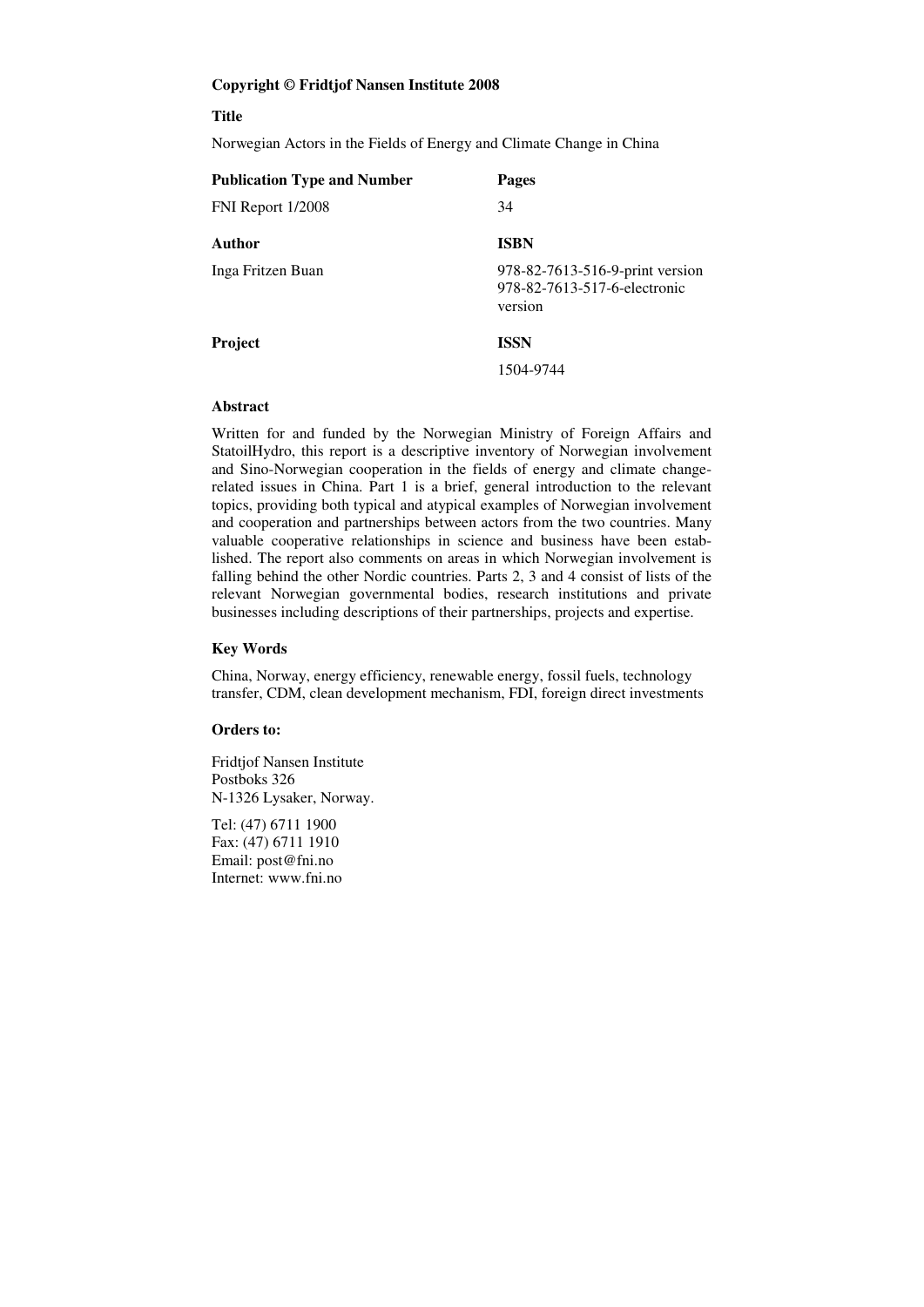# Norwegian Actors in the Fields of Energy and Climate Change in China

Inga Fritzen Buan ifb@fni.no

February 2008



**FRIDTJOF NANSENS INSTITUTT FRIDTJOF NANSEN INSTITUTE**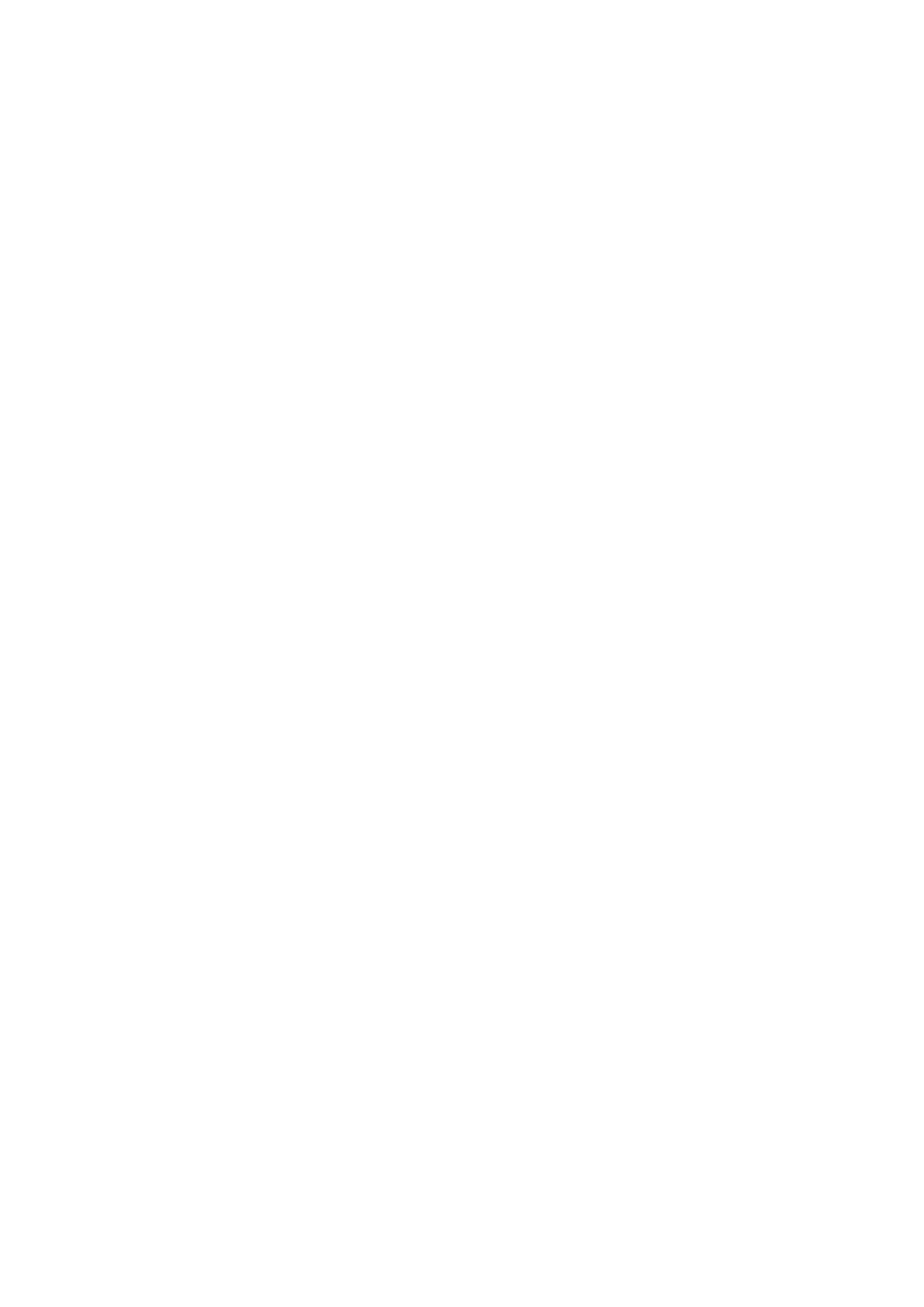# **Contents**

| Abbreviations |     |                                                                                              | iii |
|---------------|-----|----------------------------------------------------------------------------------------------|-----|
| 1             |     | Overview                                                                                     | 1   |
|               |     | 1.1 Governmental Agencies                                                                    | 1   |
|               |     | 1.2 Science and Academia                                                                     | 2   |
|               |     | 1.3 Norwegian Business Actors                                                                | 3   |
|               |     | 1.4 Summary                                                                                  | 5   |
| 2             |     | Governmental Agency Actors                                                                   | 6   |
|               |     | 2.1 Ministry of Foreign Affairs - MFA                                                        | 6   |
|               |     | 2.2 Ministry of Petroleum and Energy – OED                                                   | 11  |
|               |     | 2.3 Ministry of the Environment – ME                                                         | 12  |
|               |     | 2.4 Norwegian Agency for Development Cooperation – NORAD                                     | 12  |
|               |     | 2.5 Norwegian Pollution Control Authority – SFT                                              | 13  |
| 3             |     | <b>Research Institutes and Coordinating Instances</b>                                        | 15  |
|               | 3.1 | Bjerknes Centre for Climate Research – BCCR                                                  | 15  |
|               |     | 3.2 Center for International Climate and Environmental Research –<br><b>CICERO</b>           | 15  |
|               |     | 3.3 Center for Environmental and Social Research – CIENS                                     | 16  |
|               |     | 3.4 ECON                                                                                     | 16  |
|               |     | 3.5 Fridtjof Nansen Institute – FNI                                                          | 18  |
|               |     | 3.6 Nansen Environmental and Remote Sensing Center - NERSC                                   | 19  |
|               |     | 3.7 Nansen-Zhu International Research Centre - NZC                                           | 19  |
|               | 3.8 | Norwegian Institute for Air Research - NILU                                                  | 20  |
|               |     | 3.9 Norwegian Institute for Water Research – NIVA                                            | 20  |
|               |     | 3.10 Norwegian Research Council – NRC                                                        | 21  |
|               |     | 3.11 Norwegian University of Life Sciences – UMB                                             | 21  |
|               |     | 3.12 Norwegian University of Science and Technology - NTNU                                   | 21  |
|               |     | 3.13 Norwegian Water Resources and Energy Directorate – NVE                                  | 21  |
|               |     | 3.14 SINTEF                                                                                  | 22  |
|               |     | 3.15 Sino-Norwegian Center for Interdisciplinary Environmental<br><b>Research - SINCIERE</b> | 22  |
|               |     | 3.16 University of Bergen – UiB                                                              | 23  |
|               |     | 3.17 University of Oslo – UiO                                                                | 23  |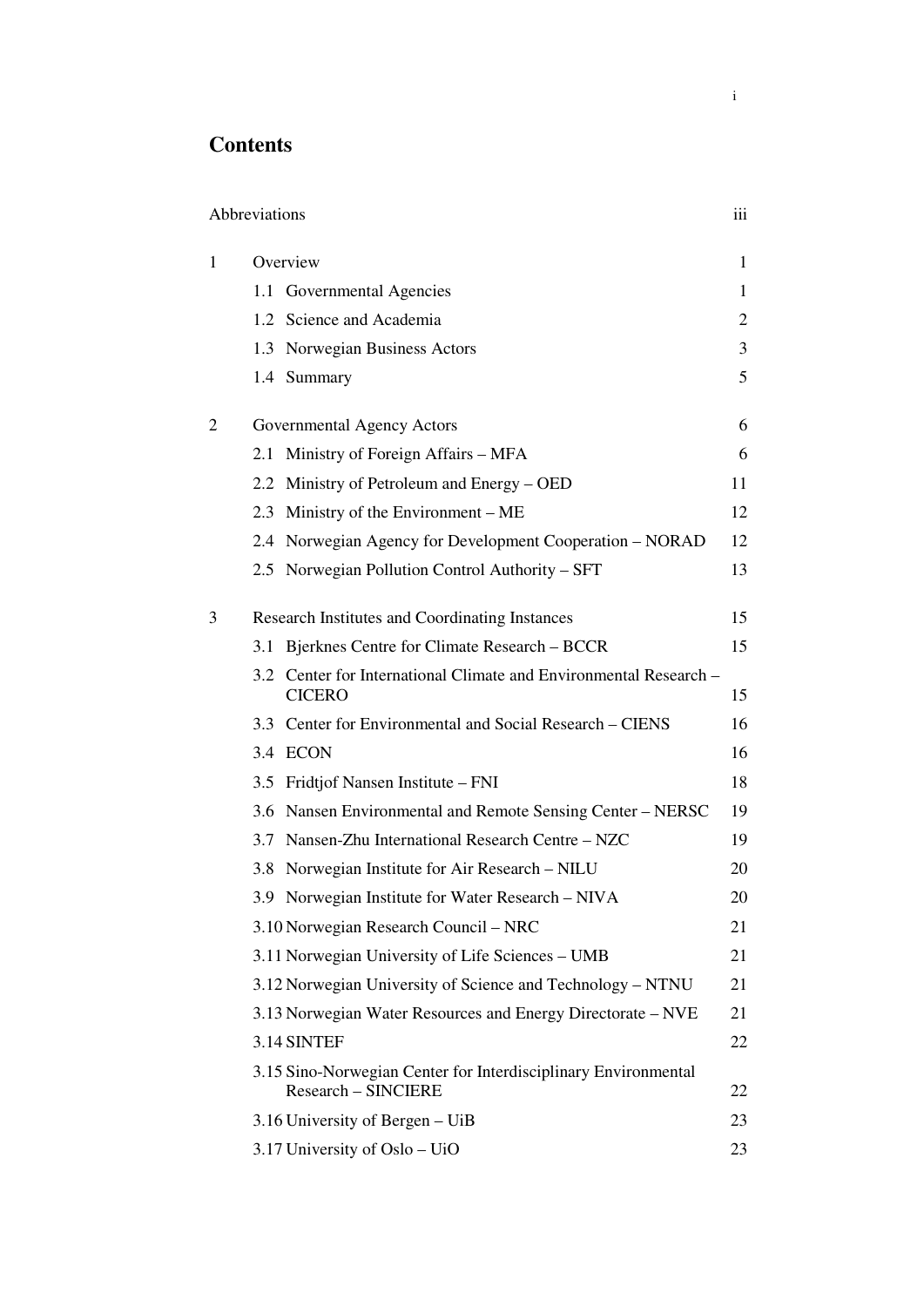| Inga Fritzen Buan |
|-------------------|
|-------------------|

| 4 | The Business Field                                      | 24 |
|---|---------------------------------------------------------|----|
|   | Aker Kvaerner<br>4.1                                    | 24 |
|   | 4.2 Atlantis Deepwater Technology Holding AS            | 24 |
|   | 4.3 Confederation of Norwegian Enterprise - NHO         | 24 |
|   | 4.4 Det Norske Veritas - DNV                            | 24 |
|   | 4.5 Elkem Carbon (China)                                | 25 |
|   | 4.6 Energy Savings International AS – ENSI              | 26 |
|   | 4.7 Goodtech ASA                                        | 26 |
|   | 4.8 Green Business Norway                               | 26 |
|   | 4.9 GreenStream Network - GSN                           | 27 |
|   | 4.10 Grenland Group                                     | 27 |
|   | 4.11 Innovation Norway - IN                             | 27 |
|   | <b>4.12 NBT AS</b>                                      | 28 |
|   | 4.13 Norwegian Chinese Chamber of Commerce – NCCC       | 28 |
|   | 4.14 Norwegian Energy and Environment Consortium – neec | 28 |
|   | 4.15 Norwegian Oil and Gas Partners - INTSOK            | 29 |
|   | 4.16 Norsk Energi                                       | 31 |
|   | 4.17 Sanhe Green                                        | 31 |
|   | 4.18 Shecco Technology                                  | 31 |
|   | 4.19 StatoilHydro ASA                                   | 32 |
|   | 4.20 Vardar                                             | 32 |
|   | Sources                                                 | 33 |
|   | Literature 33                                           |    |
|   | Personal communication                                  | 33 |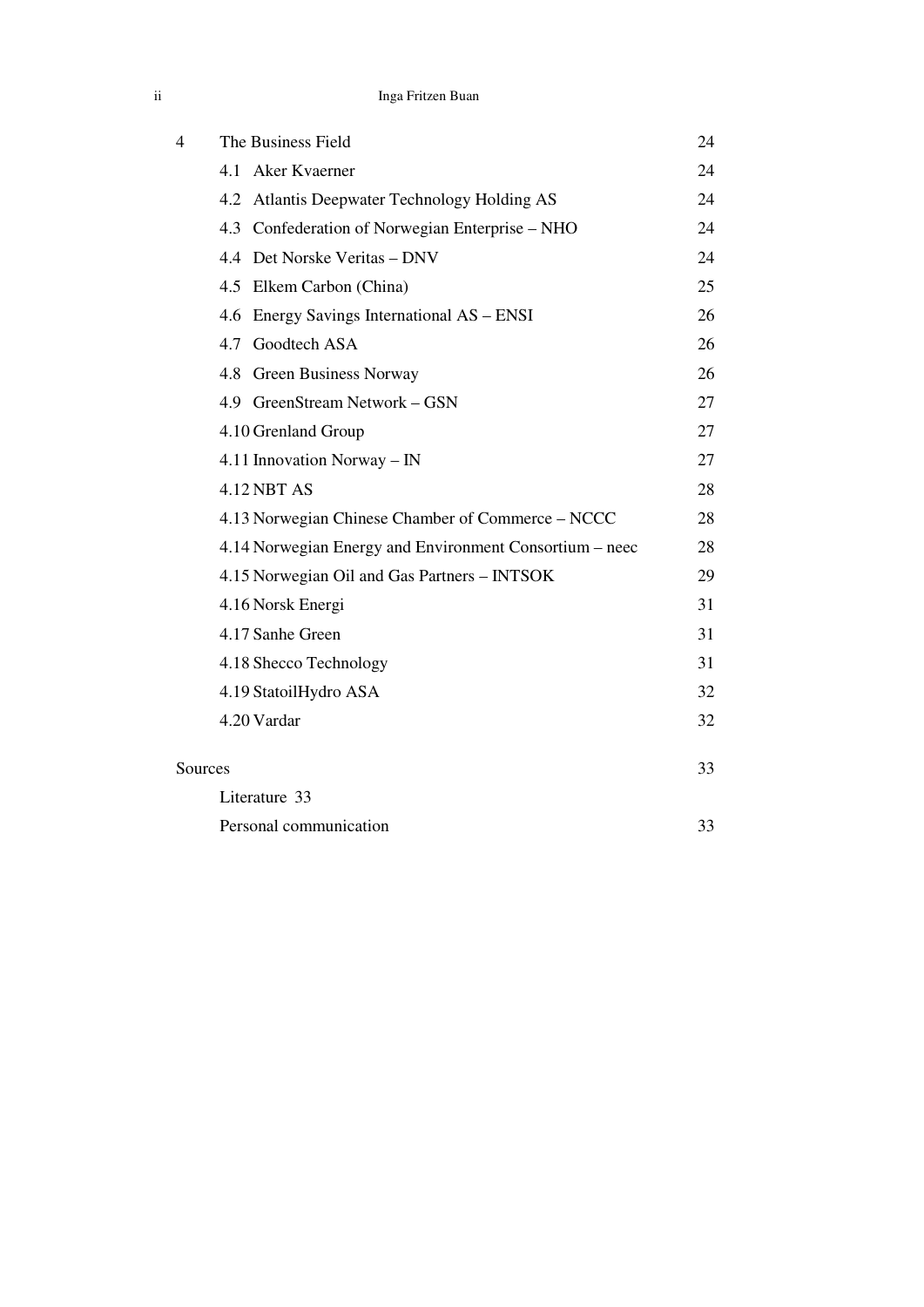# **Abbreviations**

| <b>BCCR</b>   | <b>Bjerknes Center for Climate Research</b>                       |
|---------------|-------------------------------------------------------------------|
| CAS           | <b>Chinese Academy of Sciences</b>                                |
| CASS          | <b>Chinese Academy of Social Sciences</b>                         |
| <b>CDM</b>    | <b>Clean Development Mechanism</b>                                |
| <b>CEC</b>    | China Enterprise Confederation                                    |
| <b>CER</b>    | <b>Certified Emissions Reduction</b>                              |
| <b>CICERO</b> | Center for International Climate and Environmental<br>Research    |
| <b>CIENS</b>  | Center for Interdisciplinary Environmental and Social<br>Research |
| <b>CNOOC</b>  | China National Offshore Oil Company                               |
| <b>DSM</b>    | Demand-side management                                            |
| <b>EIA</b>    | <b>Environmental Impact Assessment</b>                            |
| <b>EEIA</b>   | <b>Environmental and Economic Impact Assessment</b>               |
| <b>ENSI</b>   | <b>Energy Savings International AS</b>                            |
| <b>EPB</b>    | <b>Environmental Protection Bureau</b>                            |
| EPP           | <b>Efficiency Power Plant</b>                                     |
| <b>FNI</b>    | Fridtjof Nansen Institute                                         |
| F.Y.P.        | Five-Year Plan                                                    |
| <b>GHG</b>    | Greenhouse gas                                                    |
| <b>GSN</b>    | <b>GreenStream Network</b>                                        |
| <b>IFC</b>    | <b>International Finance Corporation</b>                          |
| IN            | <b>Innovation Norway</b>                                          |
| IN-Beijing    | Innovation Norway in Beijing                                      |
| <b>MFA</b>    | Ministry of Foreign Affairs                                       |
| <b>MOST</b>   | Ministry of Science and Technology                                |
| MW            | Megawatt                                                          |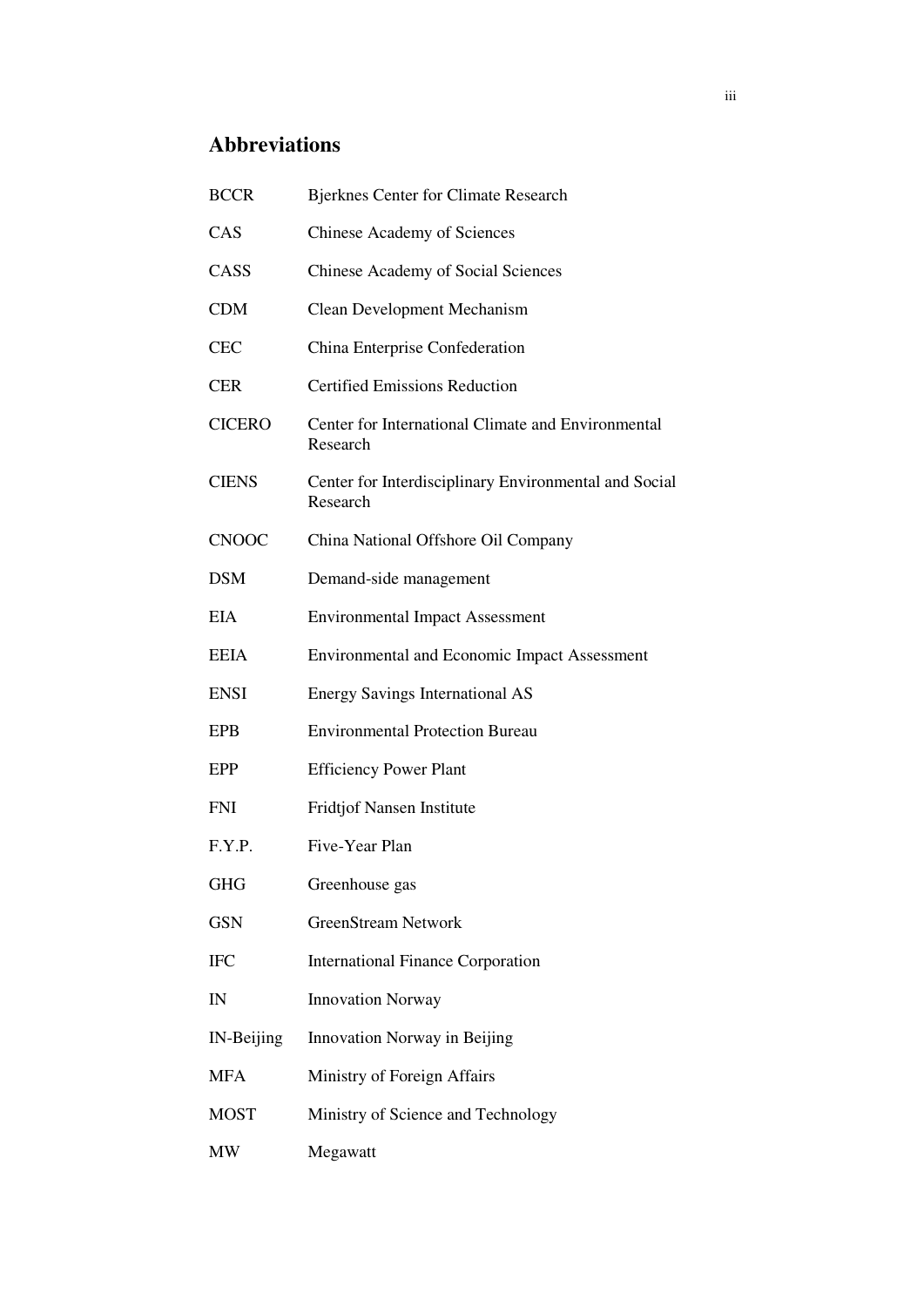| 1V | Inga Fritzen Buan |
|----|-------------------|
|    |                   |

| <b>NCCC</b>     | Norwegian Chinese Chamber of Commerce                                        |
|-----------------|------------------------------------------------------------------------------|
| <b>NEEC</b>     | Norwegian Energy and Environment Consortium                                  |
| <b>NERSC</b>    | Nansen Environmental and Remote Sensing Center                               |
| <b>NGO</b>      | Non-governmental organization                                                |
| <b>NHO</b>      | Confederation of Norwegian Enterprise                                        |
| <b>NILU</b>     | Norwegian Institute for Air Research                                         |
| <b>NIVA</b>     | Norwegian Institute for Water Research                                       |
| <b>NOK</b>      | Norwegian kroner                                                             |
| <b>NORAD</b>    | Norwegian Agency for Development Cooperation                                 |
| <b>NVE</b>      | Norwegian Water Resources and Energy Directory                               |
| <b>NZC</b>      | Nansen-Zhu International Research Center                                     |
| <b>OED</b>      | Ministry of Petroleum and Energy                                             |
| <b>REEEP</b>    | Renewable Energy & Energy Efficiency Partnership                             |
| <b>RMB</b>      | Renminbi, the Chinese currency                                               |
| <b>SEPA</b>     | <b>State Environmental Protection Agency</b>                                 |
| <b>SINCIERE</b> | Sino-Norwegian Center for Interdisciplinary<br><b>Environmental Research</b> |
| Sinopec         | China Petroleum & Chemical Corporation                                       |
| <b>SFT</b>      | Norwegian Pollution Control Authority                                        |
| UiB             | University of Bergen                                                         |
| <b>UiO</b>      | University of Oslo                                                           |
| UK              | <b>United Kingdom</b>                                                        |
| <b>UN</b>       | <b>United Nations</b>                                                        |
| <b>UNDP</b>     | <b>United Nations Development Program</b>                                    |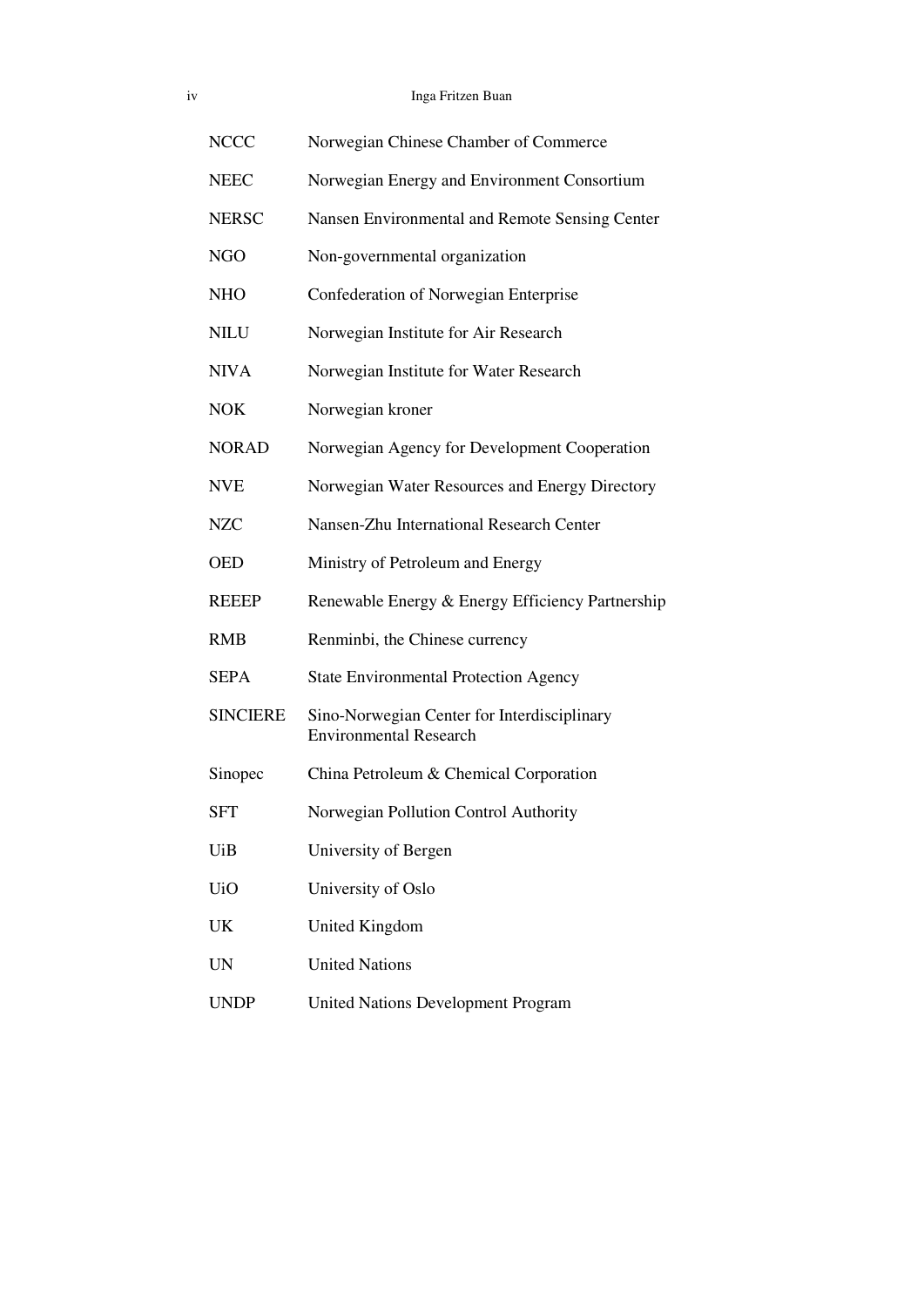# **1 Overview**

In 2007, the Norwegian government launched its new China strategy as a response to recent decades' economic and social development in China (Ministry of Foreign Affairs 2007). The new role the country is consequently playing in the world community and the growing economic and geopolitical importance of the East-Asian region are factors which present both challenges and opportunities for Norway. One of the strategy's priority areas is a 'development that is sustainable at the local, regional and global level[s]' (p. 18). China's massive industrial expansion, however, is largely fuelled by coal and oil, renewable energy sources making up only 8% of the energy mix (World Watch Institute 2007). China's demand for oil influences the global energy market, and as prices go up, so does the country's coal consumption, compensating for the expensive oil. In addition, even though its *per capita* emissions remain well below world average, China may have surpassed the United States as the world's top greenhouse gas (GHG) emitter in 2007 (Adam & Vidal 2007). With its immense growth, however, Chinese *per capita* emissions are expected to reach industrialized country average by 2030 (IEA 2007). These notions clearly demonstrate China's position as a key actor in the global climate and environmental regime. Due to the country's size and scope, its current energy consumption as well as future investment decisions made in the energy industry will influence the global environment on all levels in general, and the global climate in particular. Existing energy production facilities therefore need updating and investment decisions need to be based on sound knowledge of energy efficiency and environmental technology. These are fields in which Norwegian actors have skills and experience.

This report is a descriptive inventory of the current Norwegian involvement in the fields of energy and climate change-related issues in China, presenting relevant actors, their projects and business operations. Norway's presence is not big in China, but it is growing. The actors present include governmental agencies, research institutions and private and state-owned companies. In this first section, general trends and illustrative examples are introduced briefly. Sections 2, 3 and 4 contain listings of relevant actors, projects and partnerships belonging to governmental agencies, academia and businesses enterprises, respectively.

#### **1.1 Governmental Agencies**

The three Norwegian Ministries of Foreign Affairs, Environment, and Oil and Energy are all active in fields related to energy and climate change issues in China, mostly through funding and international partnerships. Part of the China strategy is for Norway to assist Chinese environmental technical capacity building and to promote energy efficiency and use of renewable energy sources (MFA 2007). It is emphasized that it is also in Norway's own interest to provide such assistance. The Renewable Energy and Energy Efficiency Partnership (REEEP), is one way in which Norway is seeking to meet this goal. REEEP is a partnership whose goal it is to accelerate the global market for sustainable energy developing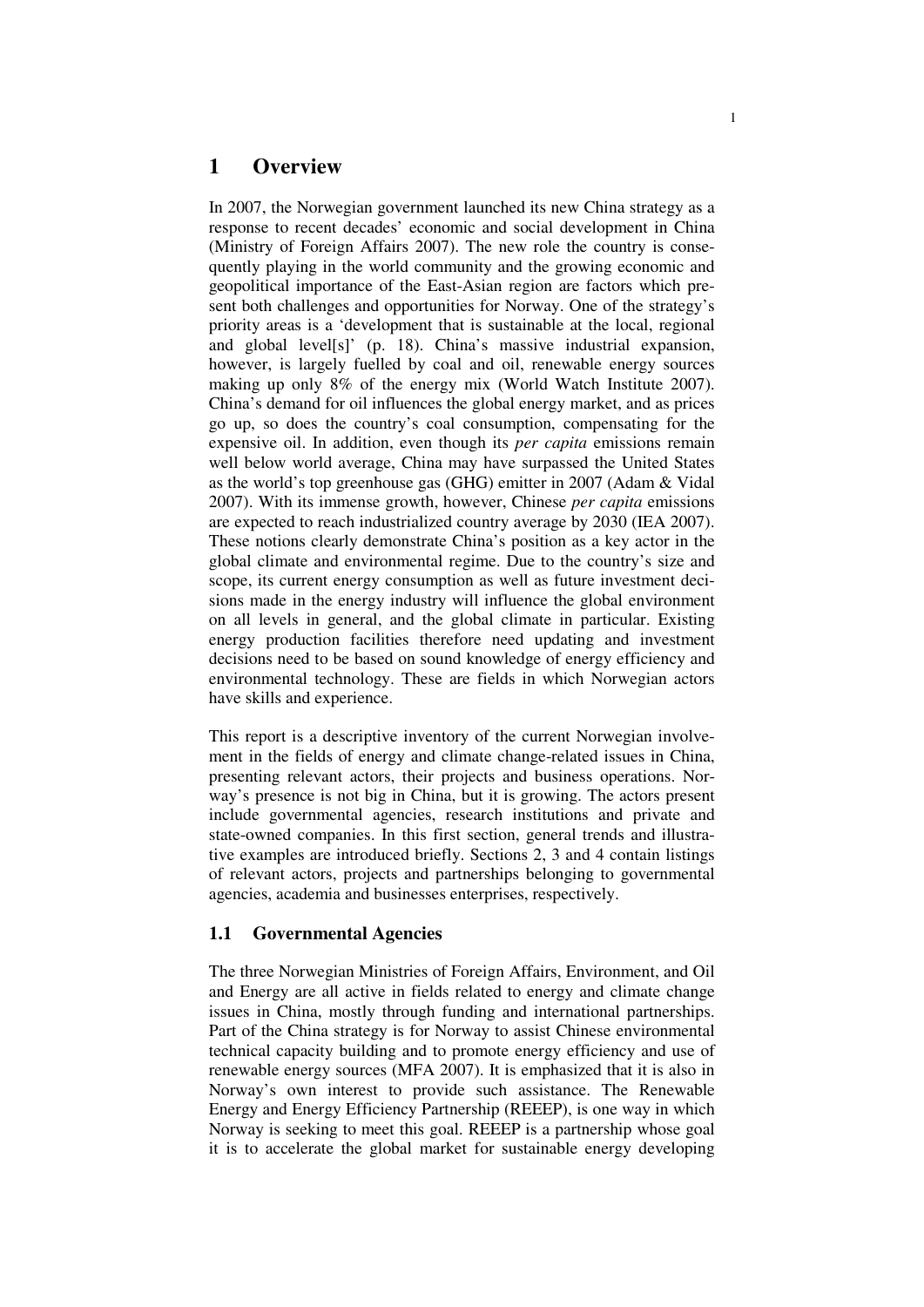#### 2 Inga Fritzen Buan

sustainable energy systems and by acting as an enabler, multiplier and catalyst for change (REEEP 2007). Norway's contribution consists of 30 million Norwegian kroner (NOK) over a period of three years, funds which are currently contributing to twenty-one projects. While nine of them take place in China and elsewhere, six are China-specific.

## **1.2 Science and Academia**

In this field, what we see is that on the one hand, Norwegian actors do research in China on their own and that, on the other, scientific institutions and individual scientists from the two countries are involved in cooperative research partnerships. The research institutes presented here include important policy-informers such as CICERO, ECON, the University of Oslo's Center for Interdisciplinary Environmental and Social Research (CIENS) and more. These are actors that have spent years establishing relationships with Chinese counterparts such as the Chinese Academy of Sciences (CAS) and the Chinese Academy of Social Sciences (CASS). CAS and CASS are important national academies belonging to the Chinese State Council, the chief administrative authority of the People's Republic. In 2006, CIENS established the Sino-Norwegian Center for Interdisciplinary Environmental Research (SINCIERE), which is a cooperation with CAS and even has an office on the CAS campus. The Nansen-Zhu International Research Center (NZC) is another notable example of Sino-Norwegian cooperation. Also at CAS, NZC is a joint venture between the Nansen Environmental and Remote Sensing Center (NERSC), CAS and others. Yet another example, the consultancy ECON has entered into an agreement on cooperation on energy and environmental issues with the Counselor's Office to the Chinese State Council.<sup>1</sup> ECON will function as a think-tank for the Office on issues of energy, climate and environment, a position with real potential to influence outcomes. Smaller cooperations also exist, with researcher from the two countries joining forces on research projects and contributing to each other's articles and books. Norwegian actors also increasingly hold expertise crucial to these relationships, such as knowledge of Chinese language and culture.

They may seem abundant, but the existence of such cross-border, crosscultural Sino-Norwegian relationships must not be taken for granted. Unlike twenty or as little as ten years ago, it is now increasingly obvious that the Chinese do not in any significant way *need* Norwegian funding in order to realize their projects. Rather, many admit that they are now in a position to pick and choose; indeed, quite a few of them have far too much to do already. It has become a matter of quality as well as quantity, because the financial aspects may not be the most crucial part anymore. This means that in order to continue the work that already exists as well as expand and develop it further, cooperation needs to be based both on good relationships and on project proposals being attractive to the Chinese.

 1 www.econ.no/modules/module\_123/proxy.asp?I=2021&C=9&D=2&mnusel=a 185a190a192a248a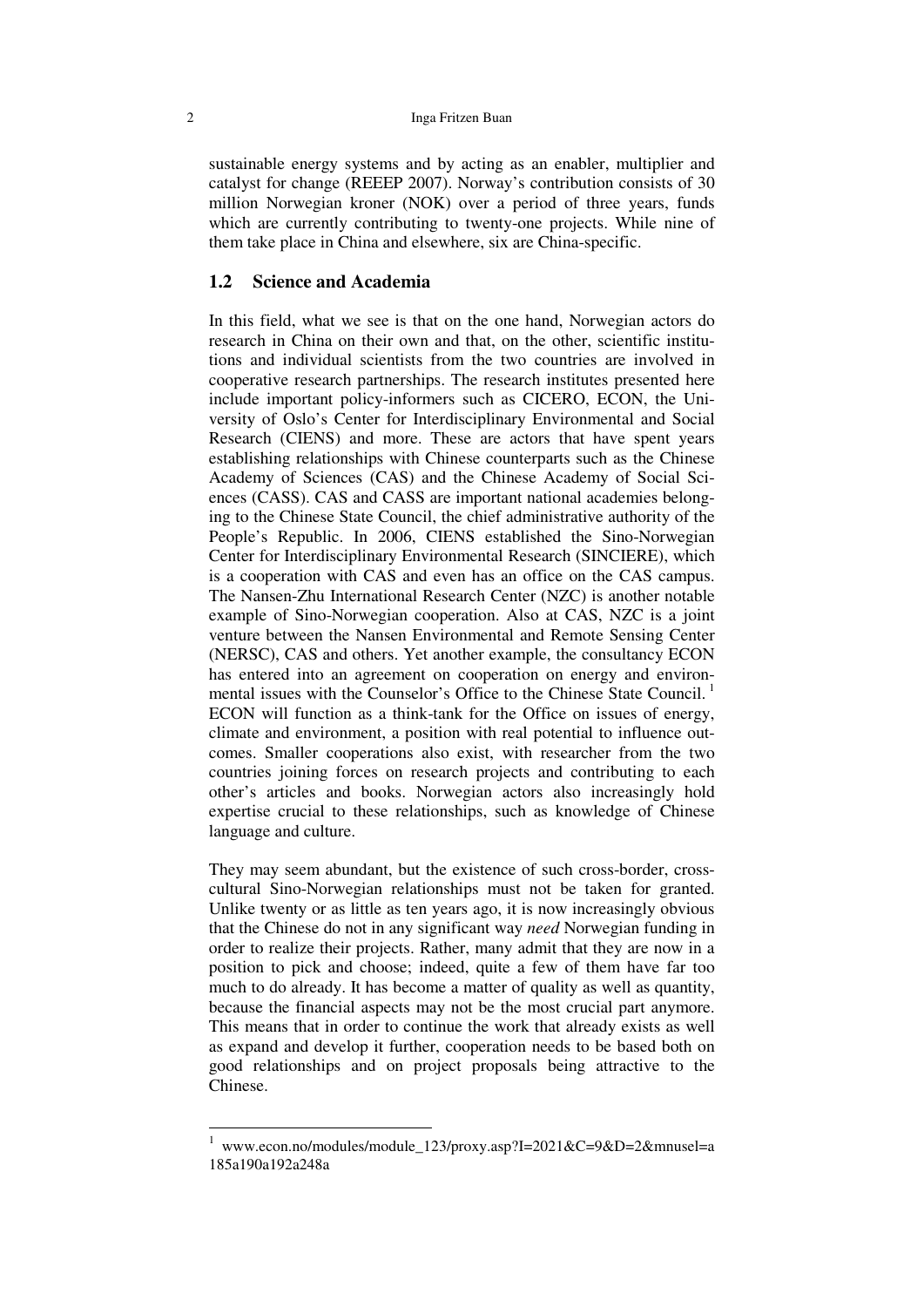#### **1.3 Norwegian Business Actors**

China's energy consumption has tripled since 1979. The goal of the  $11<sup>th</sup>$ Five-Year Plan (F.Y.P.) (2006-2010) is for the economy to be four times as big in 2020, while energy consumption is 'only' going to double in size. This notion involves significant necessary achievements in energy efficiency. The Chinese government often cites its right to an economic and social development for the country's citizens similar to that of the industrialized countries. This means that it is unlikely that it is going to let the climate change threat and other issues of environmental degradation hamper its industrial progress. The 'greening' of China will therefore have to happen in a different way. Ways in which the situation can be improved include energy efficiency, the expansion of renewable energy consumption and cleaner use of fossil fuels. China's energy efficiency rates are improving, but there is still quite some way to go and a lot of potential. Norway, on the other hand, is a country with expertise in this field and several Norwegian companies have already started eying these business opportunities in China. To this end, the Norwegian Energy and Environment Consortium (neec) has established an energy management program. The program aims to utilize knowledge and experience in this area as a springboard for Norwegian energy efficiency products and services in the Chinese market. $2$  From its involvement in such projects and cooperation with a range of Norwegian companies, involving two business groups representing 70 companies, neec is a key actor in the field, demonstrating the importance of cooperation. Such coalitions also help solve problems many Norwegian companies suffer from. Their small size and the fact that they seldom offer total business solutions can be problematic, since this is what many Chinese customers and business partners want (personal communication, Skaiaa).

With China's soaring need for energy to fuel its industry, the country can benefit greatly from energy efficient foreign technology. Due to its size, China is now among the global leaders in *renewable energy*, second only to Germany, even thought, as mentioned, renewables make up a small portion of the energy mix. The share of renewables in the energy mix is, however, expected to rise from 8% of energy and 17% of electricity today, to 15 and 21% respectively by 2020. The targets of the  $11^{th}$  F.Y.P. together with the Renewable Energy Law of 2005 make continued expansion of renewables a national priority. Power companies are required to get a minimum of their power from renewable energy sources. Renewable energy is also a field in which Norway has extensive expertise.

There does not seem to be any Norwegian involvement in the *hydropower* industry in China. This is regrettable, since small-scale hydro-

<sup>&</sup>lt;sup>2</sup> www.innovasjonnorge.no/Satsinger/Sektorsatsinger/Energi-og-

Miljo/Nyheter/NEECs-Energy-Management-program-in-China-taking-shape/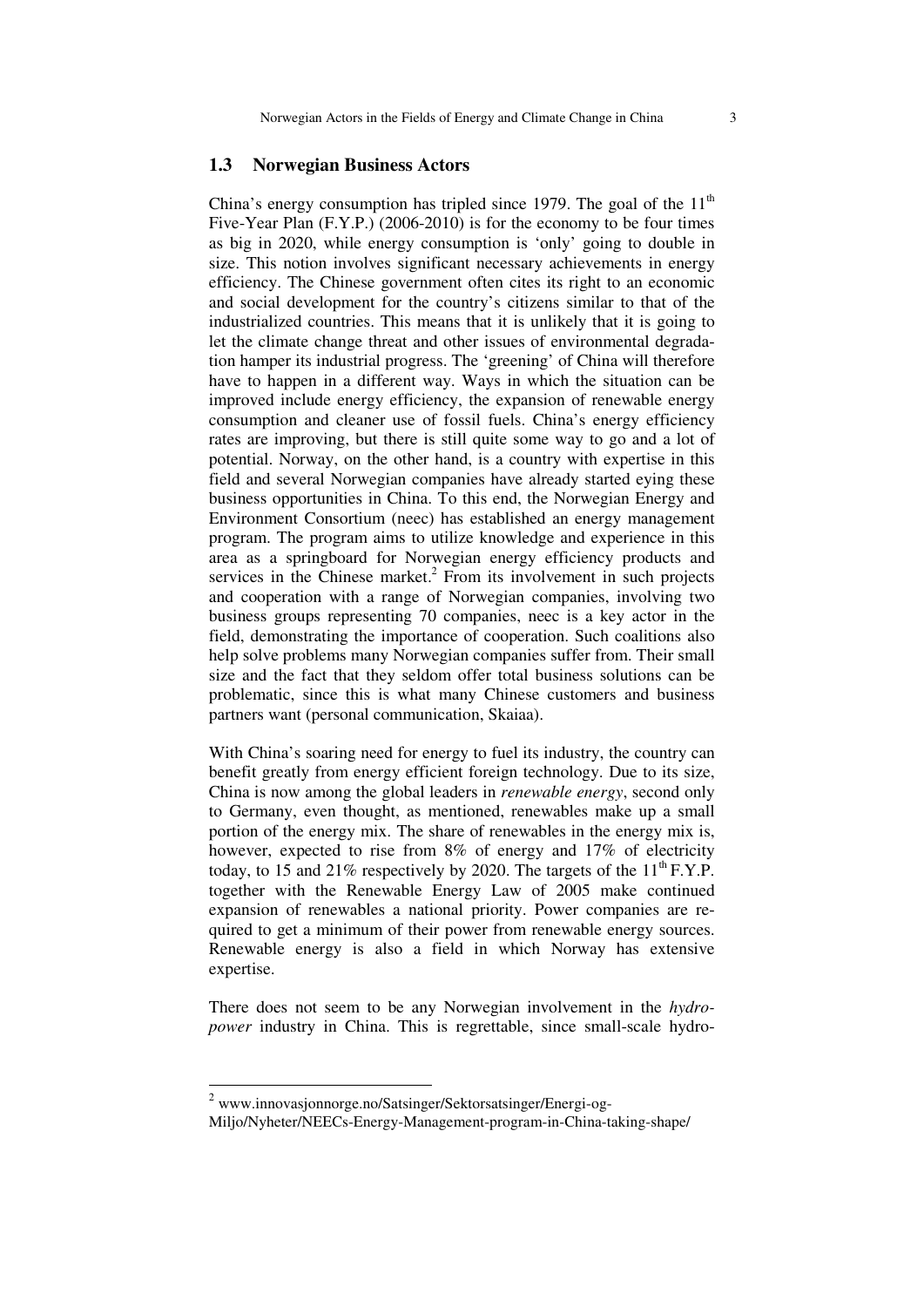#### 4 Inga Fritzen Buan

power projects are a hot topic in China and they can become CDM projects. CDM, short for the Kyoto Protocol's Clean Development Mechanism, is a way in which industrialized country GHG emitters can invest in projects that reduce emissions in developing countries as an alternative to more expensive emission reductions at home. Since Norwegians are present in the production of several other energy sources, both fossil fuels and renewables, the absence in hydropower is notable. For example, Norwegian investors have investments in Chinese *wind energy* and are aiming towards becoming CDM projects. The fastest growing power generation technology in China, wind power doubled its capacity in 2006 (World Watch Institute 2007). It is still more expensive than coal power, but policies exist to encourage competitive pressure on costs. Chinese law demands that 70% of the wind turbines used in power plants financed by foreign operatives be produced in China. This means that such an investment may also boost and benefit domestic wind technology industry and technology development, having important regional and local trickle-down effects. The Norwegian involvement includes a 500 million NOK projects owned by NBT AS scheduled to begin construction in 2008, while yet another investment is being planned. NBT is making preparation to make the wind park a CDM project.

Another alternative energy source, Norwegian involvement in the *biomass* field includes Sanhe Green and the GreenStream Network's 50 megawatt (MW) straw-fired combined heat and power plant which uses local agriculture waste as raw material. The project addresses the Chinese government's target for biomass power generation by exploiting the opportunities generated by the Renewable Energy Law and biomass therefore receives more attractive support than other renewable energy sources (Berstad 2007). This project is also in the process of becoming a CDM project. Thus far, however, Norway is in no way a significant actor in the field of CDM compared to its Nordic neighbors and other European countries (Heggelund & Sun forthcoming). It is the Norwegian government's view that rich countries should help finance emission reductions in developing countries and there is a growing interest in CDM projects among Norwegian companies. Actors in the field are calling out for a focused approach including training and awareness-raising, letting the relevant actors know about the possibilities and risks that exist. China is currently the country with the greatest number of CDM projects in the world, with certified emissions reductions (CER) credits issued every month $3$ 

Turning to *fossil fuels*, Norwegian businesses as well as research and development actors are active in the *liquefied natural gas* (LNG) industry in China. Development of LNG resources and infrastructure for import is currently high on the Chinese energy development agenda, increasingly seen as one of the fuels for the future. This reflects the ability of LNG to compete directly on a cost basis, in addition to the growing recognition of its environmentally benign characteristics. SINTEF cooperates with a Beijing company on LNG pipeline insulation, a cooperation said to have

 $3\overline{1067}$  CDM projects as per January  $16^{\text{th}}$  2008 (http://cdm.ccchina.gov.cn/english/).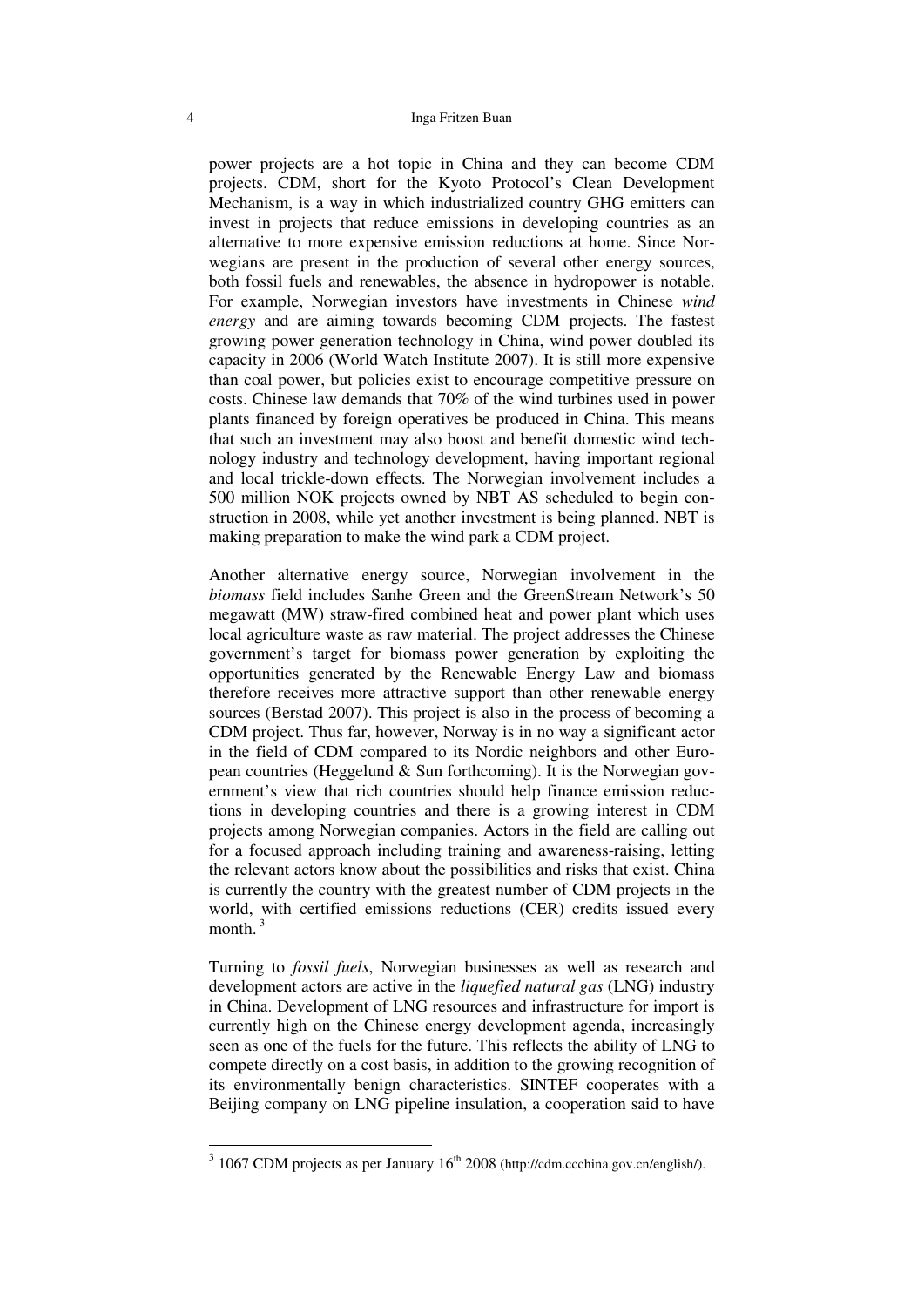helped shorten the development period of LNG transportation pipes by several years. This project thus covers both energy provision, energy efficiency and technology transfer. Another interesting example of the importance of technology and technology developments in the fossil fuels sector, the state-owned Norwegian company Statoil a decade ago invested in what was believed to be a marginal oil field in the South China Sea (personal communication, Nørstebø). In stead of the usual 49% maximum foreign ownership, Statoil got 75%, because the investment was believed to be unjustifiable. Ten years down the road, Statoil technology has made it possible to operate the oil field for twice as long as expected, perhaps preventing other marginal fields from being sworn off as unjustifiable investments, thus contributing to Chinese energy security. An example of a Norwegian actor indirectly involved in the Chinese fossil fuels industry, Det Norske Veritas (DNV) has recently won a contract with China Petroleum & Chemical Group (Sinopec) on safety and environment risk assessment software. Sinopec being among the state-owned national oil companies, this is hopefully an illustration of China's growing commitment to addressing the environmental and climate change challenges facing the oil, gas and process industries.

#### **1.4 Summary**

This short introduction has provided a few examples of Norwegian involvement in the fields of energy and climate change-related issues in China. As we have seen, many good research and business relationships have been established with Chinese counterparts, cooperative relationships that will no doubt be of value in the future.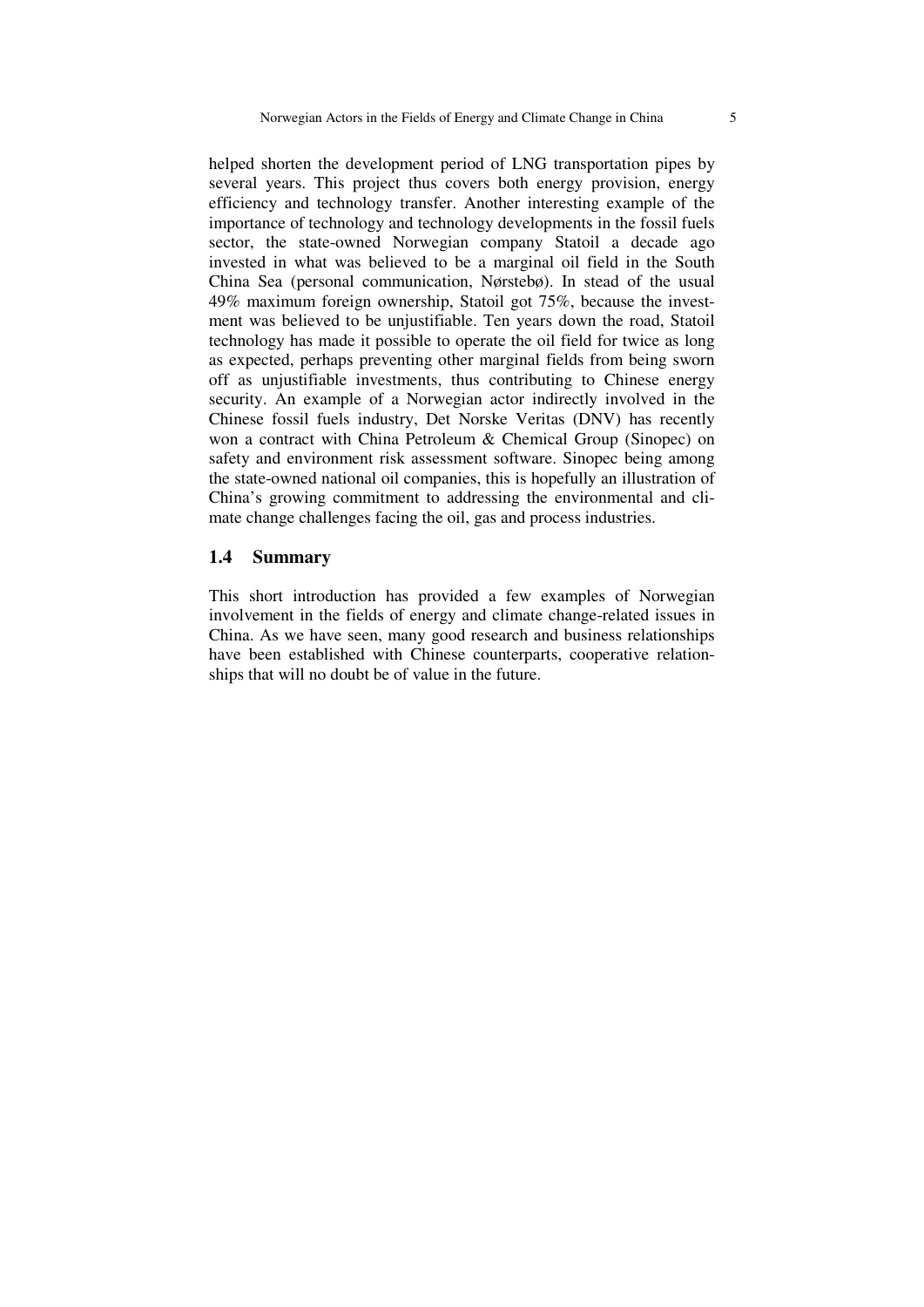# **2 Governmental Agency Actors**

# **2.1 Ministry of Foreign Affairs – MFA**

The MFA is responsible for the upholding, funding and implementation of a range of agreements, partnerships and projects which relevant here.

#### *Agreement: Framework Agreement on Cooperation and Dialogue on Climate Change between Norway and China*

In January 2008, Norwegian Minister of Foreign Affairs Jonas Gahr Støre and Vice-Chairman of the NDRC Xie Zhenhua signed a Sino-Norwegian climate change cooperation framework agreement. This agreement will give the two countries a platform for closer cooperation on climate change and cover these key climate change-related areas:

- Energy efficiency and renewable energy
- Climate change mitigation and adaptation
- CDM;
- Carbon capture and storage;
- Capacity building;
- Scientific cooperation, in particular to review and develop ongoing climate science collaboration between the two countries, and joint research on climate friendly technologies;
- Technology transfer, with a focus on climate friendly technologies (MFA – NDRC Framework agreement text, 2008).

In Norway, work will be coordinated by the MFA while other relevant ministries will be actively involved and responsible for providing scientific input.<sup>4</sup> The MFA has emphasized that the parties consider the involvement of Norwegian business and research communities important.

Implementing agencies: NDRC, MFA/Norad.

#### *Partnership: Renewable Energy and Energy Efficiency Partnership – REEEP*

The Norwegian Government is committed to donating 30 million NOK (app. US\$5.51 million) to REEEP over a period of three years. REEEP is an international alliance of governments, non-governmental organizations and businesses and its donors include Ireland, Italy, New Zealand, Norway and the United Kingdom (UK). The donated money will be used to increase the use of clean energy in poor countries. It focuses on reducing carbon emissions, improving energy security and ensuring access to clean energy. It has clear linkages with Norway's action plan

 4 www.regjeringen.no/en/dep/ud/Press-Contacts/News/2008/climate\_china.html? id=498281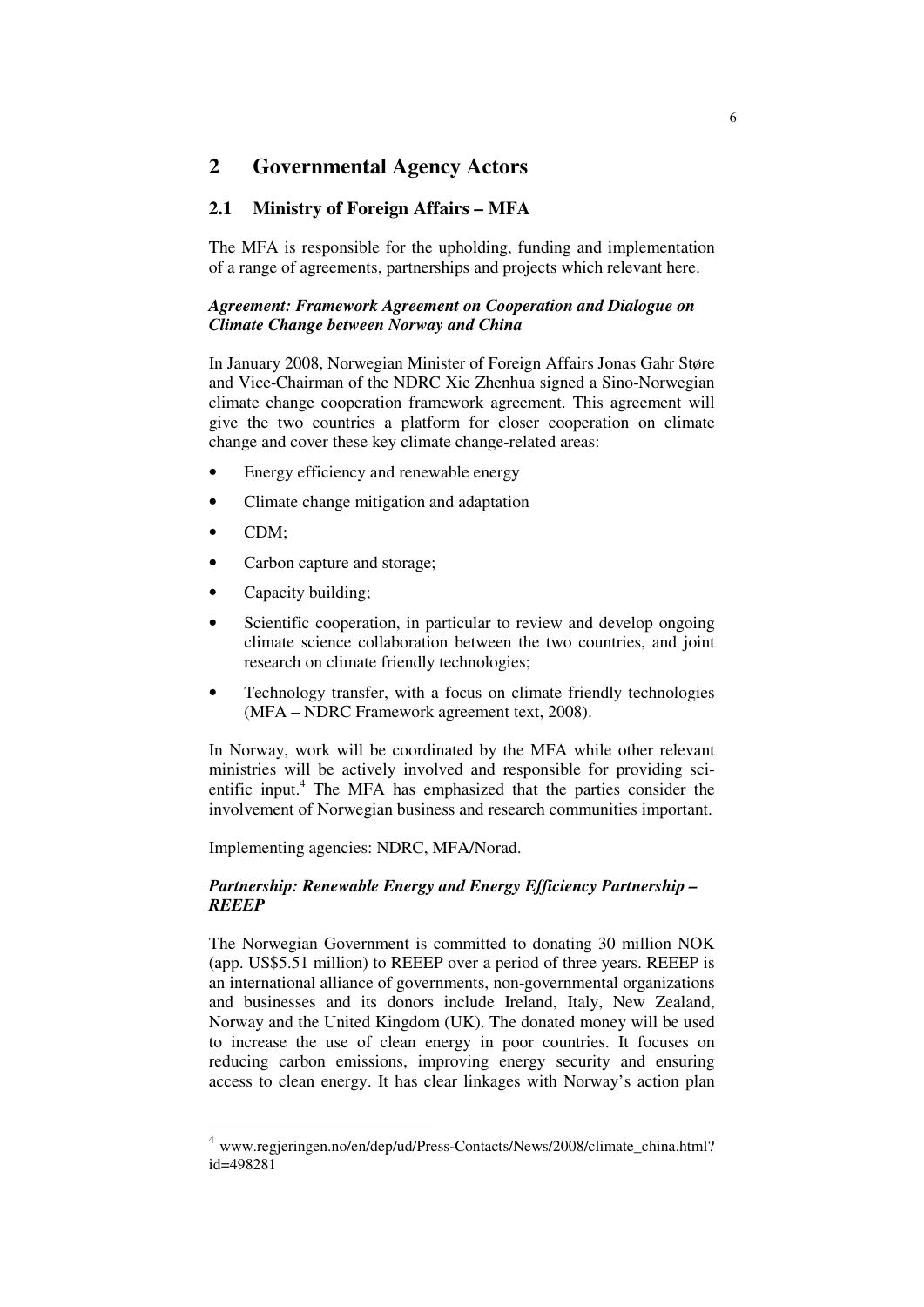for environment in development. Apart from China, it is also particularly active in Brazil, India and South Africa. Only the projects related to China are listed below.

*REEEP project: National Action Plan for rural biomass renewable energy development.* The purpose of this project is to develop a National Action Plan for rural biomass based energy with supporting documentation (REEEP 2007). Parts of the activities and output include an evaluation of current policy, institutional, technological and financing mechanism on rural biomass renewable energy as well as identifying barriers and priorities for such development in China. Detailed objectives and targets are to become parts of the  $11<sup>th</sup>$  and  $12<sup>th</sup>$  F.Y.P. which guide Chinese economic and social development. The project is expected to provide detailed measures to enable China to achieve its biomass development target and GHG emissions reductions.

Category: policy and regulation.

Duration: 2007-2008.

Budget:  $\epsilon$ 250 000 from Norway in addition to co-funding from the Asian Development Bank (ADB) and the Chinese Ministry of Agriculture.

Implementing agency: Energy and Environmental Development Consulting Ltd.

*REEEP project: Using financial and market-based mechanism to improve building energy efficiency.* Given the significant potential for building energy efficiency improvement in China, this project will consider the appropriate financial and market-based mechanism to trigger action in this area (REEEP 2007). Main activities and output include developing a roadmap for improvement of building energy efficiency in China through the use of financial and market-based mechanisms based on existing mechanism in China and experiences from other developing and transitioning countries. In addition to increased understanding and awareness of the topic, a policy framework to create a favorable environment for implementation of market-based instruments for energy efficiency in building is expected.

Category: business and finance.

Duration: 2008.

Budget: €90 300 from Norway in addition to co-funding from ESD-Sinosphere Ltd.

Implementing agency: Energy for Sustainable Development Ltd. and the Energy Research Institute of the NDRC.

*REEEP project: Standardized financial and legal documentation for RETScreen.* The RETScreen International Clean Energy Project Analysis Software is a so-called 'decision support' tool that provides basic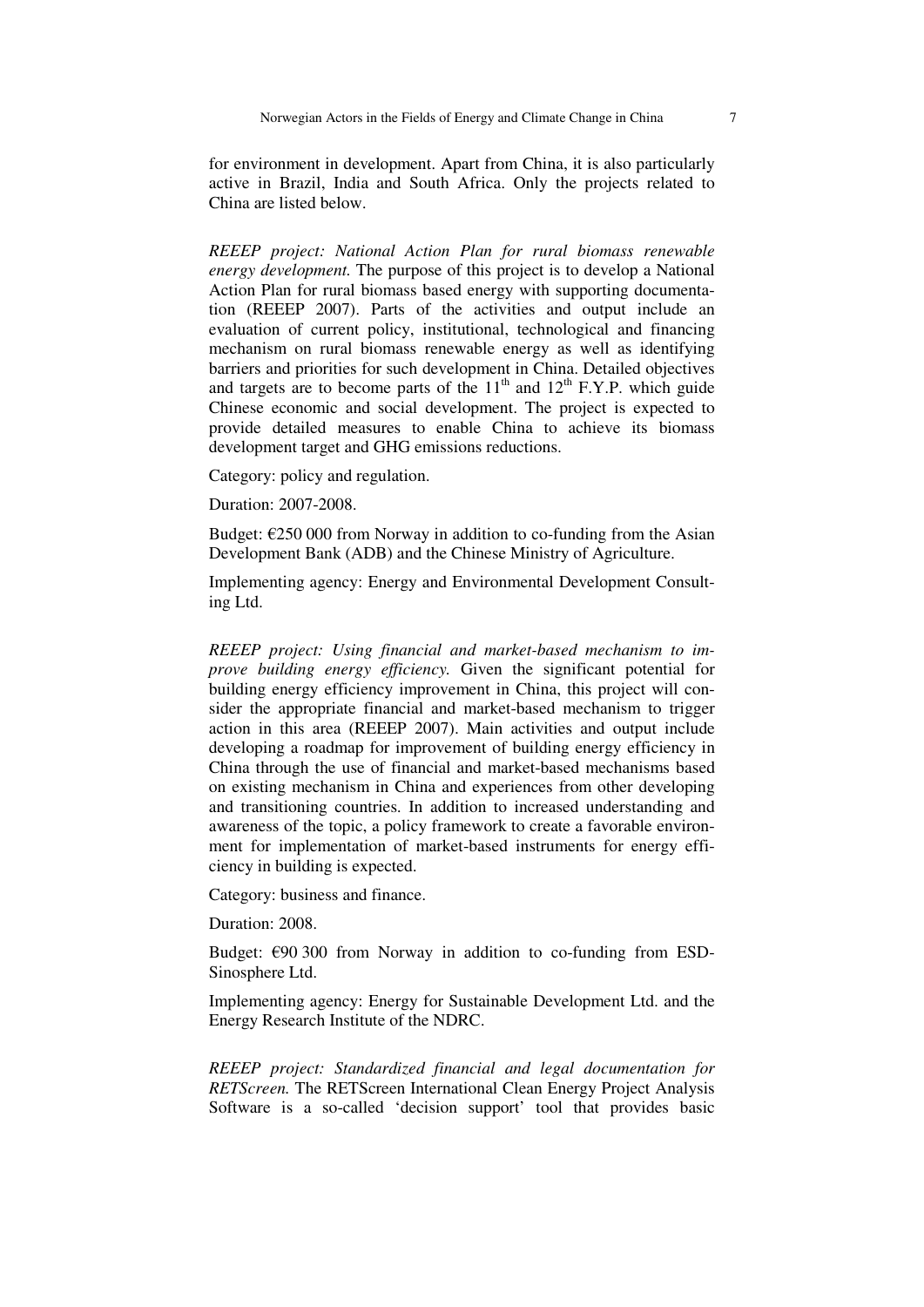#### 8 Inga Fritzen Buan

financial viability of renewable energy and energy efficiency projects.<sup>5</sup> The purpose of this global project (including China) is to reduce the preconstruction and legal transaction costs for clean energy projects by establishing a standardized financial and legal document knowledge management system integrated with the RETScreen software (REEEP 2007). Its main activities and outputs include linking existing legal documents for energy efficiency, cogeneration and renewable energy projects to RETScreen Software as well as develop pilot programs in China, India and Brazil. The project aims at reducing pre-construction transaction costs for energy efficiency, cogeneration and renewable energy projects; reducing development costs through an integrated set of freely available form leading to a greater number of projects being implemented.

Category: business and finance.

Duration: 2007-2009.

Budget: €600 000 from Norway and the UK, in addition to co-funding from Natural Resources Canada.

Implementing agency: CANMET Energy technology Centre-Varennes.

*REEEP project: Establish a Gold Standard local experts program.* This global project aims to build local expert capacity in clean energy project finance and development in Brazil, China, India and South Africa as well as to realize eight renewable energy and efficiency Gold Standard CDM Project Design Documents with financial plans (REEEP 2007). Its main activities and output include recruiting, educating and briefing experts in the target countries; provide local expert support; develop finance and project development toolkits in the relevant languages, and more. The projects expected impacts include providing local support for utilizing the CDM Gold Standard to implement energy efficiency and renewable energy in the target countries; ensure that CDM projects reap benefits for local communities and contribute to the achievement of the millennium development goals; target countries with a rapid demand for energy services and promote projects that forward social, environmental and economic goals.

Category: business finance.

Duration: 2007-2008.

-

Budget:  $\epsilon$ 125 000 from Norway and the UK in addition to co-funding from The Gold Standard Foundation.

Implementing agency: The Gold Standard Foundation.

*REEEP project: London-Beijing Olympic Games CDM Project.* This project aims to develop and promote a sustainable CDM cooperation program in China between the Beijing (2008) and London (2012) Olympics which both offsets the emissions from 2012 Games and creates a self supporting infrastructure to facilitate the development of additional

 $5$  www.reeep.org/index.php?id=1&assetType=article&assetId=30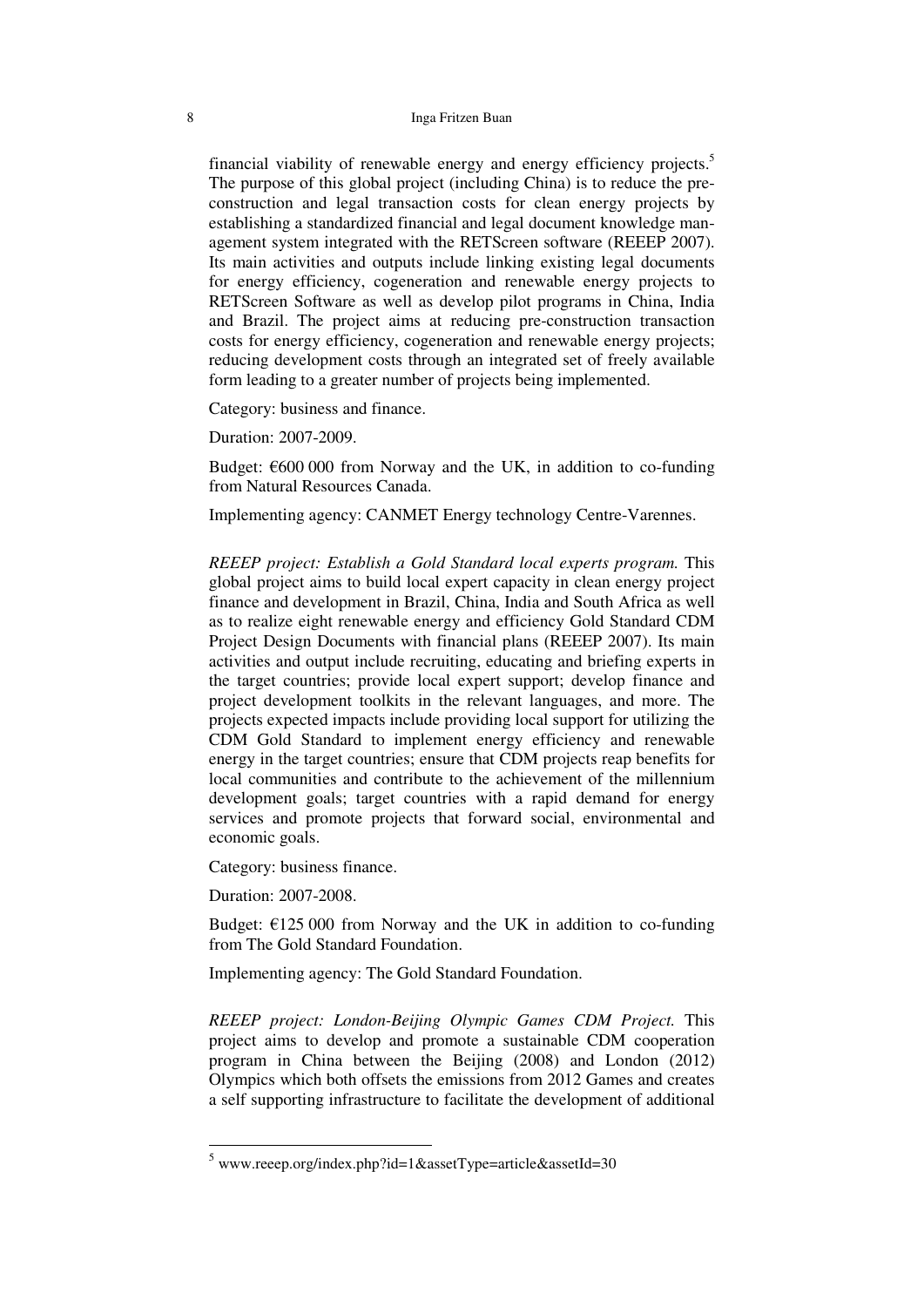similar activities in China (REEEP 2007). Its main activities and output will include the development of a plan for program implementation, including identifying suitable projects. In addition, the implementation of the planned projects will include training and scaling up the identified local NGOs; developing a revolving financing facility or other appropriate structure; developing necessary documentation to support the loans and the transfer and sale of the carbon credits; and developing the CDM documentation and application to the CDM Executive Board. The high profile of the Olympic Games is believed to provide a global platform for raising awareness of climate change. The project is also expected to lead to the development of renewable energy projects and financing facilities in China.

Category: business and finance.

Duration: 2007-2012 including set-up and implementation.

Budget:  $\epsilon$ 350 000 from Norway and the UK in addition to co-funding from London 2012 Partners/Stakeholders, London Organizing Committee of the Olympic and Paralympic Games.

Implementing agency: London Organizing Committee of the Olympic and Paralympic Games.

*REEEP project: Energy-Millennium Development Goal Financing Facility Participatory Business Planning.* The project, which will take place in Brazil, China and India, aims to reduce poverty by facilitating the ownership of financially, environmentally and socially sustainable business ventures by poor people, utilizing renewable energy sources and energy efficiency provided services and infrastructures (REEEP 2007). It aims to expand the number of participating entrepreneurs in the models developed by the existing MOSAICO partners (a network developing venture capital financing for small and medium-sized projects in renewable energy, energy efficiency, ecotourism and organic agriculture).<sup>6</sup>

Category: business and finance.

Duration: 2007-2008.

-

Budget:  $\epsilon$ 200 000 from Norway and the UK in addition to co-funding from the Global Energy Efficiency and Renewable Energy Fund and Banca Etica.

Implementing agency: Fiorello H. Laguardia Foundation.

*REEEP project: Efficiency Power Plant implementation in Jiangsu Province*. This project aims to help the Jiangsu Economic and Trade Commission and its Demand-side Management (DSM) Center in the strengthening of its DSM Efficiency Power Plan (EPP) Program (REEEP 2007). Main activities and outputs include preparing a DSM implementa-

<sup>6</sup> www.mosaiconetwork.org/where/cn.shtm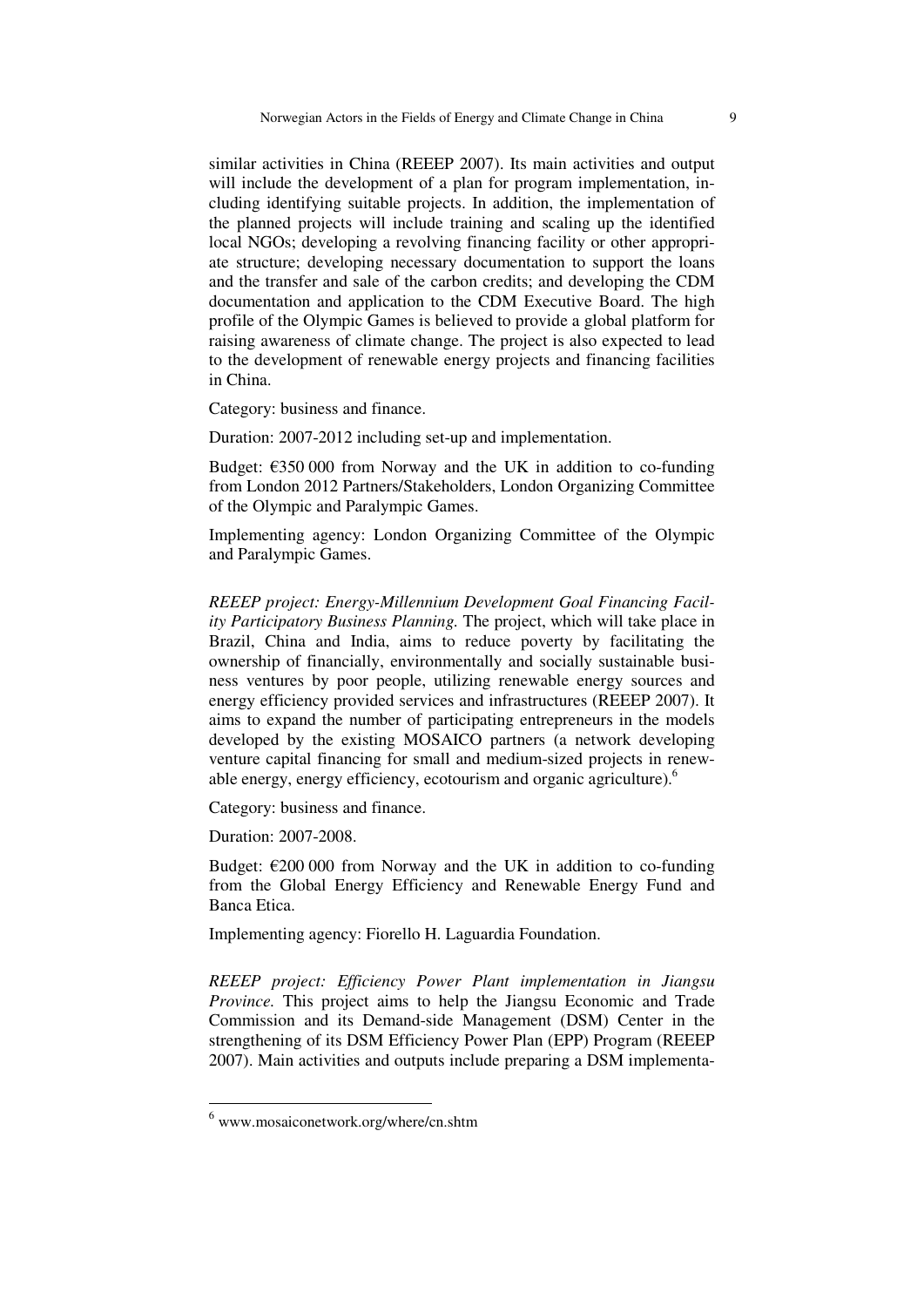#### 10 Inga Fritzen Buan

tion manual; co-ordinate DSM monitoring and verification protocol; conduct research on appropriate DSM fund management mechanisms for China; organize training for Chinese experts and utility officials on DSM incentive mechanisms, program planning and design, project screening and selection, implementation, monitoring and verification as well as energy service company integration. Expected impacts from the project include greater electricity and carbon savings for Jiangsu Province through paving the way for EPP program implementation; reduce China's total coal consumption through meeting 8% of Jiangsu's energy demand; helping Jiangsu become a national model for successful EPP program planning and implementation.

Category: policy and regulation.

Duration: 2007-2008.

Budget:  $\epsilon$ 374 413 from Norway and the UK, in addition to co-funding from the Energy Foundation's China Sustainable Energy Program (CSEP) and Natural Resources Defense Council.

Implementing agency: Institute for Market Transformation.

*REEEP project: Pilot action towards a sustainable energy city in Panzhihua.* The purpose of this project is the development of an innovative toolkit with the Panzhihua Sustainable Energy City (SEC) and to improve the city's capacity for clean energy policy and market development (REEEP 2007). Its main activities and output include activities related to the implementation of Panzhihua SEC, such as investigation of its clean energy status quo; training of local stakeholders; development of action plans; summarize and disseminate experiences and more. Among the project's expected impacts we find the mainstreaming of sustainable energy plans into city planning system; ensuring energy supply, environment improvement and economic development by promoting sustainable energy; acting as a showcase for illustrating that local participation is an effective and optimal approach to achieving clean energy; and dissemination of the methodologies and toolkit mentioned above.

Category: policy and regulation.

Duration: 2007-2009.

Budget:  $\epsilon$ 263 800 from Norway and the UK with co-funding from ACPA21 and the Panzhihua Government.

Implementing agency: Administrative Center for Panzhihua's Agenda 21.

*REEEP project: Business model development for biogas electric power generation in livestock farms.* This project aims to develop a business model to design, finance, build, integrate and operate large-scale biogas facilities at livestock farms in China through market channels (REEEP 2007). The project involves a feasibility study on setting up energy service companies for biogas-to-power including surveying and identifying candidate companies with the capacity and willingness to engage in the biogas-to-power business. The possibilities of project financing through CDM will also be looked into. After the business model has been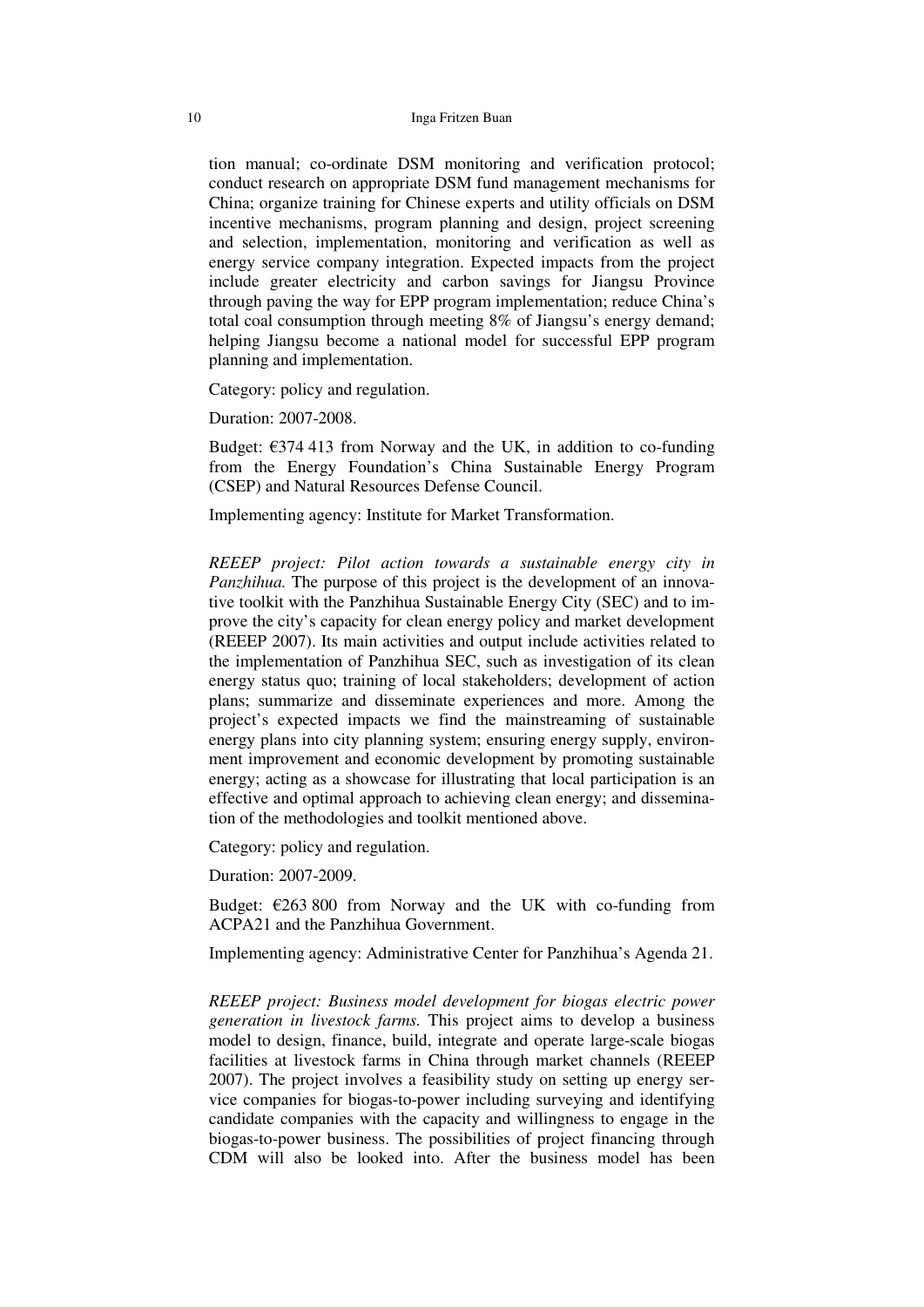developed, an energy service company will be developed to demonstrate the business model. Expected impacts from the business model development include methods to overcoming the barriers of digester construction in the animal husbandry sector, which include heavy reliance on government funds, unreasonable technology options, poor management capacity and low capacity in gaining money for sustainable development.

Category: business and finance.

Duration: 2007-2009.

Budget:  $\epsilon$ 112 200 from Norway and the UK with co-funding from the Blue Moon Fund.

Implementing agency: Tsinghua University.

#### *Project: Raising Awareness on Climate Change Among Chinese Youth*

This is a competition happening as a cooperation between the MFA on the one hand and the Chinese Ministry of Education and the Chinese State Ocean Administration on the other.<sup>7</sup> The Polar Research Institute of China and the Consulate General of Norway in Shanghai are responsible for organization and implementation. Chinese students aged 18-20 can enter a national competition on Arctic knowledge which will end in a finale screened on national television, something which is sure to bring attention to the topic. The prize for the 10 best contenders is a study and research trip to Norway and Svalbard in February and March 2008, including visits to the Polar Museum in Tromsø as well as the University Centre at Svalbard.

#### **2.2 Ministry of Petroleum and Energy – OED**

The OED's main areas of responsibility include carbon capture and storage, energy and petroleum research, energy in Norway, oil and gas power and consumers, state participation in the petroleum sector and water resources<sup>8</sup>

#### *Agreement: Cooperation in Energy Conservation and Renewable Energy between OED and NDRC*

This agreement was signed in 2006 and covers cooperation in the fields of energy and energy efficiency (OED 2006). It is the result of many years of dialogue on these topics between Norway and China, especially on hydropower and water resource management. Apart from the environmental benefits of assisting China in these areas, the agreement is also meant to stimulate internationalization of Norwegian knowledge within these fields. The agreement opens up for information exchange and consultation on energy policy, strategy, technology, projects and training.

<sup>7</sup> www.norway.cn/shanghai/events/Svalbard.htm

<sup>8</sup> www.regjeringen.no/nb/dep/oed/tema.html?id=752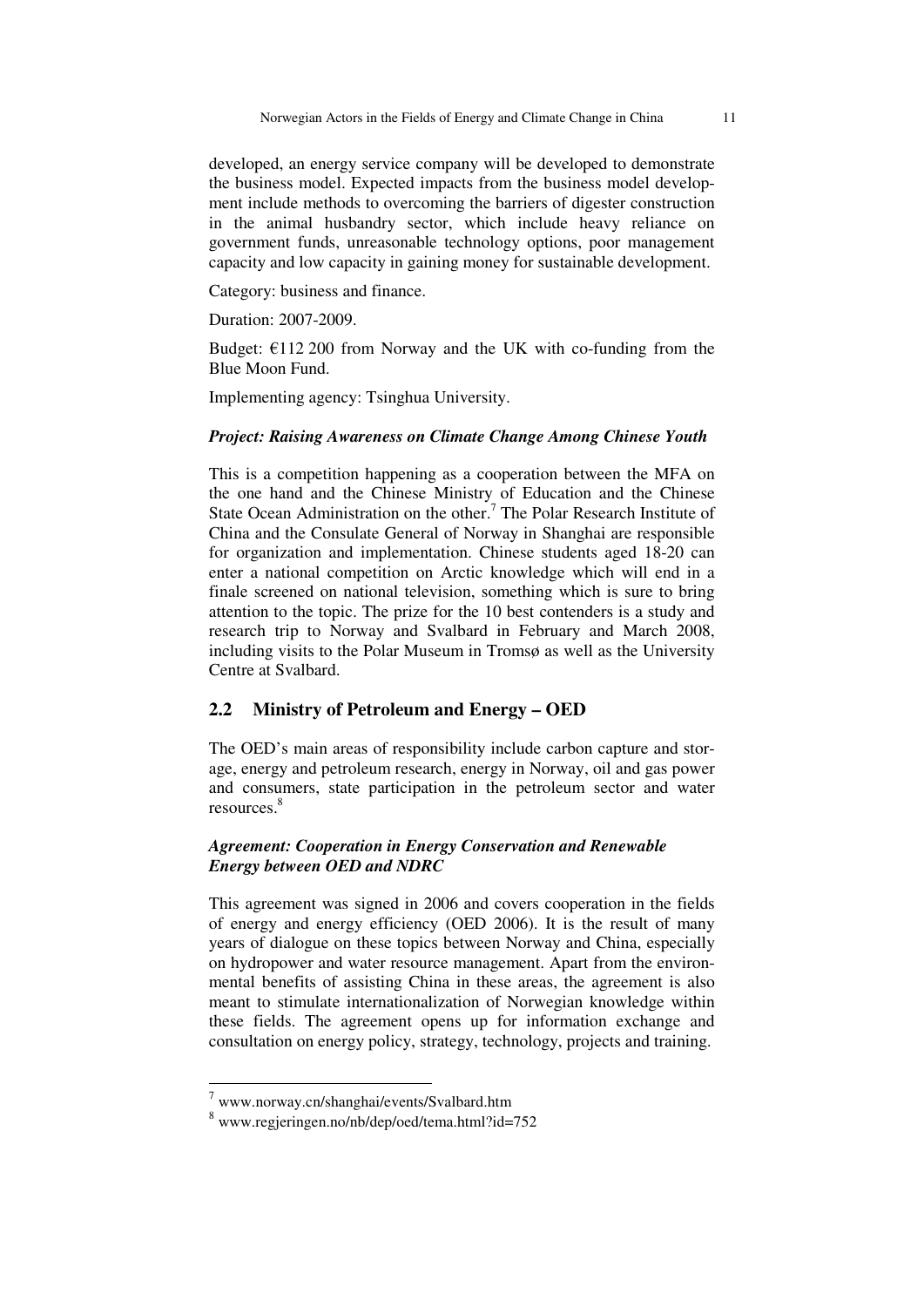#### **2.3 Ministry of the Environment – ME**

The ME's Department for International Cooperation's areas of responsibility include development of instruments and policy with respect to climate change and long-range transport of air pollutants, as well as international negotiations in these two areas.<sup>9</sup> Its tasks include following up global environmental cooperation in the UN framework and bilateral environmental cooperation with developing countries, among them China. The ME's section for geographical environmental assistance is the coordinating body for building environmental competence in cooperating countries, such as China, with an aim to develop institutional cooperation with focus on implementing multilateral environmental agreements and the UN Millennium Development Goals.<sup>10</sup> For REEEP see MFA (above).

#### *Funding: Campaign for Environmental Awareness in China*

In cooperation with the United Nations Development Program (UNDP), National Geographic, the European Union, the Chinese State Environmental Protection Agency (SEPA), the World Wildlife Fund for Nature in China, China Daily, the Beijing 2008 Olympic Games committee, the ME supports SEPA's Center for Environmental Education and Communications. The campaign's total funding is US\$4.5 million, of which the ME contributes 3 million NOK.

Duration: 2006-2008.

Implementing agency: UNDP.

# **2.4 Norwegian Agency for Development Cooperation – NORAD**

NORAD is a state directorate under the  $MFA$ <sup>11</sup> Its most important task is to contribute in the international cooperation to fight poverty. It provides funding for several projects relevant here, some listed under the headings of their owner institutions.

#### *Funding: China Utility-Based Energy Efficiency Finance Program – CHUEE*

CHUEE is a program established by the International Finance Corporation (IFC), part of the World Bank.<sup>12</sup> Its goal is to reduce emissions of GHGs in the delivery of energy services by organizing and providing marketing, engineering, project development and equipment financing services to commercial, industrial, institutional and multi-family resi-

<sup>&</sup>lt;sup>9</sup> www.regjeringen.no/en/dep/md/About-the-Ministry/Organisation/ Departments/Department-for-International-Cooperation.html?id=1203

<sup>10</sup> www.regjeringen.no/en/dep/md/About-the-Ministry/Organisation/ Departments/Department-for-International-Cooperation/Section-for-Geographical-Environmental-Assistance.html?id=85655

<sup>&</sup>lt;sup>11</sup> www.norad.no/default.asp?V\_ITEM\_ID=1139&V\_LANG\_ID=0

<sup>12</sup> www.ifc.org/chuee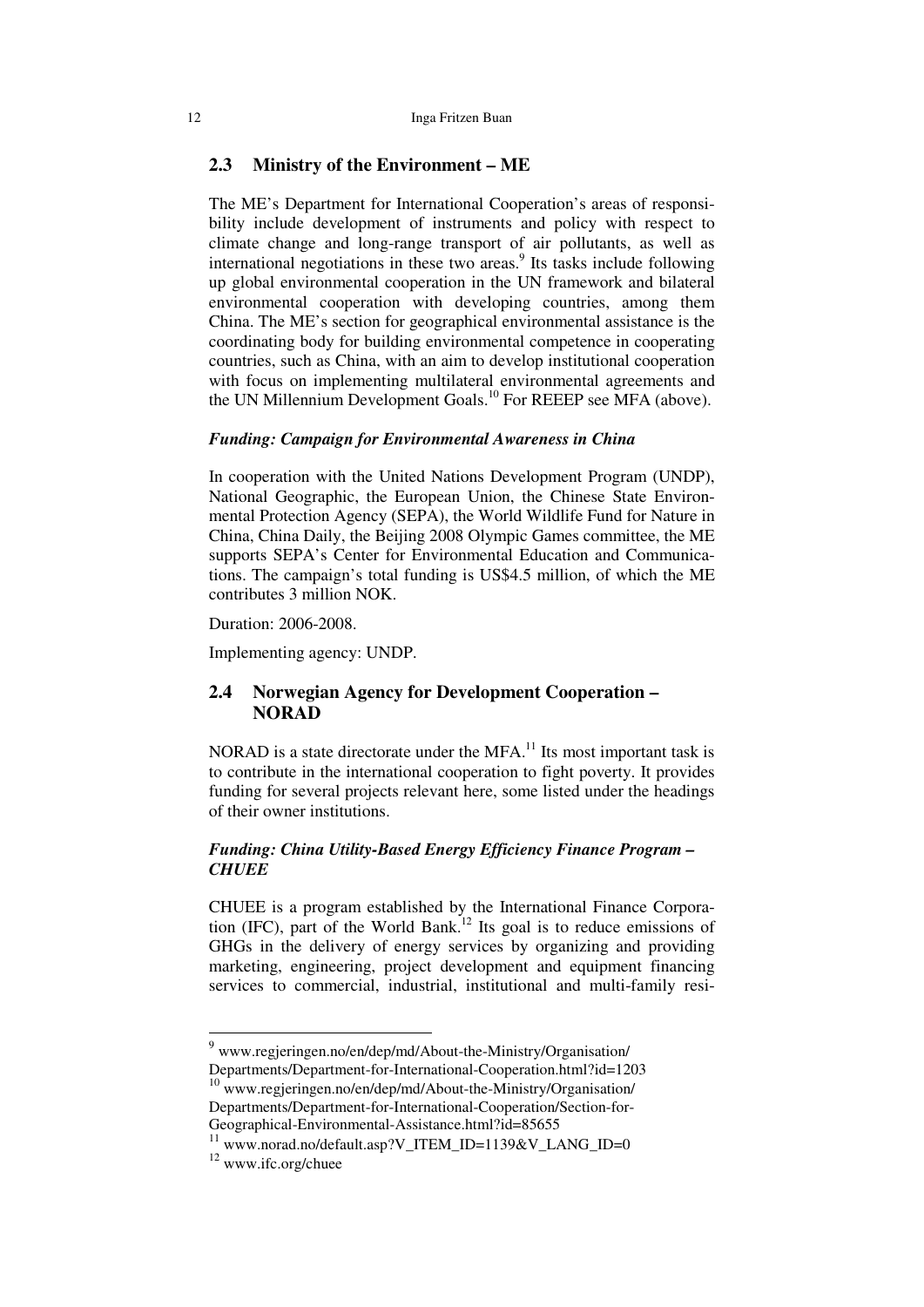dential sector energy users to directly support implementation of energy efficiency projects (NORAD/IFC CHUEE II agreement text 2008). An agreement was signed by NORAD/MFA and the IFC in January 2008 stating that NORAD is to provide financial support for the second phase of CHUEE (CHUEE II) in the amount of 16.5 million NOK (app. US\$3 million). www.ifv.org/chuee

Duration: 2008-2012.

Implementing agency: Private Enterprise Partnership for China

## **2.5 Norwegian Pollution Control Authority – SFT**

SFT is a directorate under the Norwegian Ministry of the Environment.<sup>13</sup> Its areas of activity include air pollution, climate change and ozone, environmental information, environmental monitoring on the Norwegian continental shelf, environmental technology, hazardous chemicals, noise, oil and chemical pollution, waste, water pollution. www.sft.no

#### *Project: Environmental Cooperation on China and South East Asia*

SFT, together with IN and the Norwegian Research Council (NRC), is focusing on environmental technology in China and South East Asia.<sup>14</sup> In 2007 they suggested a 27 million NOK per year grant to continue the development of a base for Norwegian environmental technology in China and South East Asia. The aim of this initiative is to support the creation of value and knowledge that can have positive effects on environmental degradation in the region as well as globally. One goal is to introduce the Chinese to Norwegian environmental technology, consultancy services and expertise. There would be a special emphasis on research and on small and medium enterprises and the initiative thus encompasses the activities of both academia, private businesses and investors.

Funding: NRC, IN, MFA/NORAD.

Cooperative partners: ME, Ministry of Trade and Industry, MFA/NORAD, Ministry of Science and Technology (MOST), SEPA, SINCIERE, CIENS, SINTEF, Bioforsk, NTNU, Norwegian University of Life Sciences, the Confederation of Norwegian Enterprise (NHO), private consultancies, Norwegian private companies.

#### *Project: Environmental Management in Zunyi*

SFT supports environmental management capacity building in the city of Zunyi, Guizhou Province, one of China's 50 most polluted cities.<sup>15</sup> The goal of the project is to strengthen environmental management and routines for inspection and control of the local environmental govern-

<sup>&</sup>lt;sup>13</sup> www.sft.no/sok\_\_\_\_36560.aspx?query=China

<sup>14</sup> www.sft.no/nyheter/dokumenter/miljoteknologi\_plan\_2007.pdf

 $^{15}$  www.sft.no/artikkel  $^{30530.35}$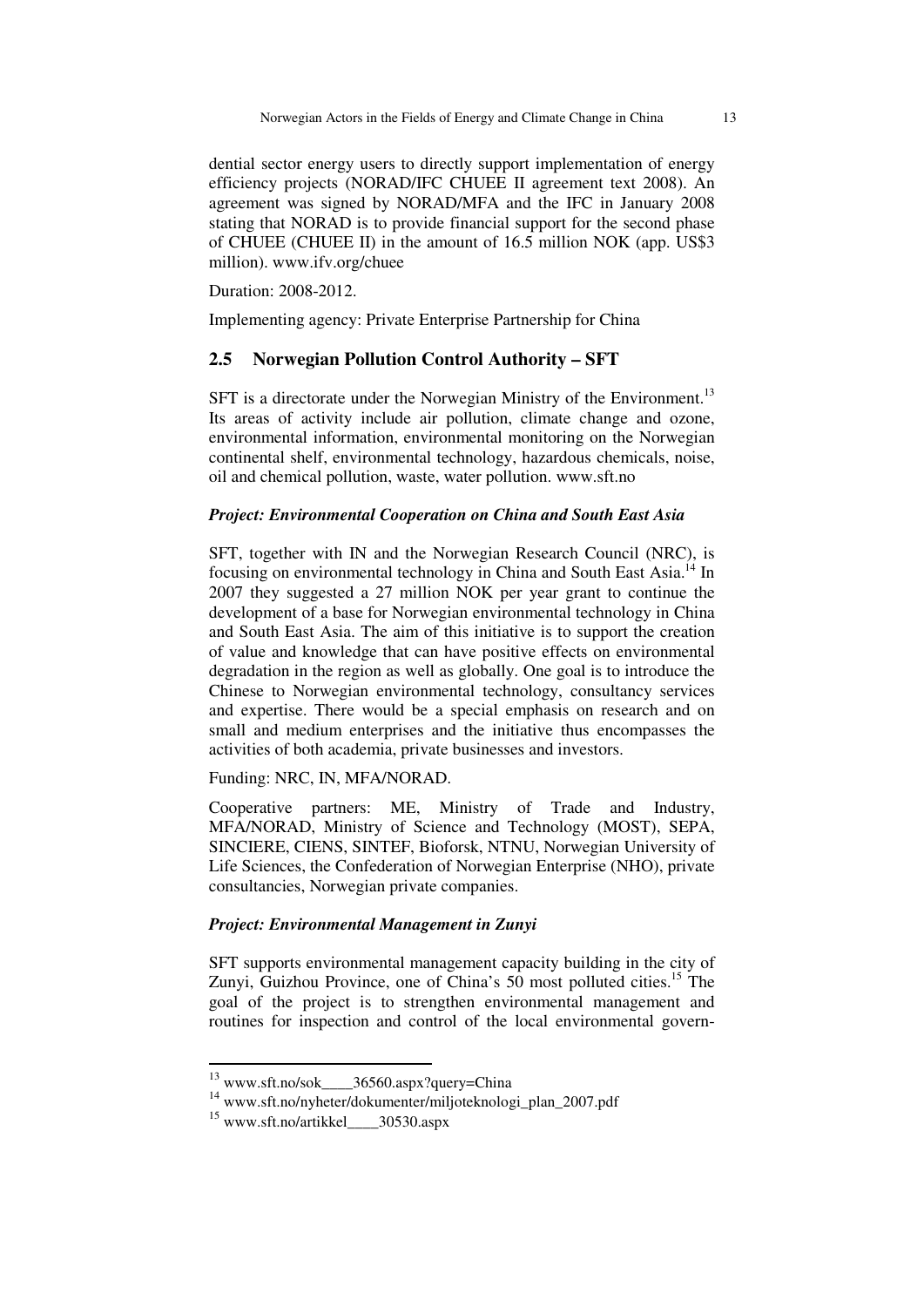#### 14 Inga Fritzen Buan

ment. The project is believed to lead to repercussions also beyond those of the city of Zunyi.

Chinese cooperative partner: Zunyi city Environmental Protection Bureau (EPB)

Duration: 2004 – 2008.

Funding: 7 million NOK from MFA/NORAD.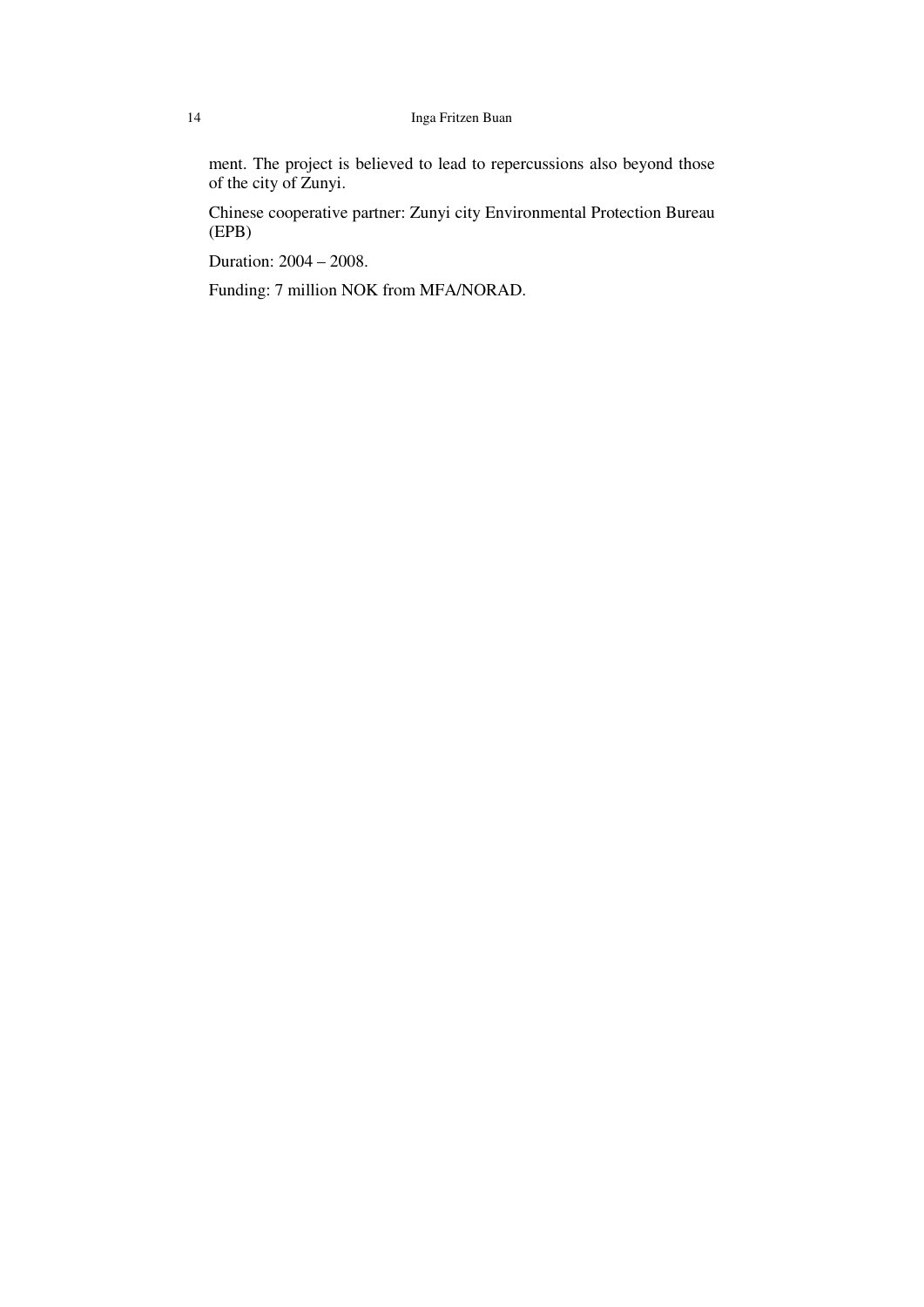# **3 Research Institutes and Coordinating Instances**

#### **3.1 Bjerknes Centre for Climate Research – BCCR**

Focusing on the natural science aspects of climate change, BCCR is the largest climate research centre in the Nordic countries.<sup>16</sup> It is a leading international centre for research on high-latitude climate change and a key knowledge-provider on climate change to policy-makers, industry and the general public. The BCCR researchers come from a range of disciplinary backgrounds such as meteorology, oceanography, geology, and mathematics, ensuring its multi-disciplinary approach. BCCR is one of the owners of the Nansen-Zhu International Research Centre (NZC) listed below.

# **3.2 Center for International Climate and Environmental Research – CICERO**

CICERO aims to provide reliable and comprehensive knowledge about all aspects of the climate change problem.<sup>17</sup> Its research activities in China are primarily related GHG mitigation. CICERO identifies four policy areas of particular interest if the climate change issue is to be given the needed priority in developing countries: sustainable economic growth and energy security, urban air pollution, regional air pollution and rural development (personal communication, Mestl). CICERO's projects examine, for example, how climate policy measures can reduce health and environmental damages caused by local and regional pollution, *and* how contemporary Chinese policies regarding energy efficiency improvements, renewable energy, air pollution abatement, and cleaner production may lead to reductions in GHG emissions.

#### *Project: Benefits and Costs to China of a Climate Commitment*

The project aims to engage Chinese and Norwegian researchers and policy advisors in a dialogue on Chinese policy options for control of GHGs.  $18<sup>18</sup>$  It emphasizes options that combine climate abatement with environmental and economic improvements for poor and marginalized groups, and encourage sustainable development. The objective is to provide motivation for a Chinese commitment and contribution to a climate treaty following the first commitment period. As many as twelve associated scientific publications are listed on the project's website.

Cooperation partner: ECON.

Funding: MFA.

<u>.</u>

End date: 31.12.2008.

Project leader: Kristin Aunan.

<sup>16</sup> www.bjerknes.uib.no/pages.asp?kat=3&lang=2

<sup>&</sup>lt;sup>17</sup> www.cicero.uio.no/about/index\_e.aspx

<sup>18</sup> www.cicero.uio.no/projects/detail.aspx?id=30184&lang=EN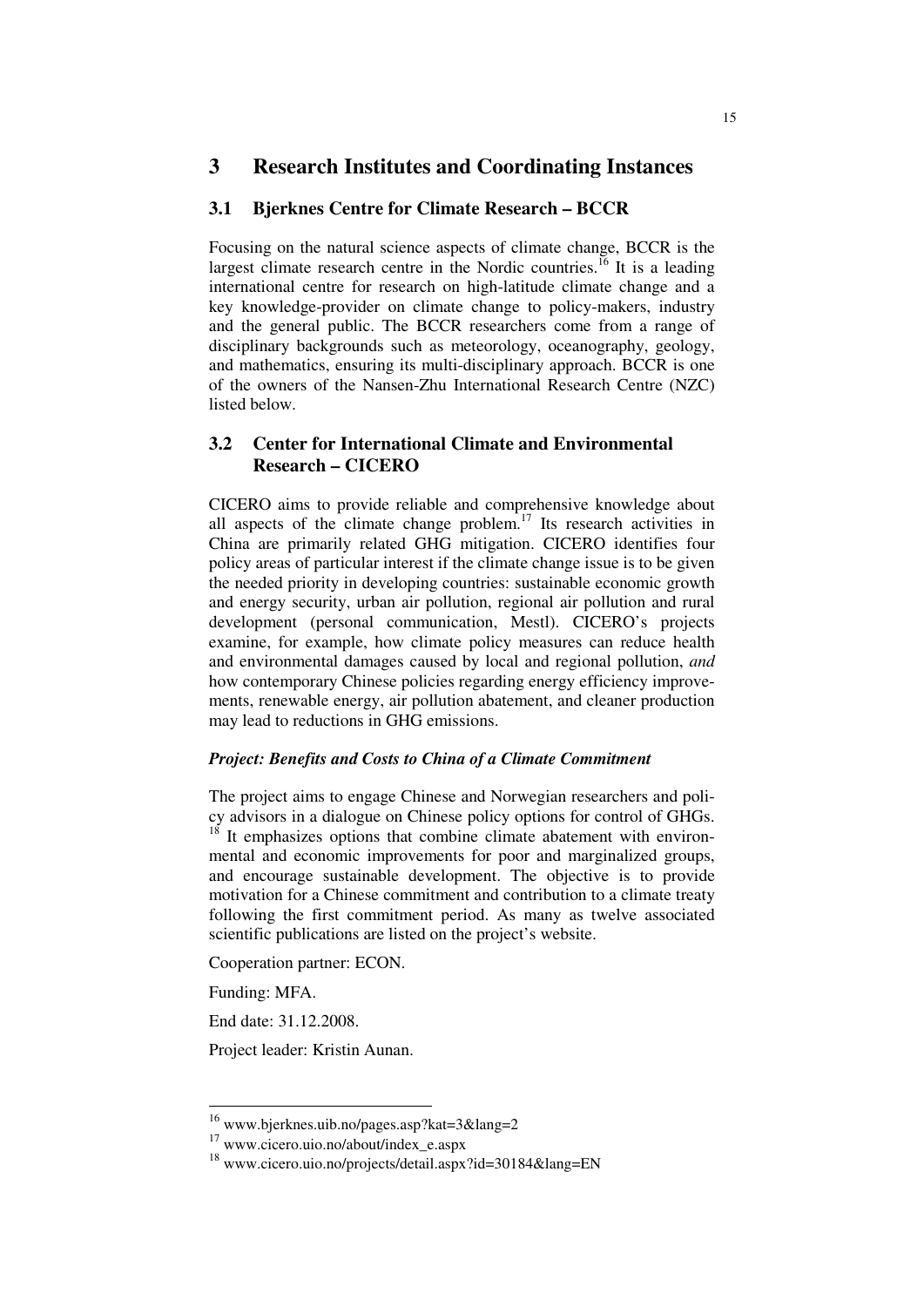#### 16 Inga Fritzen Buan

#### *Project: Linked Issues as a Way to Broaden Participation in the Climate Regime –LIBRO*

The aim of the project is to broader the participation in the climate regime, which is crucial for global emissions to be curbed significantly.<sup>19</sup> Countries that presently do not participate may for various reasons view the benefits of mitigation as not outweighing the costs. This project's aim is to study the extent to which certain issues inherently linked to GHG mitigation – air quality and energy technology – have the potential to broaden participation in the climate regime if they are addressed through international cooperation. The co-benefits of GHG mitigation through air quality improvements can raise a country's net benefits, and thereby make mitigation more attractive. The project includes a PhD project.

Funding: MFA.

Duration: 2006 – 2011.

Project leader: Kristin Aunan.

#### **3.3 Center for Environmental and Social Research – CIENS**

CIENS is a strategic research collaboration between several research institutes and the University of Oslo.<sup>20</sup> The centre is built on a shared scientific strategy and research program and cooperation on research and information projects. Relevant projects by CIENS' members are listed under the headings of their owners.

#### *Members*

**CICERO** 

University of Oslo's Department of Meteorology – met.no

Norwegian Institute for Urban and Regional Studies – NIBR

Norwegian Institute for Air Research – NILU

Norwegian Institute for Nature Research – NINA

Norwegian Institute for Water Reasearch – NIVA

Institute of Transportation Economics – TØI

University of Oslo's Department of Geosciences

Norwegian Water Resources and Energy Directorate – NVE (associated member)

#### **3.4 ECON**

Econ Pöyry (ECON) is an international consulting firm offering insights and understandings of the interactions between markets, technology and

<sup>&</sup>lt;sup>19</sup> www.cicero.uio.no/projects/detail.aspx?id=30124&lang=EN

<sup>20</sup> www.ciens.no/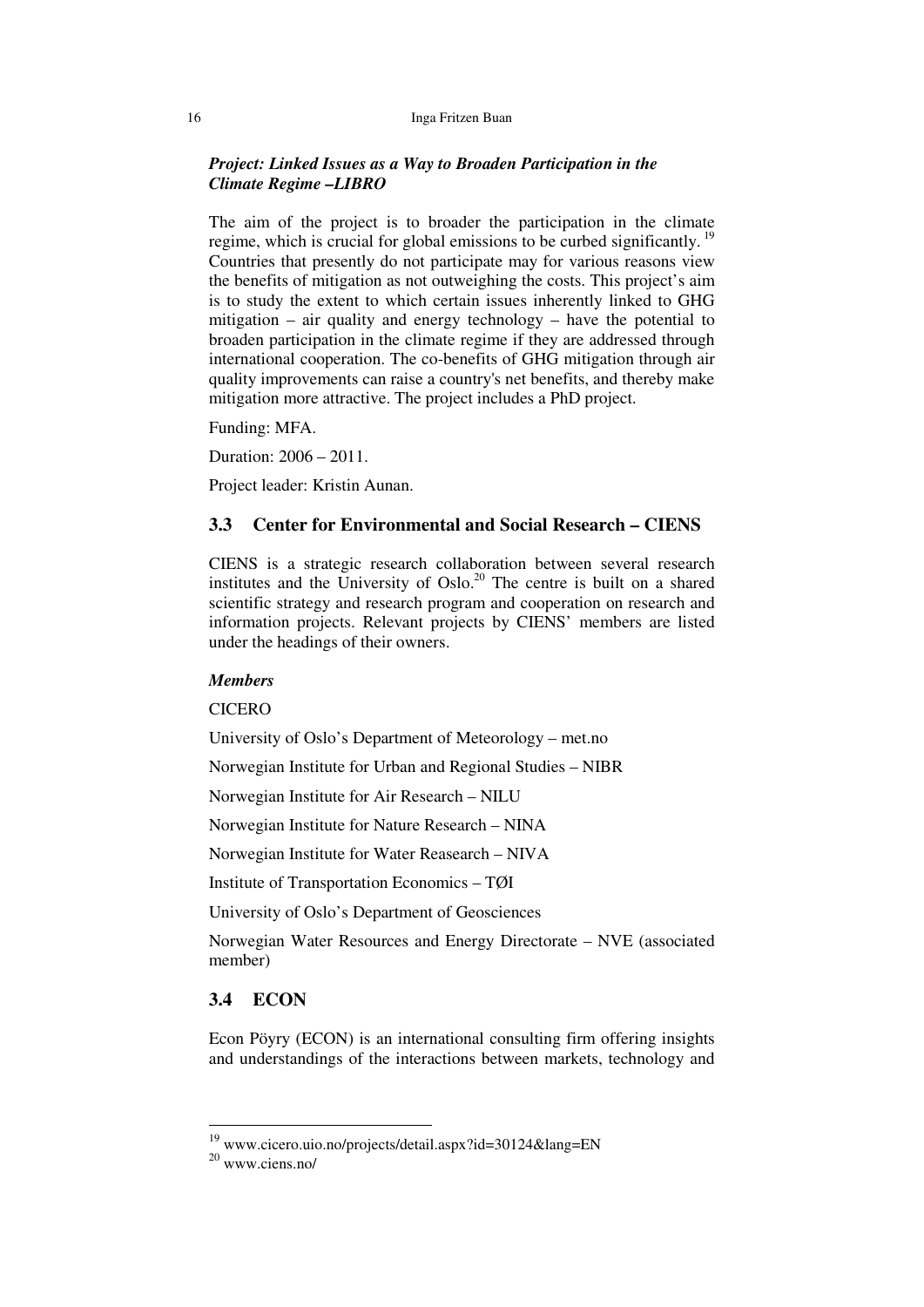policies.<sup>21</sup> ECON has almost 20 years of experience in creating innovative solutions and high quality advice and analysis to help multi-lateral agencies, governments, institutions and private sectors address issues within the fields related to environmental, climate and energy policy.

#### *Project: Cooperation with the Counselor's Office of the Chinese State Council*

In 2007 ECON and the Counselor's Office of the Chinese State Council signed a Memorandum of Understanding on cooperation on energy and environmental issues, marking a significant breakthrough for ECON in China.<sup>22</sup> Output from the cooperation will include co-hosting a forum on energy, climate and emission control. The Counselors' Office is a Minister-level organization in China with direct access to China's top leaders. ECON will function as a think-tank for the Office on issues of energy, climate and environment, including advice on policy and institutional issues as well as appropriate technologies. The Counselors' Office is particularly interested in learning about 'the Nordic Model' in terms of technology, policy and institutions. Information on research projects which are cooperations between ECON and CICERO are listed under the heading of CICERO. www.econ.no

#### *Project: Environmental Economic Impact Assessment in China: Problems and Prospects*

Use of economic valuation methods to assess environmental impacts of projects and policies has grown considerably in recent years.<sup>23</sup> However, environmental valuation appears to have developed independently of regulations and practice of EIA, despite its potential benefits to the EIA process. ECON's article 'Environmental Economic Impact Assessment in China: Problems and Prospects' (Lindhjem et al. 2007) assesses the problems and prospects of introducing environmental valuation into the Chinese EIA process through case studies of the construction industry and regional pollution problems. The paper demonstrates the potential usefulness of environmental valuation but also discusses several challenges to the introduction and wider use of environmental economic impact assessments, many of which are likely to be of relevance far beyond the Chinese context. The paper closes with suggesting some initial core elements of an EEIA guideline.

<sup>&</sup>lt;sup>21</sup> www.econ.no/index\_page.asp?C=23&I=1700&iLang=1&mnusel=a185a253a

<sup>22</sup> www.econ.no/modules/module\_123/proxy.asp?I=2021&C=9&D=2&mnusel= a185a190a192a248a

<sup>23</sup> www.econ.no/modules/module\_123/proxy.asp?I=1205&C=9&D=2&mnusel= a185a190a192a248a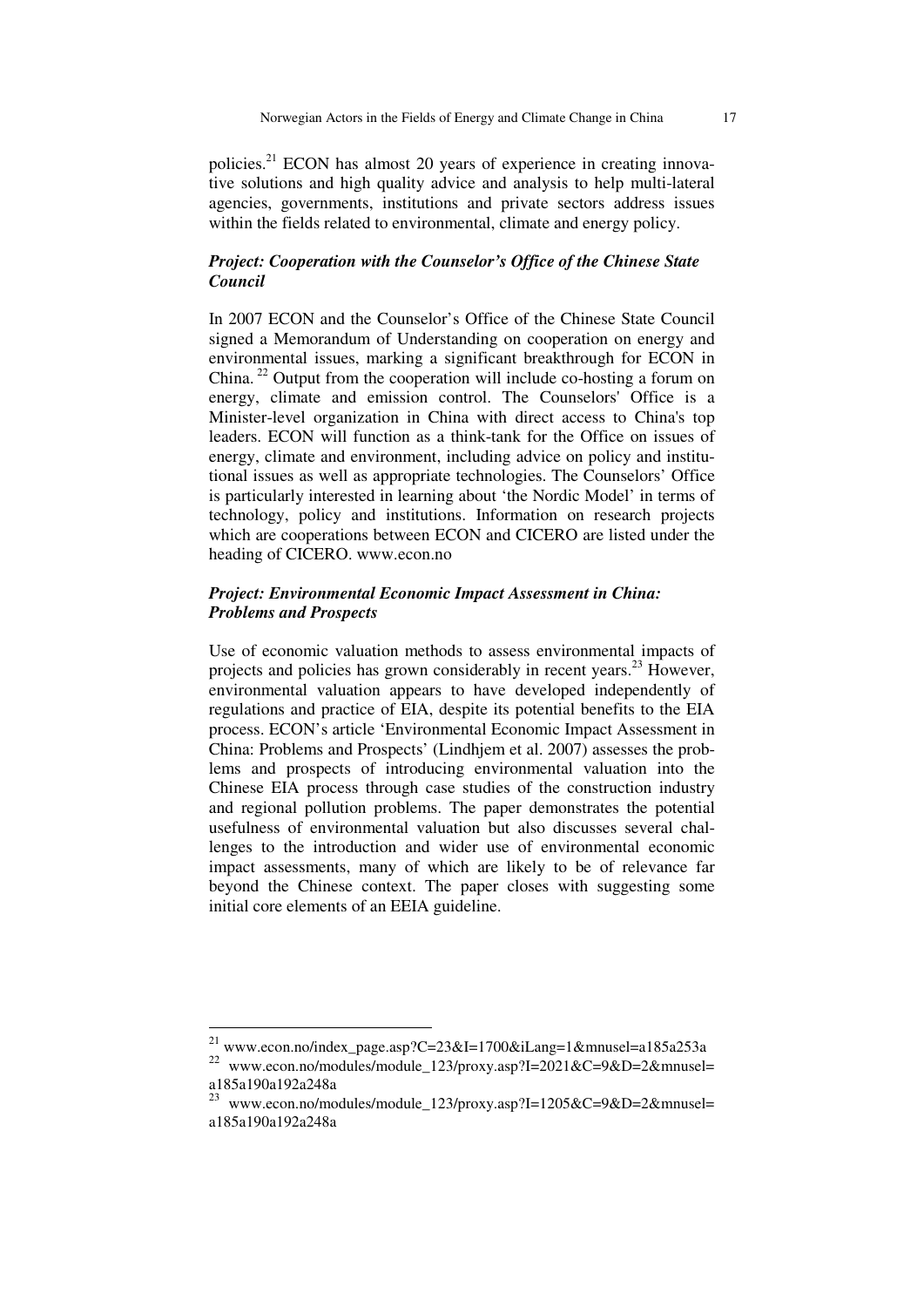### **3.5 Fridtjof Nansen Institute – FNI**

The Fridtjof Nansen Institute (FNI) is an independent foundation engaged in research on international environmental, energy and resource management politics.<sup>24</sup> Chinese energy and environmental politics is among FNI's focal points of research, focusing on analyses of the country's environmental, climate change and energy problems and policy; the working of China's environment-related bureaucracy and decisionmaking, analyses of the role of China in the global climate change regime and other environmental and energy issues. FNI's sinologists hold valuable language and regional competence.

#### *Project: Key Actors in the International Climate Regime*

A number of key actors in the international climate regime are currently accumulating experiences from past and ongoing climate negotiations, from the workings of the Kyoto mechanisms, as well as from the implementation of climate policies. The objective of this project is to bring together the lessons that can be learned from the Kyoto Protocol implementation so far, and discuss the consequences for the negotiating positions of key actors, for Norway's potential role in the negotiation process, and for the feasibility of post-2012 climate agreements. The project includes studies of the following state actors: The United States, EU, China and the G-77. In addition, non-state actors such as energy companies and environmental non-governmental organizations (NGOs) are also studied. The aim of the case studies is to shed light on how implementation of climate policies will affect the future of the international regime. The study will also analyze the implications for Norway.

Duration: 2004 – 2008.

Project leader: Gørild Heggelund.

#### *Project: China's Climate Change Policy – Through the Prism of Energy Policy*

This project consists of three separate sub-projects, all investigating topics related to China and climate change policy. The first concerns China's international climate policies, investigating what the country's interests in the different international arenas are, and in which direction policy is moving. Second, status for CDM in China is analyzed, including policy and project development. The third part consists of this very mapping of Norwegian activities in China in the fields of energy and climaterelated issues.

Duration: initiated in 2007, end date pending.

Project leader: Gørild Heggelund.

Cooperative partners: Sun Ying, independent Chinese CDM expert. Dr. Pan Jiahua, Professor at the Research Centre for Sustainable Development at CASS and IPCC member.

 $^{24}$  www.fni.no/about.html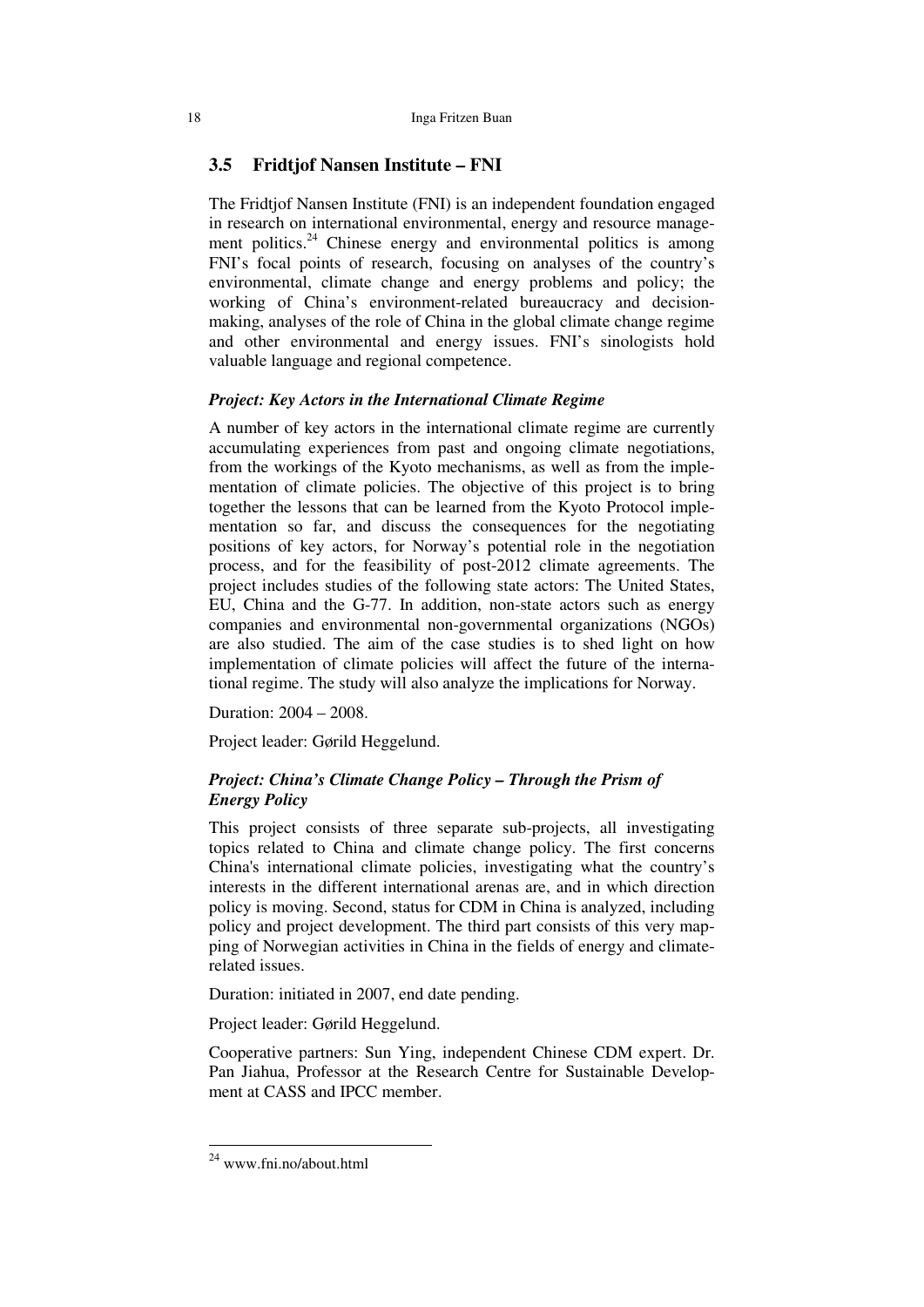#### **3.6 Nansen Environmental and Remote Sensing Center – NERSC**

NERSC is an independent research institute affiliated with the University of Bergen which conducts basic and applied environmental research funded by national and international governmental agencies, research councils and industry actors.<sup>25</sup> NERSC aims to make a significant contribution to the understanding, monitoring and forecasting of the world's environment and climate on regional and global scales. This is done through coordination and participation in national and international research programs. www.nersc.no

## *Project: DYNAMITE – Understanding the Dynamics of the Coupled Climate System*

This project is based on the need for a deeper understanding of the intrinsic variability and stability properties of the main climate variability modes in order to assess confidence in the detection, attribution and prediction of global and regional climate change, to improve seasonal predictions, and to understand the shortcomings of current prediction systems.<sup>26</sup> The project explores the fundamental dynamical mechanisms of two of the most important modes of climate variability the North Atlantic Oscillation/Arctic Oscillation and the El Niño-Southern Oscillation.

Cooperative partners in China: Institute of Atmospheric Physics of CAS. This is an EU project, in which a number of institutions from the European Union is involved.

Duration: 2005 –2008

Budget: 2 million euro.

Project leader: Helge Drange

#### **3.7 Nansen-Zhu International Research Centre – NZC**

Opened in 2003, NZC is located at the Chinese Academy of Sciences in Beijing and focuses on research, education and information about past, present and future climates and climate change as well as environmental issues.<sup>27</sup> In addition, there is exchange of students and scientists through the Nansen-Zhu Fellowship Program. The NZC is a joint venture between, on the Chinese side, CAS' Institute of Atmospheric Physics and Peking University, and, on the Norwegian side, NERSC, the University of Bergen and the BCCR.

<sup>&</sup>lt;sup>25</sup> www.nersc.no/main/index2.php

<sup>26</sup>http://cordis.europa.eu/fetch?CALLER=FP6\_PROJ&ACTION=D&DOC=1&C

AT=PROJ&OUERY=1182944916192&RCN=75169

 $^{27}$  http://nzc.iap.ac.cn/about1-en.htm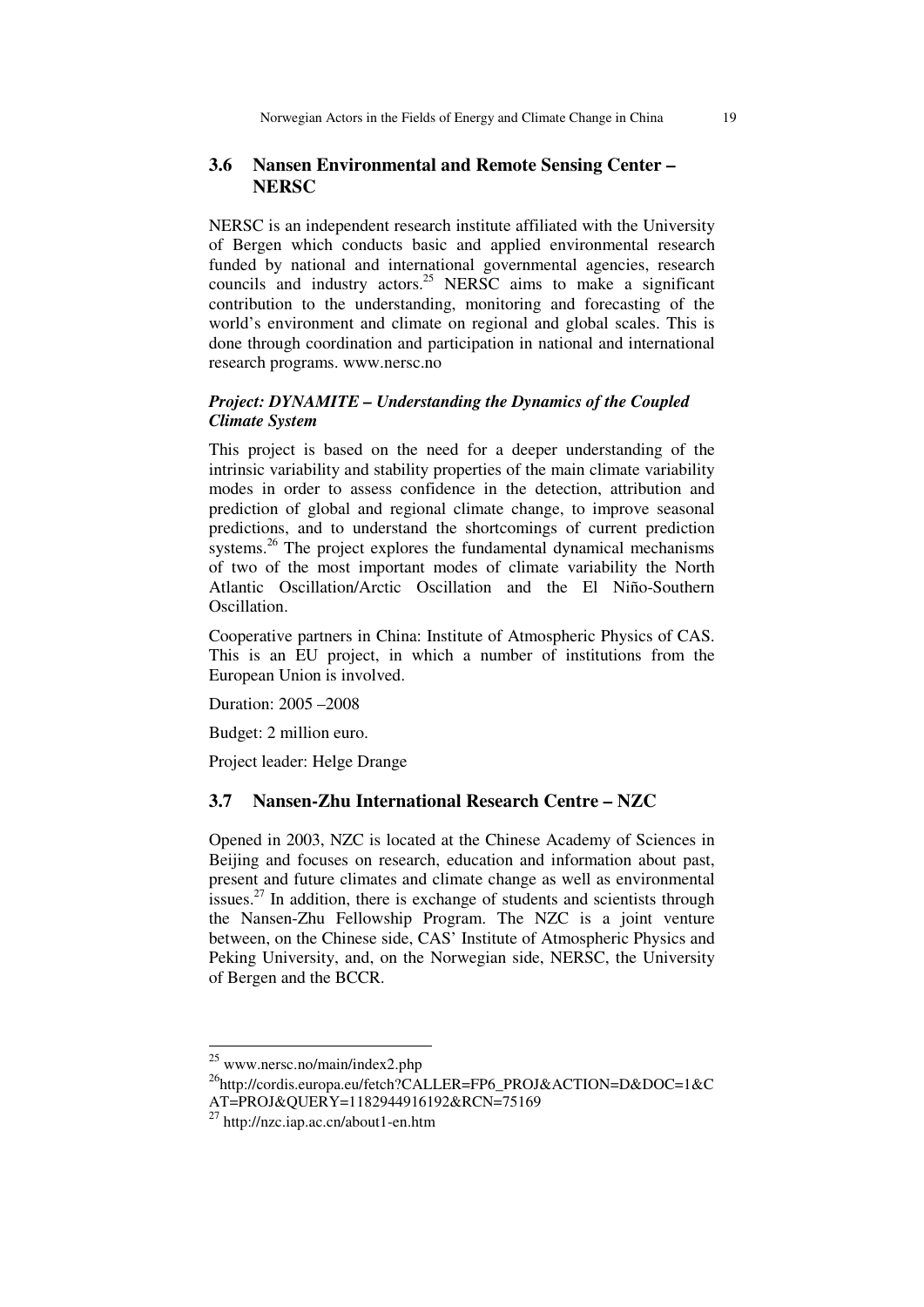#### *Project: DYNAMITE – Understanding the Dynamics of the Coupled Climate System*

Project details listed under the heading of NERSC (above).

#### **3.8 Norwegian Institute for Air Research – NILU**

NILU conducts environmental research with emphasis on the sources of airborne pollution, atmospheric transport, transformation and deposition and is also involved in the assessment of the effects of pollution on ecosystems, human health and materials.<sup>28</sup> NILU is a member of both CIENS and SINCIERE (see separate listing) and has been active in China for years, on projects relating to air pollution, air quality and pollution abatement. NILU is currently participating in a project on energy efficiency listed under the heading of Norsk Energi (below). www.nilu.no

# **3.9 Norwegian Institute for Water Research – NIVA**

NIVA is the leading Norwegian multidisciplinary research institute in the field of use and protection of water bodies and water quality.<sup>29</sup> NIVAs objective is to serve the authorities, the private sector and the public – both nationally and internationally – towards the common goal of an improved aquatic environment through sound water management. NIVA is generally very active in China, but the majority of its projects are not related to energy and climate. www.niva.no

#### *Project: Initiation of a cooperative project on impacts of climate change on water resources on the Qinghai-Tibetan plateau*

This project has been a cooperation between, on the Norwegian side, NIVA, and, on the Chinese side, the Bureau of Hydrology and Water Resources Survey of Qinghai Province and Tsinghua University's Department of Environmental Science and Engineering. In addition, the Norwegian Water Resources and Energy Directorate (NVE) has also been an important project partner. As part of the project's output, a workshop was held in Beijing in March 2007. A number of influential Chinese research institutions took part, including representatives from CAS' Institute of Geographical Sciences and Natural Resources Research, the National Climate Centre of the China Meteorological Administration, the Ministry of Water Resources, the Center for Climate Impact Research, and the Bureau of Hydrology and Water Resources Survey of Qinghai Province. The following Norwegian institutions were represented: the University of Oslo (UiO), the Department of Meteorology of the UiO, NVE, NIVA. A project proposal for continued cooperation has been drafted.

 $^{28}$  www.nilu.no/index.cfm?ac=nilu&folder\_id=4361&lan=1

<sup>29</sup> www.niva.no/symfoni/infoportal/portenglish.nsf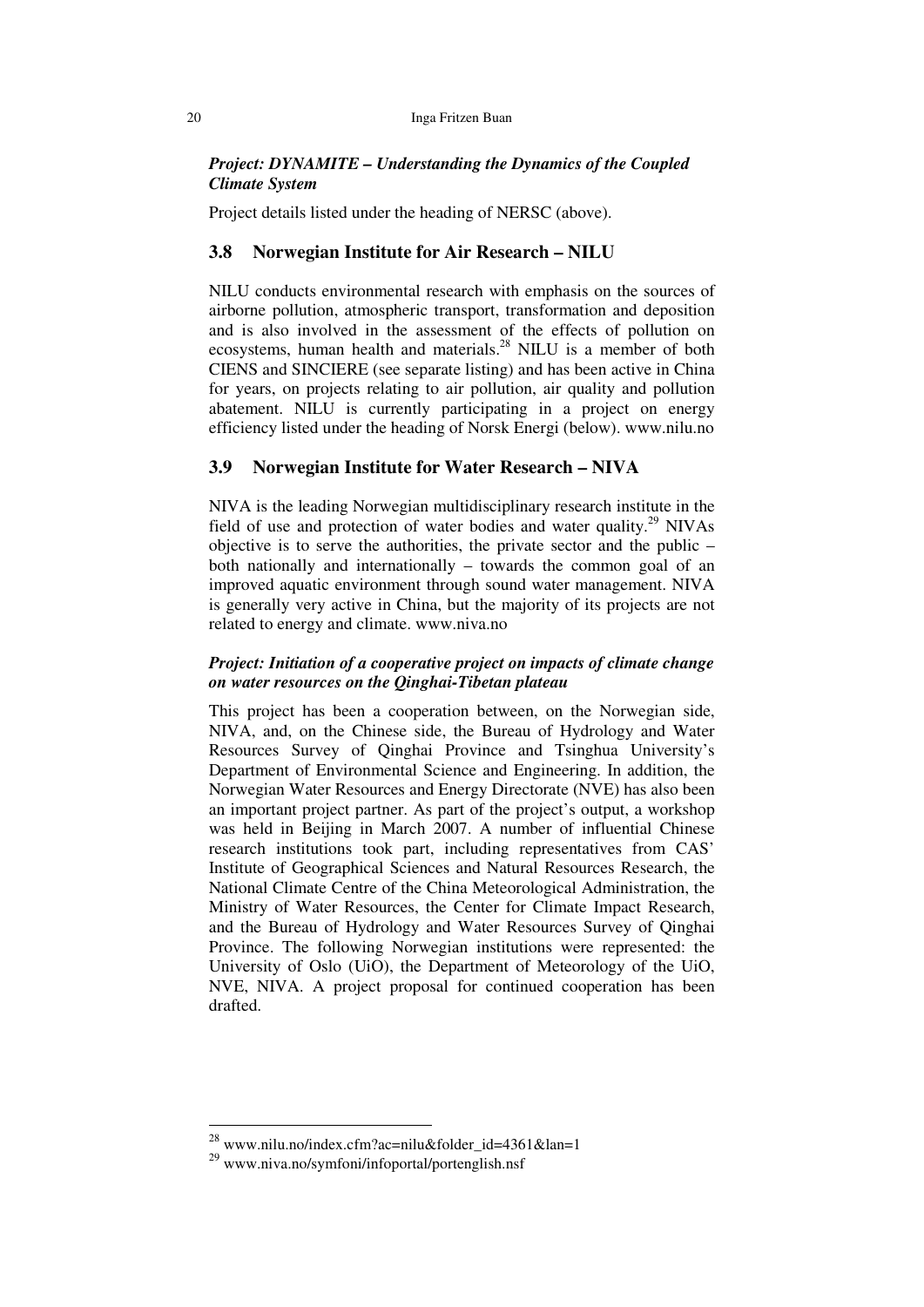#### **3.10 Norwegian Research Council – NRC**

Cooperation in the fields of research and education are central parts of the Norwegian government's China strategy, launched in 2007. In 2007, the NRC received 15 million NOK from the MFA to be used in efforts stimulating the development of further China-related research. An important part of this work will be further development of the NRC's agreement with MOST. The NRC has also funded approximately 80 bilateral research projects (BILAT). Relevant on-going projects funded through BILAT are listed under the headings of their respective owners. www.forskningsraadet.no

#### *Project: CO-REACH*

<u>.</u>

CO-REACH is a network of European science and technology (S&T) policy and funding organizations involved in promoting research cooperation with China in the natural sciences, medical and life science, engineering sciences, social sciences and humanities. This network is intended to create coherence and synergy in Europe's S&T relations with China. It will do so by promoting the co-ordination of China-related policies and associated research funding programs of individual European countries, and integrating these efforts with those of other multi-lateral European initiatives.

#### **3.11 Norwegian University of Life Sciences – UMB**

UMB is cited as a potential cooperative partner on the project 'Environmental cooperation on China and South East Asia' listed under the heading of the Norwegian State Pollution Authority (above). www.umb.no

#### **3.12 Norwegian University of Science and Technology – NTNU**

NTNU is cited as a potential cooperative partner on the project 'Environmental cooperation on China and South East Asia' listed under the heading of the Norwegian State Pollution Authority (above). www.ntnu.no

#### **3.13 Norwegian Water Resources and Energy Directorate – NVE**

NVE is a governmental body under the Ministry of Petroleum and Energy, responsible for the administration of Norwegian water and energy resources.<sup>30</sup> The goals of NVE are to ensure consistent and environmentally sound management of water resources; promote an efficient energy market and cost-effective energy systems; and contribute to the economic utilization of energy. NVE takes part in R&D and international cooperative efforts in relevant fields. NVE is an associate member of CIENS. www.nve.no

<sup>30</sup> www.nve.no/modules/module\_109/publisher\_view\_product.asp?iEntityId=93 47&mids=855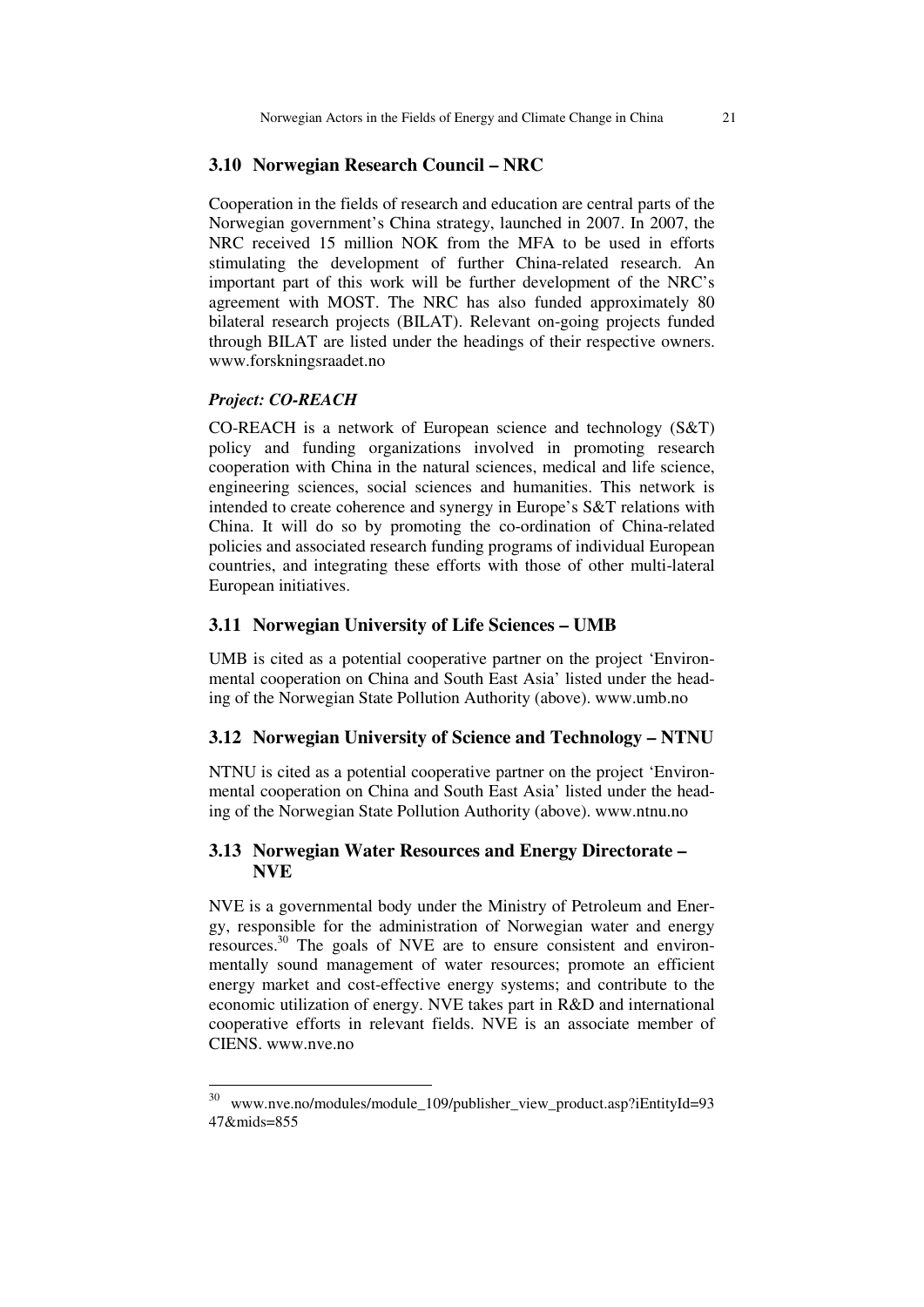#### 22 Inga Fritzen Buan

#### *Project: Initiation of a Cooperative Project on Impacts of Climate Change on Water Resources on the Qinghai-Tibetan Plateau*

This project is listed under the heading of NIVA (above).

#### **3.14 SINTEF**

The SINTEF Group is a large independent research organization, every year supporting the development of among 2000 companies from Norway and other countries via research and development activities.<sup>31</sup> It aims to generate new knowledge and solutions for its customers based on research and development in the fields of technology, natural sciences, medicine and social sciences. The Group is structured into several research divisions, among which are SINTEF Petroleum and Energy consisting of SINTEF Energy Research and SINTEF Petroleum Research. SINTEF Energy Research as well as SINTEF Building and Infrastructure are members of neec. Sintef is an INTSOK member (see separate heading). www.sinteff.no

#### *Project: Chinese LNGP Pipeline Insulation*

China is looking to compliment its energy sources by importing LNG and massive related developments are underway. The transport and storage of LNG requires well-insulated systems to avoid heat loss. SINTEF's expertise in the field led to a cooperation with the Chinese company HTN Beijing Pipeline Equipment. The goals of the cooperation are competence building among the employees of HTN; testing of pre-insulated pipes; plan and implement big scale tests at the HTN plant in Beijing. According to SINTEF, this cooperation has helped shorten the development period of LNG transportation pipes by several years.

# **3.15 Sino-Norwegian Center for Interdisciplinary Environmental Research – SINCIERE**

SINCIERE is a cooperation between the Chinese Academy of Sciences (CAS) and the University of Oslo's Centre for Interdisciplinary Environmental and Social Research (CIENS).<sup>32</sup> It is funded by membership fees from its 10 founding and 6 associated members as well as by the NRC (SINCIERE 2008). The center aims to be a catalyst and intermediary between China and Norway within the field of environmental research by facilitating interdisciplinary and policy-relevant research; student and scientist mobility between member institutes and be a hub for a broad specter of associated institutions. Given its interdisciplinary approach, SINCIERE seeks to develop new approaches linking the natural and social sciences within environmental research. Among the Center's planned activities for the period 2008-2009 are further development of the research framework 'Driver – Pressure – State – Interactions and Responses – DPSIR'; a website launch; the acquisition of funding for

<sup>31</sup> www.sintef.no/content/page1\_\_\_\_507.aspx

<sup>32</sup> www.nibr.no/content/view/full/3330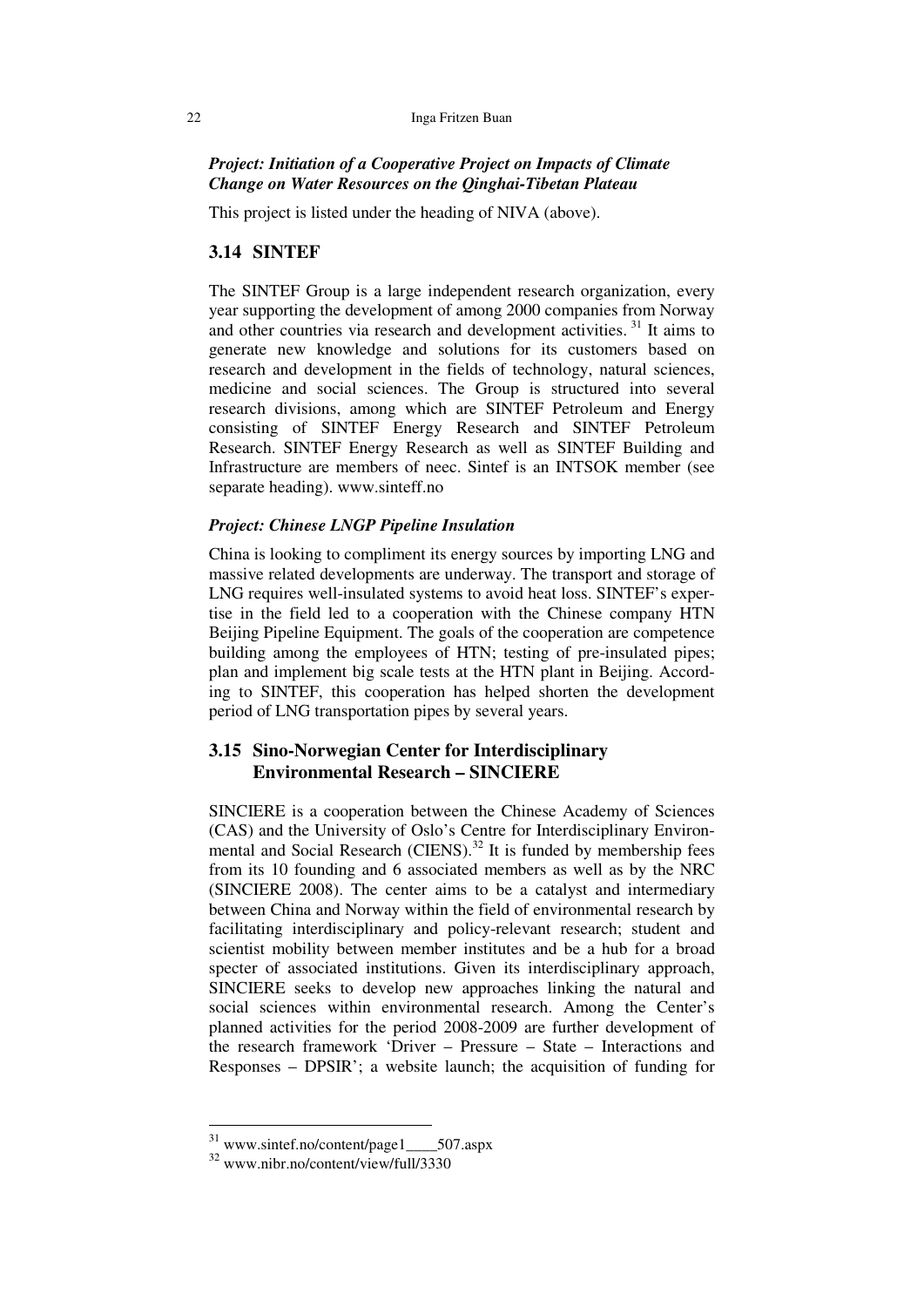matchmaking events between relevant Chinese and Norwegian parties; generation and facilitation of new research projects; and franchising of research projects (SINCIERE 2007a). Members with relevant on-going projects are listed under separate headings.

#### *Members*

Center for International Climate and Environmental Research – CICERO

**ECON** 

Fridtjof Nansen Institute – FNI

Norwegian Institute for Urban and Regional Research – NIBR

Norwegian Institute for Air Research – NILU

Norwegian Institute for Nature Research – NINA

Norwegian Institute for Water Reasearch – NIVA

University of Oslo's Department of Meteorology, met.no

#### *Project: Sino-Norwegian Cooperation on Environmental Research in the Beijing-Tianjin area*

SINCIERE has been invited by CAS to partake in a large-scale project together with other Chinese universities and research institutes (SINCIERE 2007b). The project is set to the strategically important and economically fast-growing Beijing-Tianjin area. In relation to this, other projects, some of which relate more closely to the fields of energy and climate, are suggested. As the region, parts of which made up of a new Special Economic Zone, is given high priority for continued rapid economic expansion, the pressure on the environment is only increasing. Increased air pollution and GHG emissions due to increased energy consumption and transport are expected.

Duration:

Funding: CAS, 30 million renminbi (RMB) over five years.

#### **3.16 University of Bergen – UiB**

Projects related to UiB are listed under the heading of NERSC.

#### **3.17 University of Oslo – UiO**

Projects related to UiO are listed under the headings of CICERO, CIENS and SINCIERE.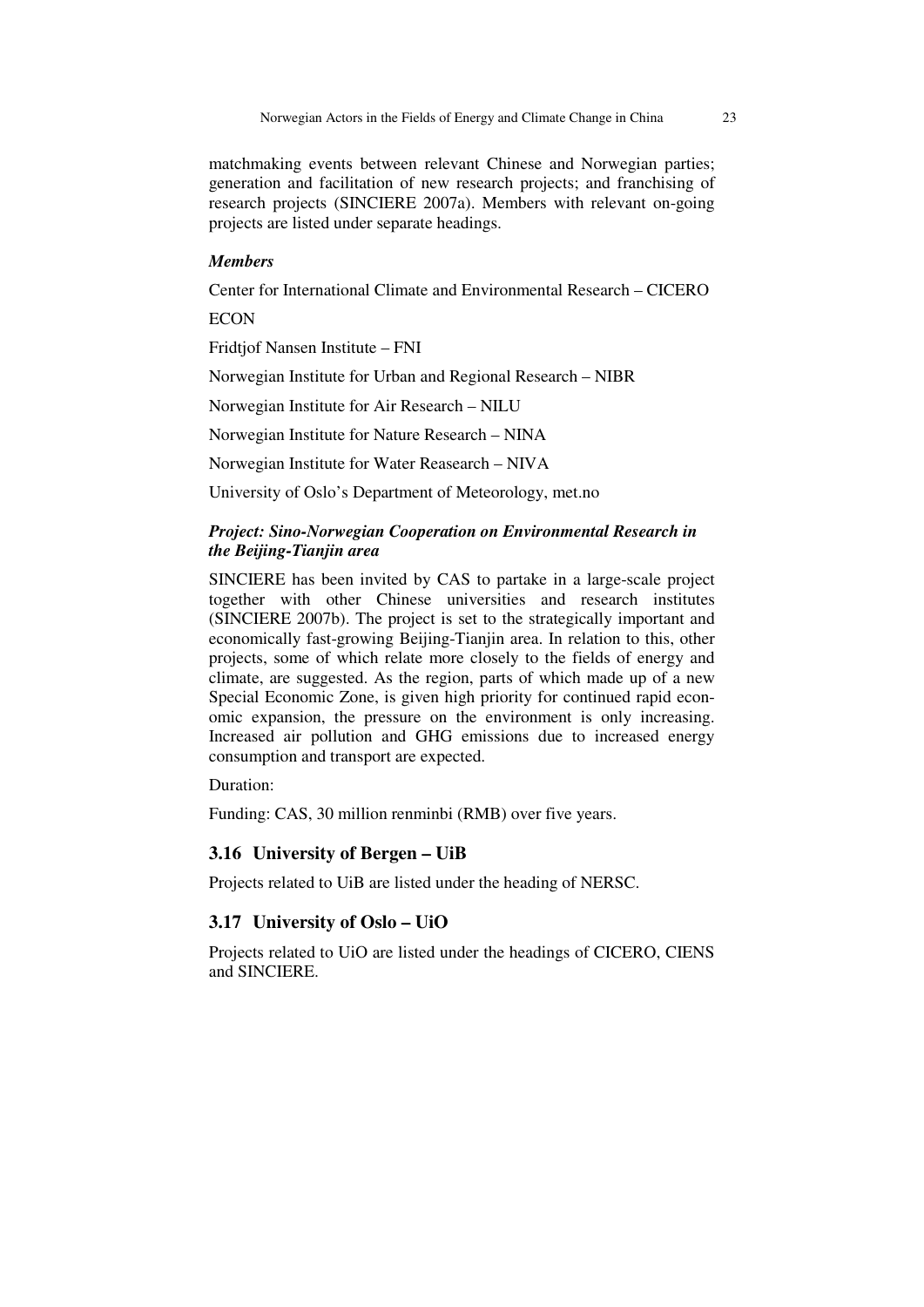# **4 The Business Field**

# **4.1 Aker Kvaerner**

Aker Kvaerner is a provider of engineering and construction services, technology products and integrated solutions comprising several industries, including Oil & Gas, Refining & Chemicals, Mining & Metals and Power Generation.<sup>33</sup> Its core competence lies in project execution, technology, products and integrated industrial solutions. Its oil and gas products and services include reservoir analysis to production and delivery. The parent company in the group is Aker Kværner ASA which employs approximately 24 000 people in about 30 countries. Aker Kvaerner has permanent offices in both Beijing and Shanghai and is an INTSOK member (see separate heading). www.akerkvaerner.com

# **4.2 Atlantis Deepwater Technology Holding AS**

Atlantis is a Norwegian offshore technology company established to commercialize a method for exploration drilling and field development in deep and ultra deep waters called Atlantis.<sup>34</sup> In 2007, Atlantis and China Oilfield Services Ltd. reached an agreement for use of the Atlantis deepwater technology in upcoming deepwater exploration activities in China and other South-East Asia Pacific countries. Atlantis company is an INTSOK member (see separate heading). www.atlantis-deepwater.com

# **4.3 Confederation of Norwegian Enterprise – NHO**

As part of neec's Energy Management Program, NHO and Innovation Norway is cooperating with NHO's Chinese counterpart, the Chinese Enterprise Confederation (CEC), on a project in which the Chinese project participants learn from Norwegian expertise on energy saving and efficiency in building used for business and production as well as homes.<sup>35</sup> Chinese delegates have visited businesses in both the energy field and others as well as waste treatment and research facilities in Norway. Energy Savings International AS – ENSI is also a part of this project (below). In addition, NHO, hired by Innovation Norway, cooperates with Norsk Energi and a range of other companies (below). www.nho.no

# **4.4 Det Norske Veritas – DNV**

DNV is a foundation established in Norway in 1864 to inspect and evaluate the technical condition of Norwegian merchant vessels. $36$  Its core competence since then has been to identify, assess, and advise on risk management. Today, among other things, DNV is involved in CDM

<sup>33</sup> www.akerkvaerner.com/Internet/AboutUs/default.htm

<sup>34</sup> www.atlantis-deepwater.com/The\_Company.asp

<sup>35</sup> www.nho.no/article.php?articleID=18874&categoryID=347

<sup>&</sup>lt;sup>36</sup> www.dnv.com/about\_us/index.asp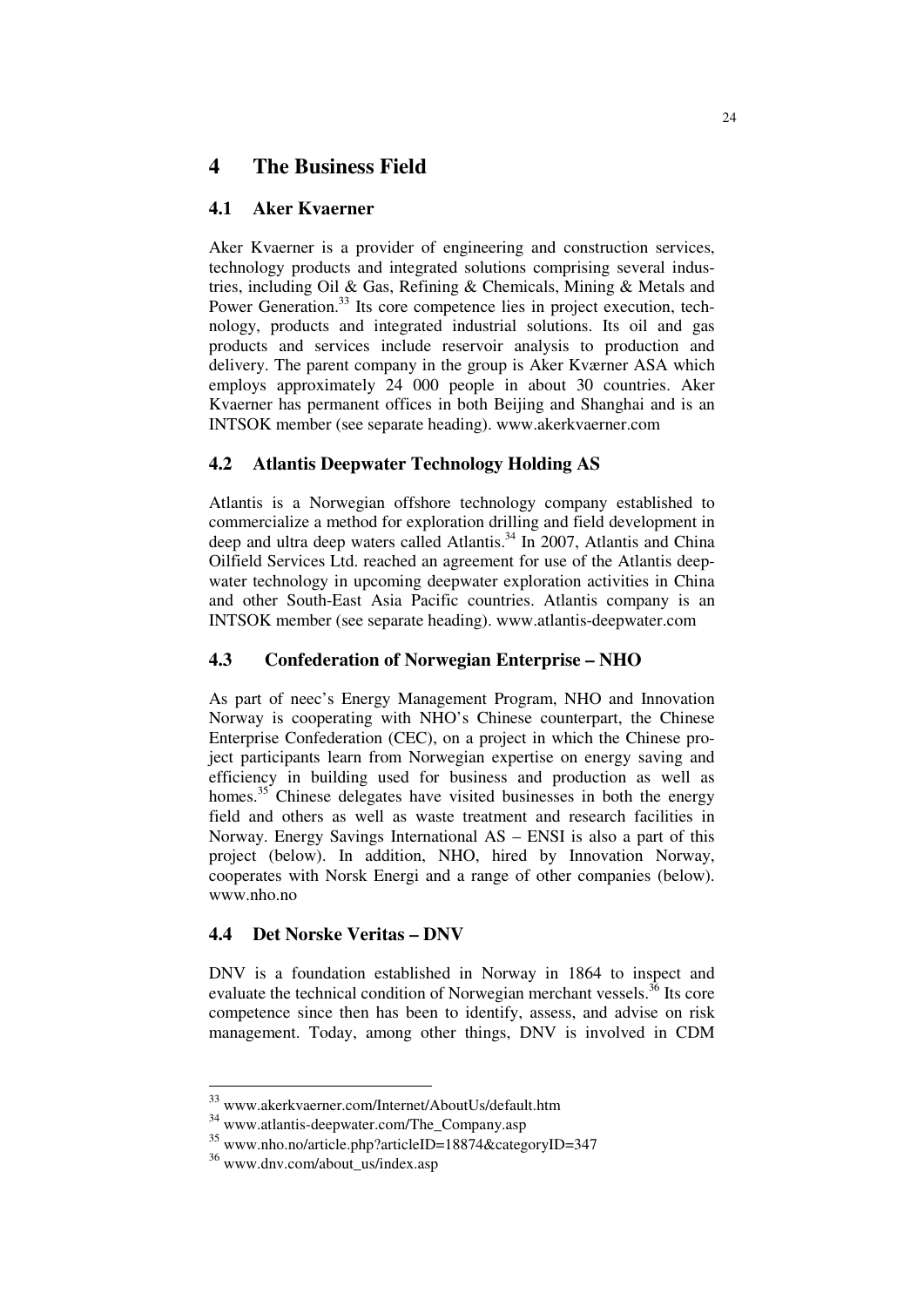verification in China. DNV has worked internationally since 1867 and in China since 1888. DNV is an INTSOK member (see separate heading). ww.dnv.no

#### *Project: LNG Terminal Project with China National Petroleum Corporation – CNCP*

CNPC has signed a contract with DNV Energy to provide technology services for CNPC's LNG import terminal project in Dalian, Liaoning Province.<sup>37</sup>

#### *Project: Software Contract with China National Offshore Oil Corporation (CNOOC)*

CNOOC has signed a 2.7 million NOK contract with DNV Software Greater China on Sesam, a software solution for the design of floating offshore installations.<sup>38</sup>

#### *Project: Environmental Risk Assessment Software Contract with Sinopec*

DNV has signed a 300 000 US\$ software contract with Sinopec for safety and environment risk assessment.<sup>39</sup> The contract provides Sinopec with licenses of DNV's Safeti software for risk mitigation of flammable, explosive and toxic accidents. The agreement between Sinopec and DNV also includes an extensive training package in theoretical and practical application of Safeti and quantitative risk assessment.

#### *Project: Improving Chinese Energy Efficiency*

The Energy Research Institute of the National Development and Reform Commission in China is collaborating with DNV to improve energy efficiency in Chinese industry.<sup>40</sup>

#### **4.5 Elkem Carbon (China)**

Elkem is an international special metals and materials company producing a wide range of quality products serving the world's steel, iron, foundry, aluminum, smelting, construction, chemicals, electronics and photo voltaic and automobile industries.<sup> $41$ </sup> It has technologies for reducing industrial furnace particle emissions, captive renewable energy resources, and comprehensive R&D programs. In 2000 Elkem Carbon (China) bought an old carbon plant in China, establishing its first production base

 $37\,$ www.dnv.com/publications/oilgas\_news/energynews-1-2007/dnvdelivereslng services.asp

<sup>38</sup> www.dnv.com/software/news/dnvsoftwaresecures27mnoksesamcontractwithc noocinchina.asp

<sup>39</sup> www.dnv.com/news/DNVSecuresMajorSoftwareContractwithSINOPECinChi na.asp?print=1

<sup>40</sup> www.dnv.com/publications/dnv\_forum/no1-2007/ImprovingChineseenergy efficiency.asp

<sup>41</sup> www.neec.no/members.php?m=view&id=Elkem+China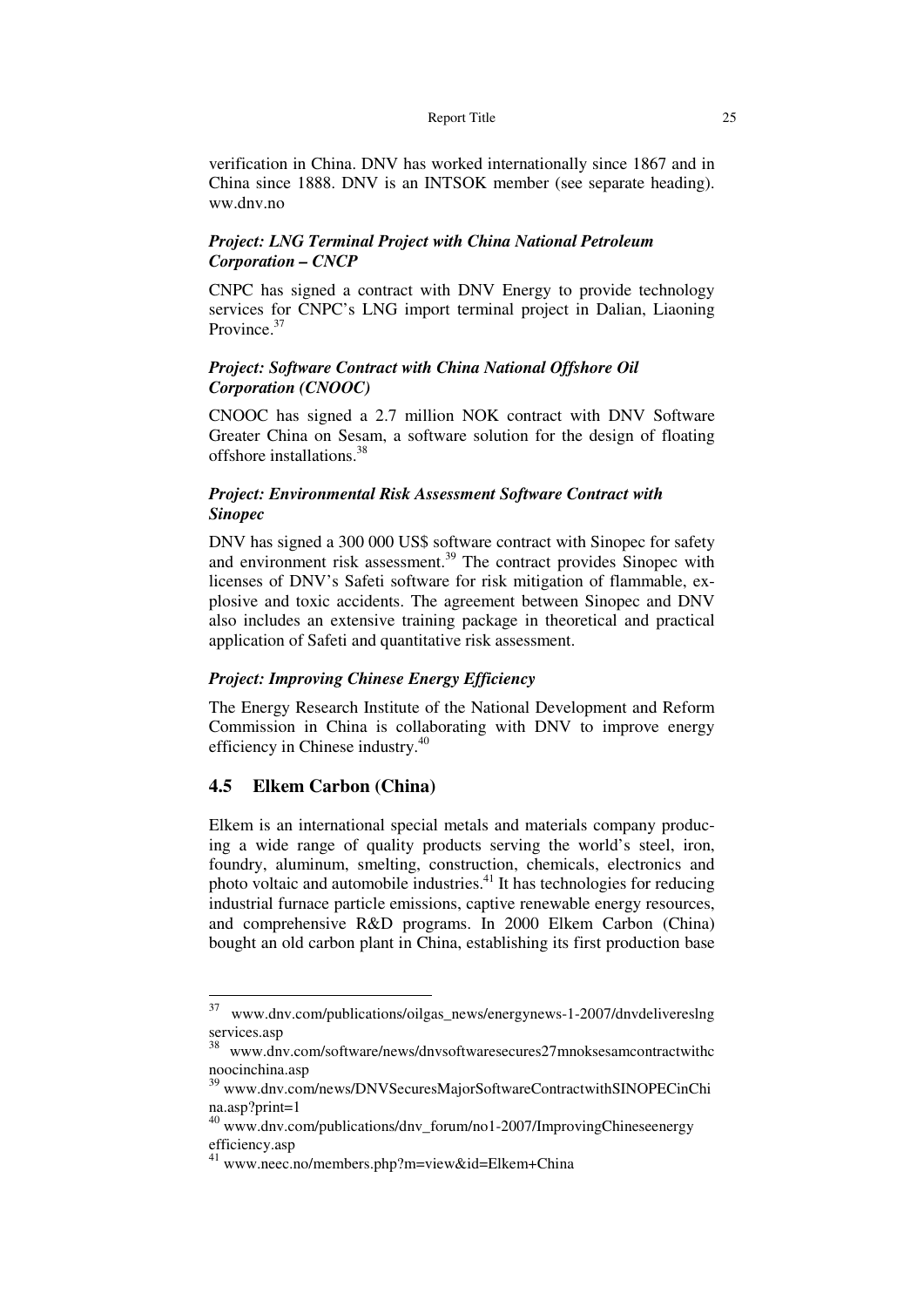in Asia.<sup>42</sup> Since the take-over, extensive attention has been paid to technology upgrading, safety standards and environmental protection. www.elkem.no

#### **4.6 Energy Savings International AS – ENSI**

ENSI AS is a consulting company with 15 years of international experience in business development and technical assistance as well as capacity building on energy, energy efficiency, renewable energy sources and general environmental issues.<sup>43</sup> ENSI cooperates with the NHO and Chinese companies handpicked by CEC. These are companies that wish to improve their situation in terms of energy efficiency and environment. In 2007 they visited Norway in order to learn how energy efficiency is dealt with both at company level and at national level there. www.ensi.no

#### **4.7 Goodtech ASA**

Goodtech ASA is a Norwegian technology and engineering company which delivers technology products and services in various fields and operates though its subsidiary companies and activities in the Nordic countries.<sup>44</sup> The company also has a special focus on and presence in China, through its subsidiaries. Environment and energy recovery are among Goodtech's three main activity areas, offering drinking water and sewage processing plants to the manufacturing industry and both the public and private sector. New technologies for energy recovery are constantly under development in this area. www.goodtech.no

#### **4.8 Green Business Norway**

Green Business Norway is an organization acting on behalf of enterprises in the sectors of environmental energy and technology.<sup>45</sup> It contributes to innovation, cooperation and project development on behalf of its members, among which several are present in China. www.greenbusiness.no

### *Project: Cooperation on Environmental Issues in Chongqing and the Three Gorges Area*

Green Business Norway is cooperating with the Chongqing EPB, based on an agreement between the Norwegian Embassy in Beijing and the Chongqing EPB in 2006.<sup>46</sup> An agreement on further cooperation was reached, citing priority areas for environmental protection in the region.

<sup>&</sup>lt;sup>42</sup> www.elkemcarbon.com.cn/En\_index.htm

<sup>43</sup> www.ensi.no/

<sup>44</sup> www.goodtech.no/component/option,com\_frontpage/Itemid,1/lang,en/

<sup>45</sup> www.greenbusiness.no/e\_index.html

<sup>46</sup> www.greenbusiness.no/partnere\_full.php?Id=7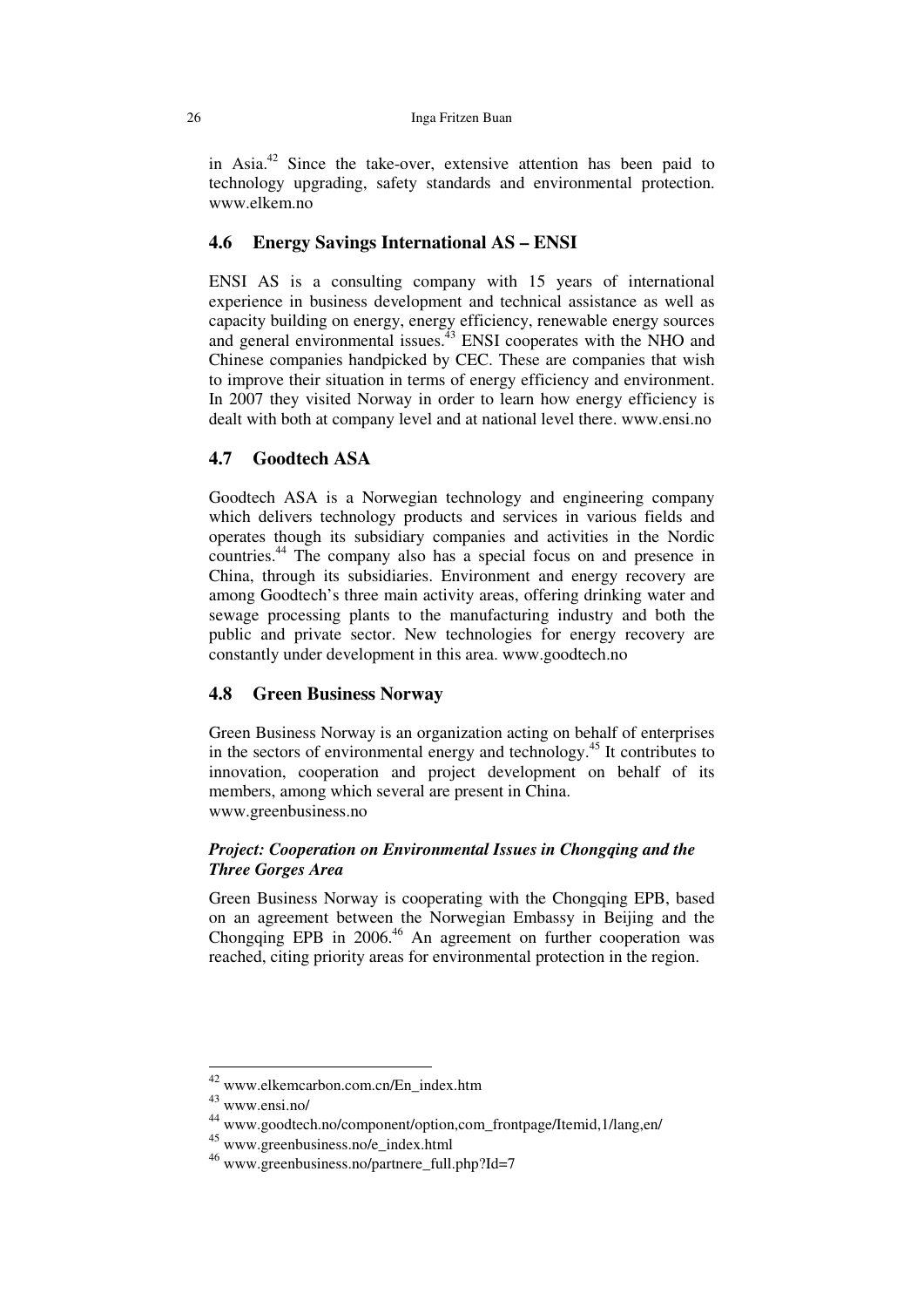#### *Project: Cooperation on Environment and Energy Technology with Hubei Province*

An agreement was reached between Green Business Norway with the government of Telemark County and the EPB of China's Hubei Province on cooperation in the fields of environment and energy technology in 2006.<sup>47</sup> The agreement defines concrete areas of cooperation where Norwegian industry actors will have the chance to develop a position in China by offering knowledge and technology solutions within renewable energy as well as water and waste treatment. Green Business Norway represents Telemark County in this project which is a part of a 39.2 billion RMB environmental project financed by Hubei Province.

#### **4.9 GreenStream Network – GSN**

GSN offers advisory services, intermediary or brokerage services and fund management related to renewable energy, emissions trading and GHG offset projects.<sup>48</sup> GSN's Green Investment Services help project developers, technology suppliers and investors benefit from the emerging GHG and green certificate markets. GSN is cooperating with a range of other companies on Innovation Norway's Environmental Management Program (see Innovation Norway and Norsk Energi). www.greenstream.net

#### *Project: 50 MW Straw-fired Combined Heat and Power Project*

This 410 million NOK project in Jilin Province is a cooperation with Sanhe Green which was launched in 2007 (Berstad 2007). The project addresses the Chinese government's target for biomass power generation by exploitation of the opportunities generated by China's new Renewable Energy Law. Biomass receives attractive support compared to other renewable energy sources. The project will be positioned to generate CERs under the clean development mechanism.

#### **4.10 Grenland Group**

Grenland Group is a full-service supplier to the international oil, gas and land based industries.<sup>49</sup> It delivers products and services within the following business areas: field development and topsides, marine and drilling, industry, products and subsea. The Group has established a permanent office in Shanghai and plans to expand its number of employed engineers from 20 to 200 in 2008. The Grenland Group is an INTSOK member (see separate heading). www.grenlandgroup.com

#### **4.11 Innovation Norway – IN**

Established in 2004, the state-owned IN replaced the Norwegian Tourist Board, the Norwegian Trade Council, the Regional Development Fund

<sup>47</sup> www.greenbusiness.no/partnere\_full.php?Id=7

<sup>48</sup> www.greenstream.net/homepage/default.asp?docId=12954

<sup>49</sup> www.grenlandgroup.com/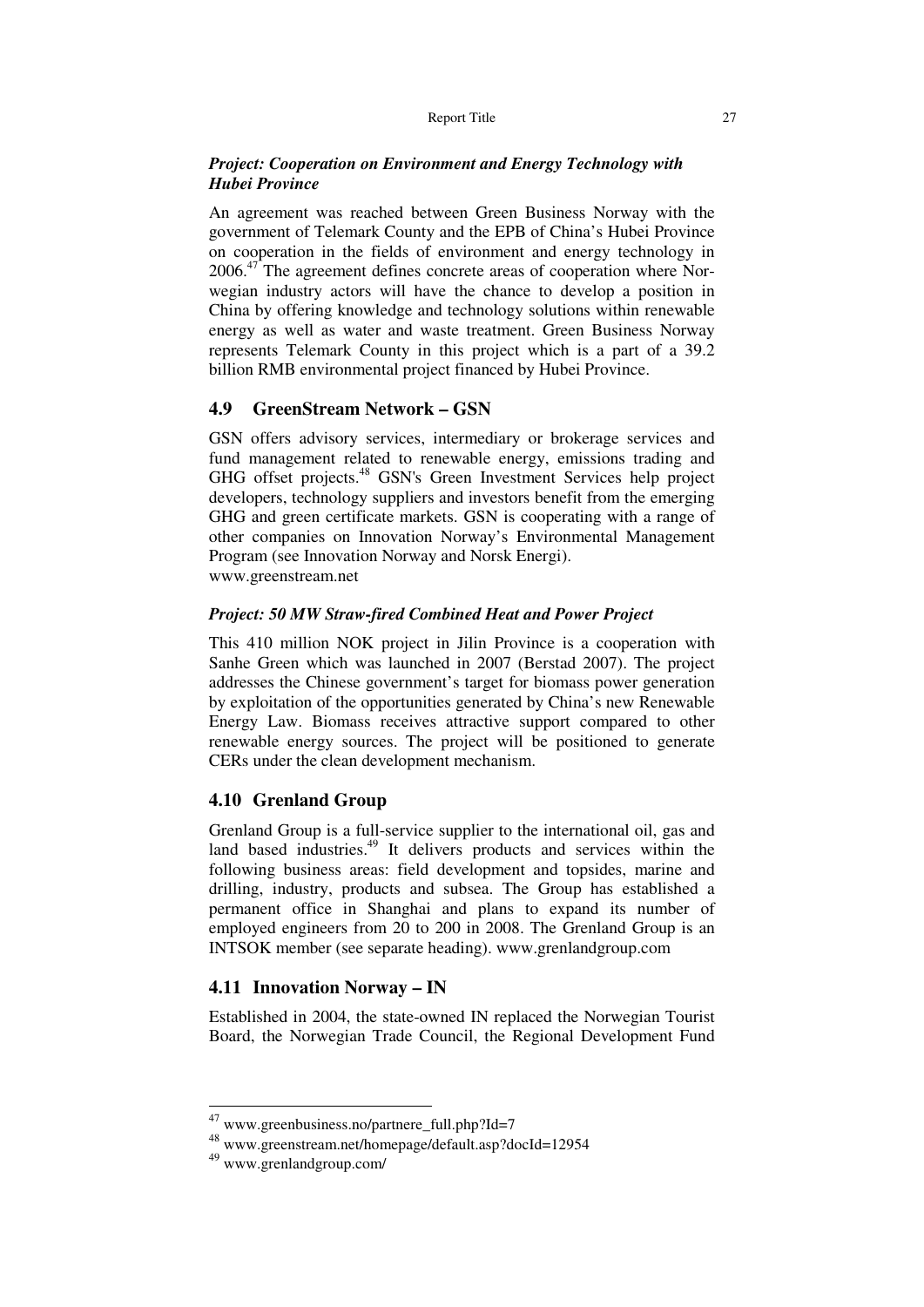and the Government Consultative Office for Inventors.<sup>50</sup> IN has an office in Beijing and among IN-Beijing's focal points are environmental and energy technology as well as research and development. IN is the owner of neec, listed below. www.innovasjonnorge.no, www.innovasjonnorge. no/Internasjonale-markeder/Kontorer-i-utlandet/Kina/

#### **4.12 NBT AS**

NBT AS is a Norwegian investment company.

#### *Project*

In 2007 NBT AS obtained concession from the Chinese government to build wind parks in Jilin Province.<sup>51</sup> The first project will be four wind parks with a combined capacity of 50 MW. In a 15-20 year perspective, NBT plans to invest in as much as 15 5000 MW, which is two thirds of current Norwegian energy production. All in all, the investment will be around 500 million NOK. NBT plans for the wind parks to become CDM projects and has hired a Swedish supervisor and a Chinese company to do the job of organizing the sale and delivery of credits into the international market. www.nbtas.no

#### **4.13 Norwegian Chinese Chamber of Commerce – NCCC**

The NCCC aims to provide a professional and social forum for actors wishing to participate in the Sino-Norwegian business and cultural communities, thus promoting business opportunities between the two countries.<sup>52</sup> NCCC represents a broad spectrum of leading Norwegian industrial and commercial corporations, small and medium sized enterprises as well as individual members. The NCCC also organizes seminars on diversified topics to promote bilateral business and cultural understanding, including a Chinese language course. In 2007 NCCC cohosted a seminar on energy management and intellectual property rights in China with Innovation Norway in Oslo. www.nccc.no

# **4.14 Norwegian Energy and Environment Consortium – neec**

Neec was established in 2005 and is organized as a multi-client project hosted and operated by Innovation Norway and run through IN-Beijing.<sup>5</sup> Members are actively invited to participate in shaping the consortium's development, strategies and activities through membership meetings, workshops and conferences. Members with relevant on-going projects or business operations are listed under separate headings. www.neec.no

*Funding:* membership fees, IN, MFA, NORAD.

<sup>50</sup> www.norway.cn/info/trade.htm

<sup>51</sup> www.tu.no/energi/article130000.ece

<sup>52</sup> www.nccc.no/

<sup>53</sup> www.NEEC.no/aboutus.php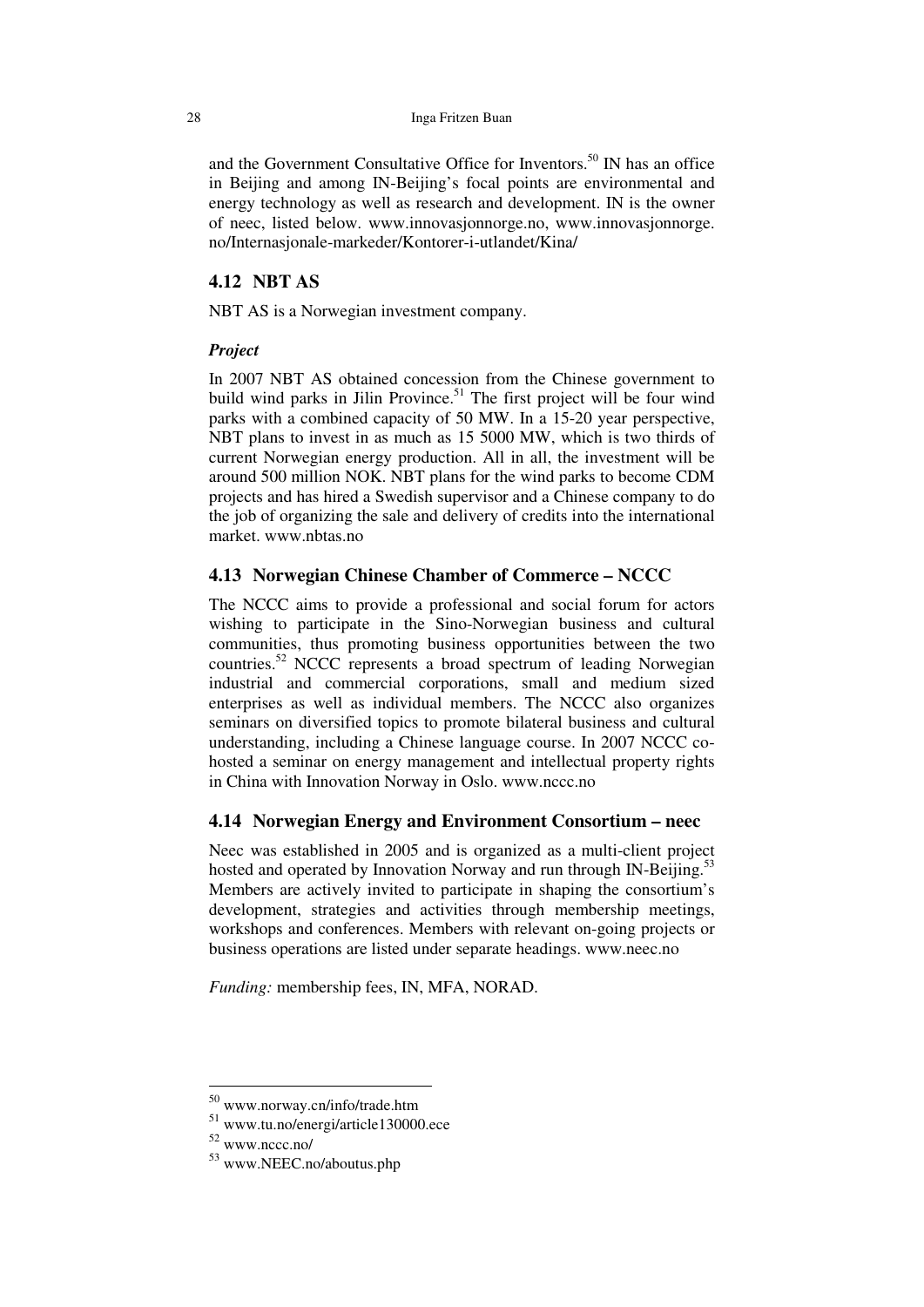#### *Relevant Members*

Elkem Carbon (China) Energy Savings International AS – ENSI Fridtjof Nansen Institute – FNI Goodtech ASA Green Business Norway Green Stream Network – GSN Shecco Technology SINTEF Building and Infrastructure SINTEF Energy Research StatoilHydro New Energy

#### *Project: Energy Management in China*

Neec is currently working on developing an Energy Management (EM) program in China.<sup>54</sup> The goal of this project is to provide an understanding of the decision making system of China, relating to its energy and climate policies, in order for Norway to tap the potential for effective cooperation with China in this area. The program's task force has extensive competence and experience in introducing EM systems in industry and building sector in Norway, Eastern Europe as well as former Soviet states. The task force consists of representatives from consultancy firms, research institutes, universities, NHO and CEC. Industries where Norwegian competence and experience is attractive include aluminum, metallurgy, pulp and paper and the building sector. Innovation Norway in Tokyo will support the activities, bringing in Japanese partners where beneficial for the members and utilizing Japanese experience in introducing technology, products and services to the Chinese market.

*Potential output:* Establishment of local industry networks; tailor-made training program for selected companies; energy planning tools for municipalities; MBA programs hosted by Chinese universities and the introduction of Norwegian products and services to established EM networks in China.

*Funding:* NORAD, ReNew.

-

#### **4.15 Norwegian Oil and Gas Partners – INTSOK**

INTSOK is a foundation founded by the Norwegian oil and gas industry in cooperation with the Government (personal communication, Skretting). It provides support for the internationalization of the Norwegian oil and gas industry, working with Norwegian companies worldwide to help them succeed in doing business internationally.

<sup>54</sup> www.innovasjonnorge.no/Satsinger/Sektorsatsinger/Energi-og-

Miljo/Nyheter/NEECs-Energy-Management-program-in-China-taking-shape/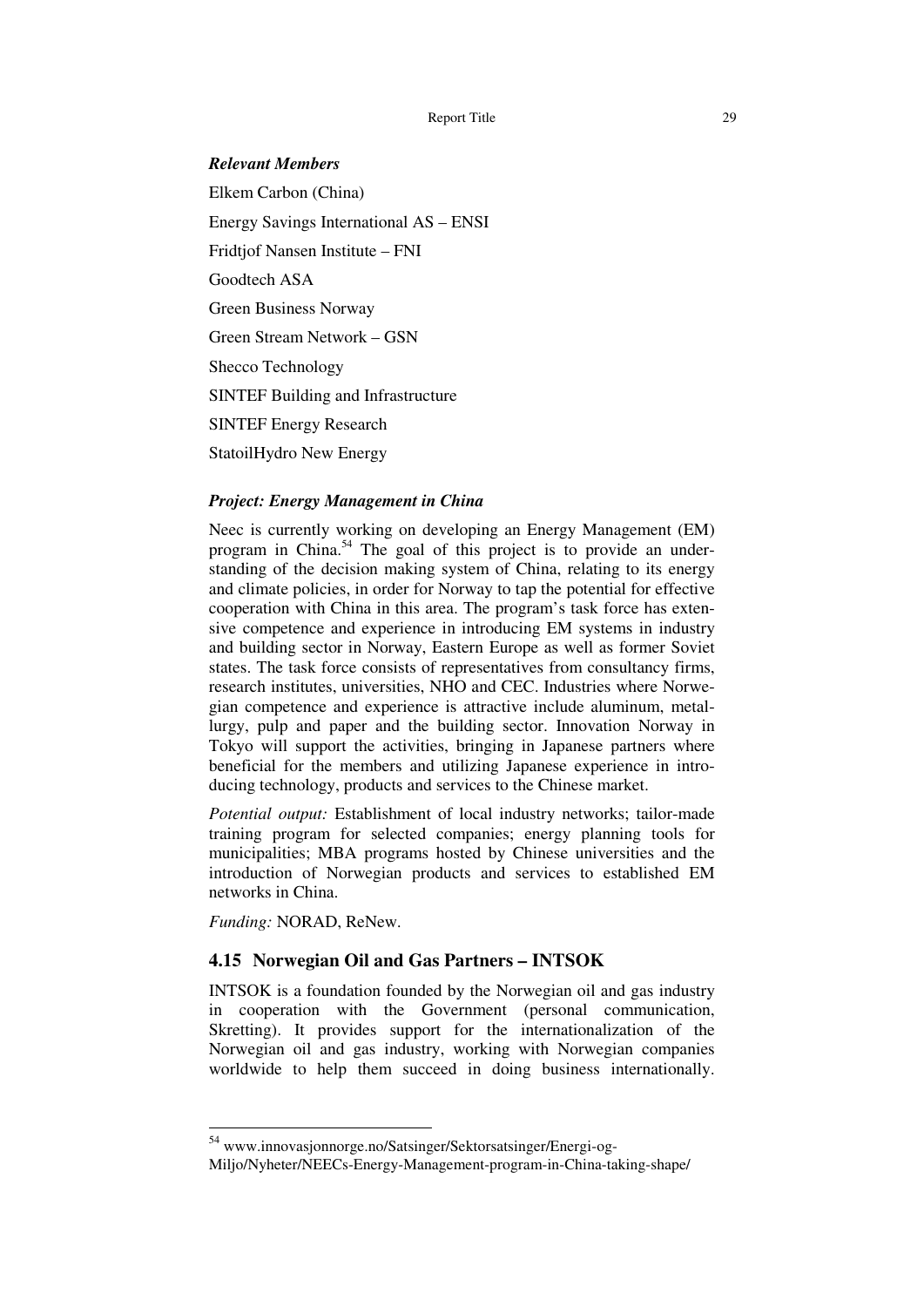INTSOK has a representative office in Beijing and INTSOK China is working especially to provide companies with market information; provide meeting places between Norwegian companies and potential clients; organize seminars and conferences to market Norwegian technology; and provide assistance to individual INTSOK partners. Its services are restricted to members. Among INTSOK's members in China several are active in the oil and energy field. These are listed under separate headings. www.intsok.no

*Funding:* activities are funded jointly by the industry and the government.

| <b>ABB</b>                       | Kongsberg M            |
|----------------------------------|------------------------|
| <b>APL</b>                       | Leirvik                |
| <b>AGR</b>                       | <b>LMG</b> Marine      |
| Aibel                            | MI Epcon               |
| AkerKvaerner                     | Marine Aluminium       |
| AkerKvaerner Maritime Hydraulics | Marintek               |
| <b>Atlantis</b>                  | <b>Master Marine</b>   |
| Autronica                        | Multikonsult           |
| Bjørge                           | Novenco                |
| ClampOn                          | Rapp Bomek             |
| <b>DNV</b>                       | Scana Industrier       |
| Eksportfinans                    | <b>Scandpower Risk</b> |
| <b>EMGS</b>                      | <b>Siemens</b>         |
| <b>FMC</b>                       | <b>SINTEF</b>          |
| Framo Eng                        | <b>SPT</b> Group       |
| Frank Mohn                       | StatoilHydro           |
| <b>Grenland Group</b>            | Uniteam                |
| Heilifuel                        |                        |

*INTSOK partners active in China*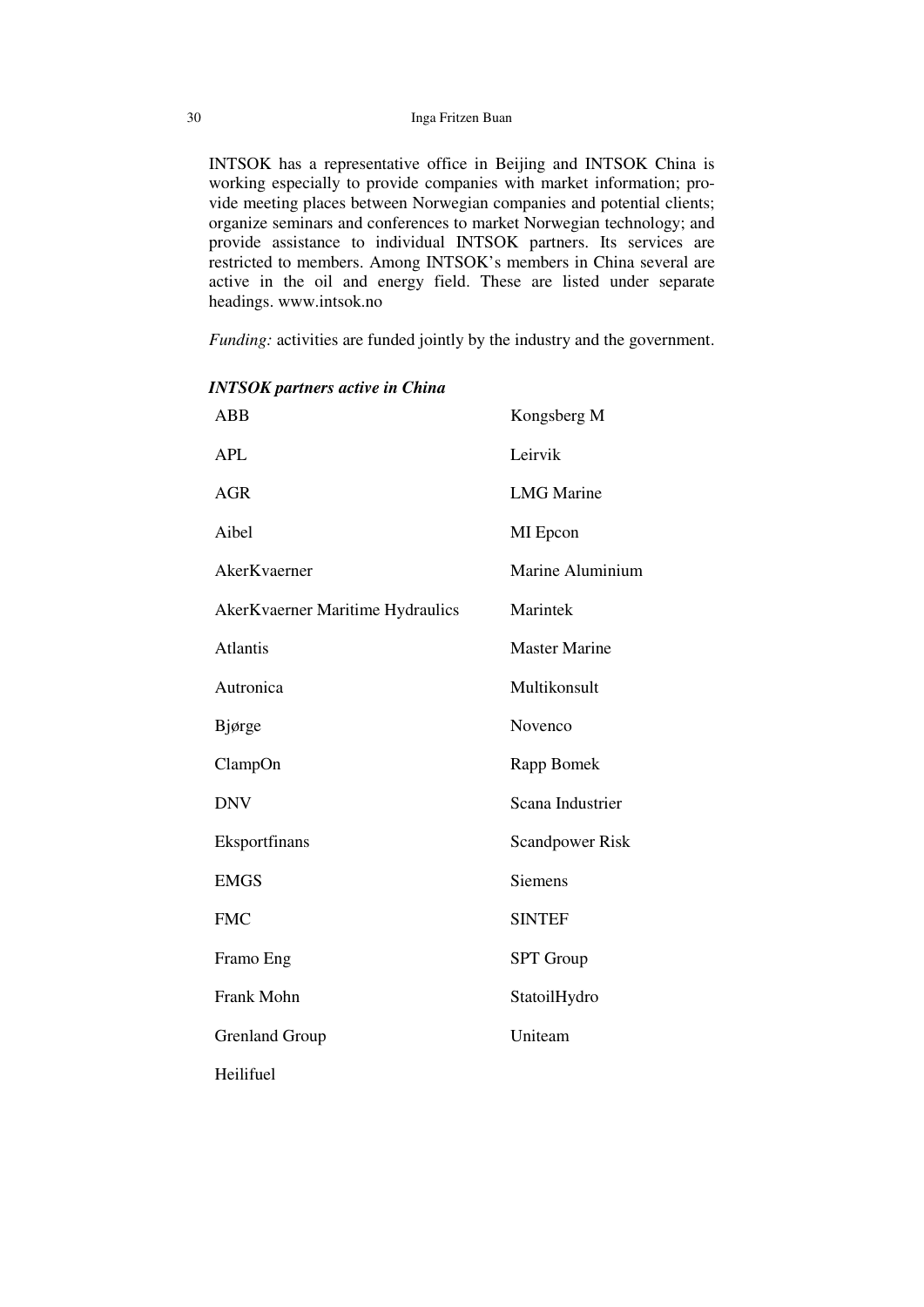#### **4.16 Norsk Energi**

Norsk Energi ('Norwegian Energy') is a leading consultancy within the fields of energy, environment and security. Its services include consultancy, project planning, technology development, training and control.<sup>55</sup> Its former projects in China include a study on energy efficiency service centers, energy management training and an energy and air quality management study. www.energi.no

# *Project: Energy Efficiency*

Whereas no energy recovery power plants for electricity production exist in China as of yet, the Norwegian ferroalloy industry has close to 30 years of experience in energy recovery and full energy recovery power plants exist at for example several of Elkem's plants in Norway. As a part of IN-Beijing's Environmental Management Program for China (above), Norsk Energi is identifying potential CDM projects in the Chinese ferroalloy industry (Borchsenius 2007). The project will continue in 2008. Norsk Energi's cooperative partners include the CEC, Elkem, Erdos Metallurgy Group, Greenstream Network, NILU, NHO and Sinosteel Jilin Ferroalloys. Examples of indentified projects include the use of waste heat for steam and electricity generation, as well as the closing of furnaces and utilization of combustible gas at ferroalloy and metallurgy plants. www.energi.no

#### **4.17 Sanhe Green**

A Sino-Norwegian joint venture, Sanhe Green develops renewable energy projects in China, one example being bio-energy projects that make use of waste straw from agriculture. Experience in technology and project development has let the company play a leading role in the transfer of environmentally friendly technologies from Europe to China. NBT and GSN, both listed above, are among its owners. As listed above, Sanhe Green cooperates with GSN on CDM projects in China. Sanhe Green has another prospect for a combined heat and power plant identical to the one listed under the heading of GSN. www.sanhegreen.com

#### **4.18 Shecco Technology**

Shecco (owned by Hydro Aluminium AS) stands for 'Sustainable Heating and Cooling with CO<sub>2</sub>' and is an integrated marketing and communication services provider for the heating and cooling markets working to develop and promote market uptake of solutions based CO<sub>2</sub> as a natural refrigerant.<sup>56</sup> Shecco will not invest in manufacturing capacity in China, but rather support technology transfer through a daughter engineering company with Chinese engineers trained in transcritical CO<sub>2</sub> technology. www.shecco.com

<sup>55</sup> www.energi.no/

<sup>56</sup> www.shecco.com/about/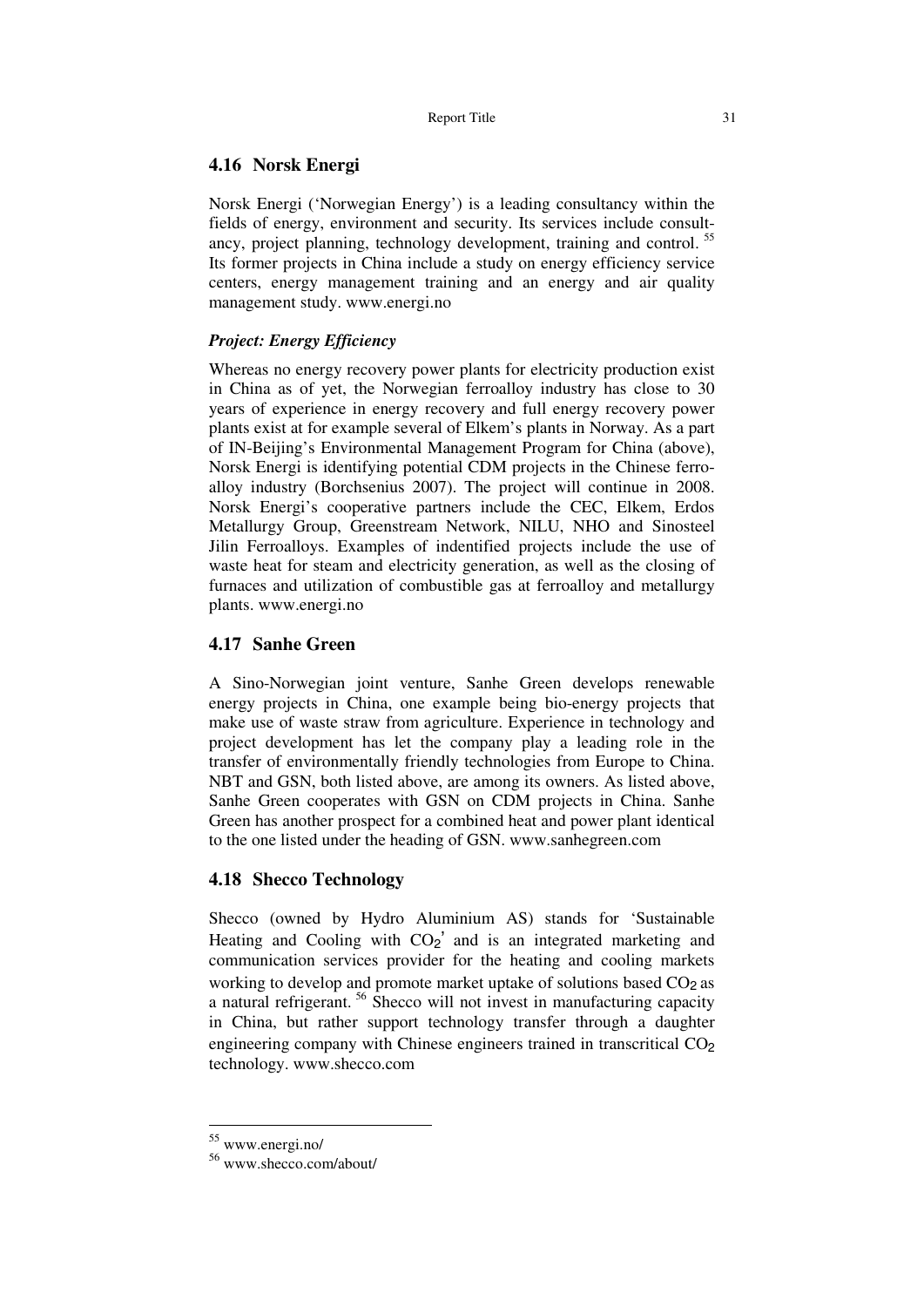#### **4.19 StatoilHydro ASA**

StatoilHydro has oil production facilities in China and is working towards establishing new project in the fields of oil and gas (personal communication, Nørstebø). StatoilHydro's project in the South China Sea was thought to be an unjustifiable investment in a marginal field, but was nevertheless made possible with new technology. It has now been in operation for more than twice as long as expected. An exception from the normal 49% foreign ownership was made due to the low expected value and StatoilHydro therefore has a 75% stake, which is highly unusual in China. Production will likely be closed down in 2008, as the field is now empty. StatoilHydro is an INTSOK member (see separate heading). www.statoilhydro.no.

StatoilHydro ASA's New Energy Unit is engaged in business development within new and cleaner energy solutions.<sup>57</sup> Its efforts focus on the reduction of GHGs; increased use of cleaner energy carriers; and the development of new energy solutions based on hydrogen, energy efficiency, renewable energy and  $CO<sub>2</sub>$  management. Its operations in China are on the planning and scoping stage, but the company has established a representative office in Beijing (personal communication, Nørstebø).

#### **4.20 Vardar**

This Norwegian power company is in the process of evaluating prospective investments in the Chinese wind energy industry, in cooperation with Hubei Energy Resource Group and Long Yang Energy (personal communication, Rauboti). The investments would include the building of a 150 MW wind park and the company's share of the total costs, one third, would amount to 500 million NOK. As per October 2007 the project was halted, due to uncertainty about the fundamental partnership conditions. Vardar is looking to invest in other Chinese wind power projects, but nothing concrete has been established thus far. www.vardar.no

<sup>57</sup> www.statoil.com/newenergy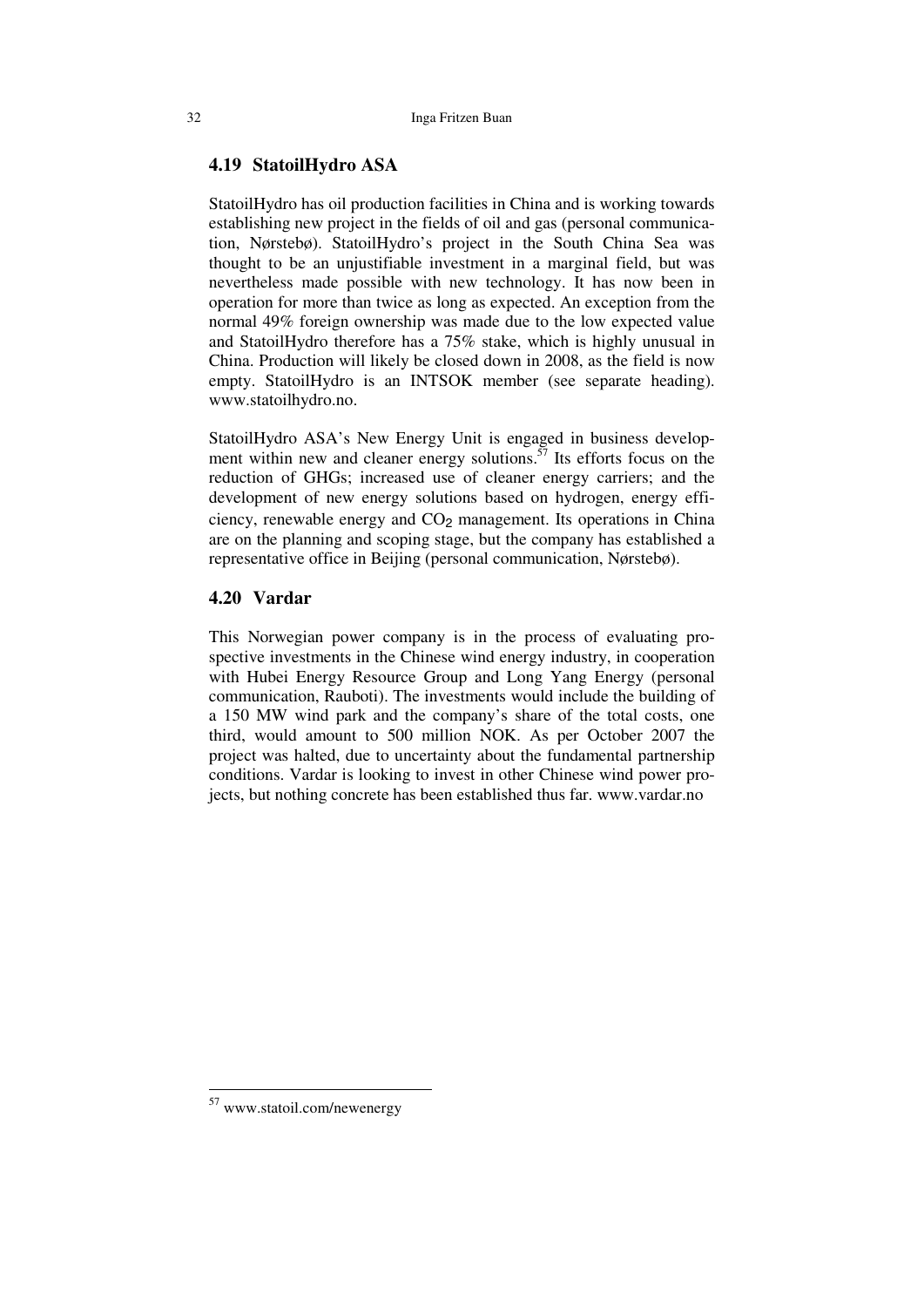# **Sources**

#### **Literature**

- Adam, D. & J. Vidal. 2007. *China overtakes US as World's biggest CO2 emitter.* Retrieved 21.06.07 at www.guardian.co.uk/china/story/ 0,,2106687,00.html
- Berstad, E. 2007. *Straw-fired CHP plants in China. Replacing coal plants with renewable energy plant based on waste agricultural straw.*  Presentation at NEEC seminar on China, Oslo.
- Borchsenius, H. 2007. *Industrial Energy efficiency Project and CDM Experiences From China*. Presentation at NEEC seminar on China, Oslo.
- Dai, Y. 2007. *Challenges Faced by Chinese Energy Management and Sustainable Energy Policy*. Presentation at NEEC seminar on China, Oslo.
- EIA. 2007. *World Energy Outlook* 2007.
- MFA. 2007. *Regjeringens Kina-strategi*. Retrieved 10.11.07 at www.regjeringen.no/en/dep/ud/Press-Contacts/News/2007/china strategy.html?id=477615
- NEEC. 2008. *Energy Management Programmet i Kina*. Prosjektbeskrivelse.
- NORAD. 2008. *Administration Agreement Between the Norwegian Agency for Development Cooperation and International Finance Corporation for the Financial Support of China Utility-based Energy Efficiency Finance Program Phase II (CHUE II) Implemented by the Private Enterprise Partnership for China.*
- OED. 2006. *Memorandum of Understanding on Enhancing Cooperation in Energy Conservation and Renewable Energy between Ministry of Petroleum and Energy of the Kingdom of Norway and National Development and Reform Commission of the People's Republic of China*. Retrieved 21.01.08 at www.regjeringen.no/upload/kilde/oed /prm/2006/0129/ddd/pdfv/290993-mousep06.pdf
- REEEP. 2007. REEEP *Project Profiles 2007/8*.
- SINCIERE. 2007a. *SINCIERE Action Plan 2007-2009.*
- SINCIERE. 2007b. *SINCIERE Concept Paper.*
- SINCIERE. 2008. *Working Committee Meeting Minutes.*
- World Watch Institute. 2007. *Powering China's Development. The Role of Renewable Energy.*

#### **Personal communication**

Einar Berstad of the Greenstream Network and Sanhe Green

Hans Borchsenius of Norsk Energi

Jian Guo of INTSOK China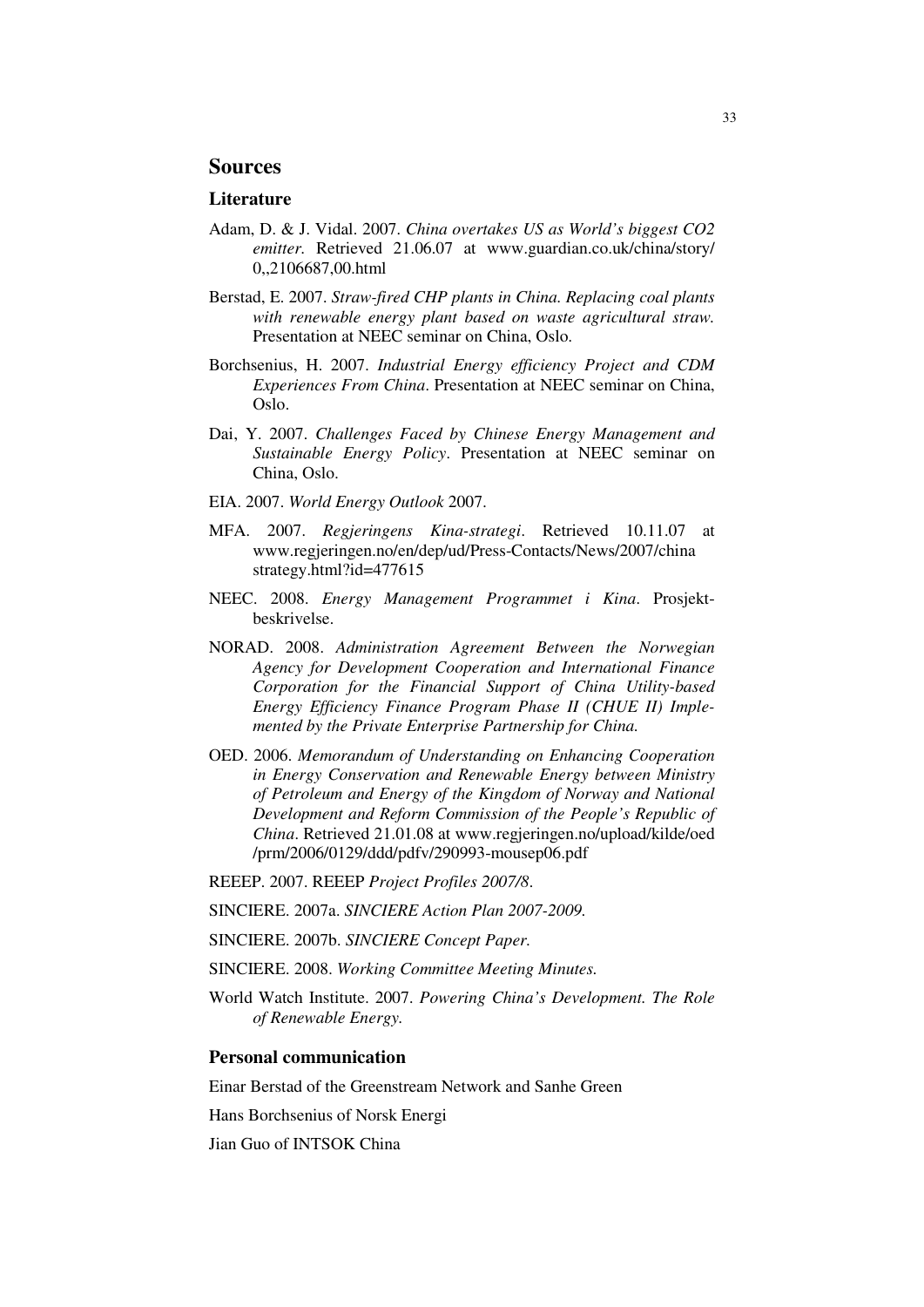Thorbjørn Larssen of NIVA Heidi Mestl of CICERO Hans Joachim Motzfeldt of neec/IN-Beijing Håvard Nørstebø of StatoilHydro Beijing Johannes Rauboti of Vardar Vibeke Skaiaa of neec/IN-Beijing Håkon Skretting of INTSOK Asia